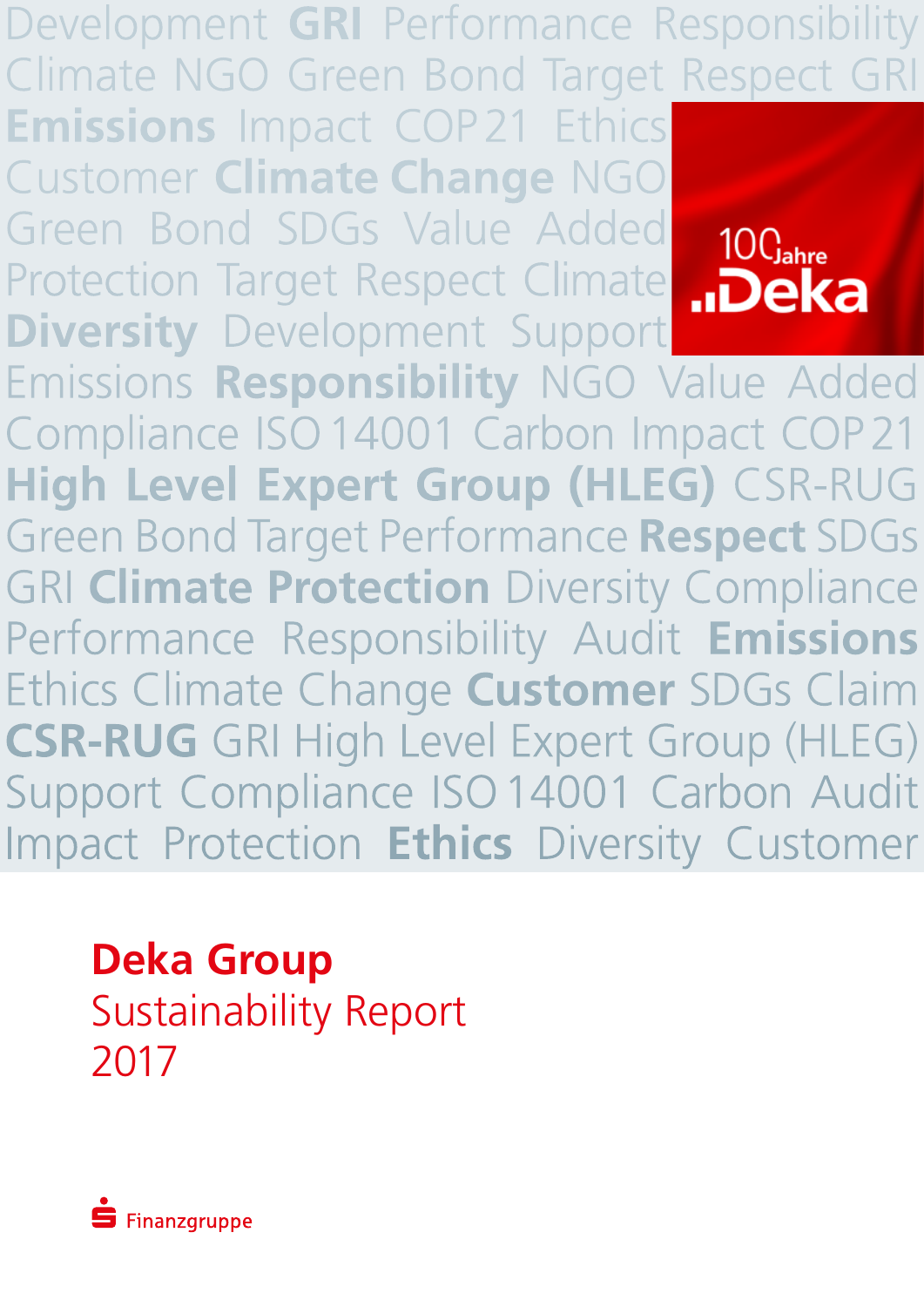# Deka Group – Key Figures 2017

| <b>BUSINESS DEVELOPMENT INDICATORS</b>                           |                | 31 Dec 2016 | 31 Dec 2017 |
|------------------------------------------------------------------|----------------|-------------|-------------|
| Balance sheet total                                              | €m             | 85,955      | 93,740      |
| Total assets                                                     | $\n  m\n$      | 256,805     | 282,888     |
| thereof retail customers                                         | €m             | 128,650     | 138,951     |
| thereof institutional customers                                  | €m             | 128,155     | 143,937     |
| Number of securities accounts                                    | (thousand)     | 4,289       | 4,357       |
|                                                                  |                | 2016        | 2017        |
| Net sales <sup>1</sup>                                           | €m             | 16,914      | 25,671      |
| thereof retail customers                                         | €m             | 7,710       | 12,309      |
| thereof institutional customers                                  | €m             | 9,204       | 13,362      |
| <b>SUSTAINABILITY RATING 2</b>                                   |                |             |             |
| Sustainalytics                                                   | points         | 73          | 83          |
| <b>MSCIESG</b>                                                   |                | AA          | AA          |
| oekom research                                                   |                | Prime C+    | Prime C+    |
| imug                                                             |                | Positive    | Positive    |
| <b>SUSTAINABLE PRODUCTS</b>                                      |                |             |             |
| Volume of sustainable retail funds                               | €bn            | 2.1         | 2.7         |
| Managed capital in sustainable products (securities)             | €bn            | 10.1        | 10.9        |
| Share of certified buildings in property funds 3                 | $\frac{0}{0}$  | 62          | 68          |
| Sustainable investment volume of Depot A proprietary investments | €bn            | 18.2        | 17.1        |
| SUSTAINABLE HR MANAGEMENT                                        |                |             |             |
| Number of employees                                              | group-wide     | 4,406       | 4,4924      |
|                                                                  | Germany        | 3,993       | 4,094       |
| Proportion of women in Germany                                   | $\%$           | 39.1        | 39.2        |
| Proportion of women in leadership positions in Germany           | %              | 18.8        | 19.7        |
| Part-time ratio in Germany                                       | %              | 16.8        | 17.5        |
| Turnover rate in Germany                                         | %              | 3.1         | 3.1         |
| Financial cost of further training in Germany                    | €/employee     | 973         | 900         |
| <b>SUSTAINABLE BANKING 5</b>                                     |                |             |             |
| Power consumption                                                | kWh            | 11,531,527  | 11,457,159  |
| Energy consumption                                               | kWh            | 20,056,894  | 18,791,438  |
| Paper consumption <sup>6</sup>                                   | t              | 530         | 788         |
| Drinking water consumption                                       | m <sup>3</sup> | 34,954      | 39,128      |
| Volume of waste generated                                        | t              | 302         | 241         |
| susiness trips (group-wide)                                      | km             | 21,997,834  | 23,521,951  |
| GHG direct                                                       | kg             | 1,815,069   | 1,844,898   |
| <b>GHG</b> indire                                                | kg             | 5,016,864   | 4,844,680   |
| <b>GHG other indirect</b>                                        | kg             | 3,361,295   | 3,898,611   |
| GHG <sup>7</sup> -emissions (total)                              | kg             | 10,193,228  | 10,588,189  |
| <b>CORPORATE CITIZENSHIP</b>                                     |                |             |             |
| Expenditure for foundations, donations and sponsoring            | $\notin$ m     | 1.36        | 1.53        |

**1** From 1.1. –31.12.

**2** Last updated: Sustainalytics: 13.11.2017; MSCI ESG: 27.04.2016; oekom research: 07.09.2016; imug: 28.02.2018 (Uncovered Bonds positive (B), Mortgage Covered Bonds (BBB), Public Sector Covered Bonds positive BB); see section "Sustainable

Corporate Governance". **3** See section "Sustainable products".

**4** The 157 employees of S Broker are not included and are listed separately in the Section "Sustainable HR management".

**5** Figures (excluding service travel and paper consumption) refer to the three buildings in Frankfurt am Main.

**6** Comprises: Letterhead, pre-printed documents, envelopes, forms, copier paper (general office paper), promotional printed materials/publications.

**7** The GHG Protocol covers five other greenhouse gases in addition to CO<sub>2</sub>: Methane, <br>nitrous oxide, sulphur hexafluoride and two groups of fluorinated hydrocarbons.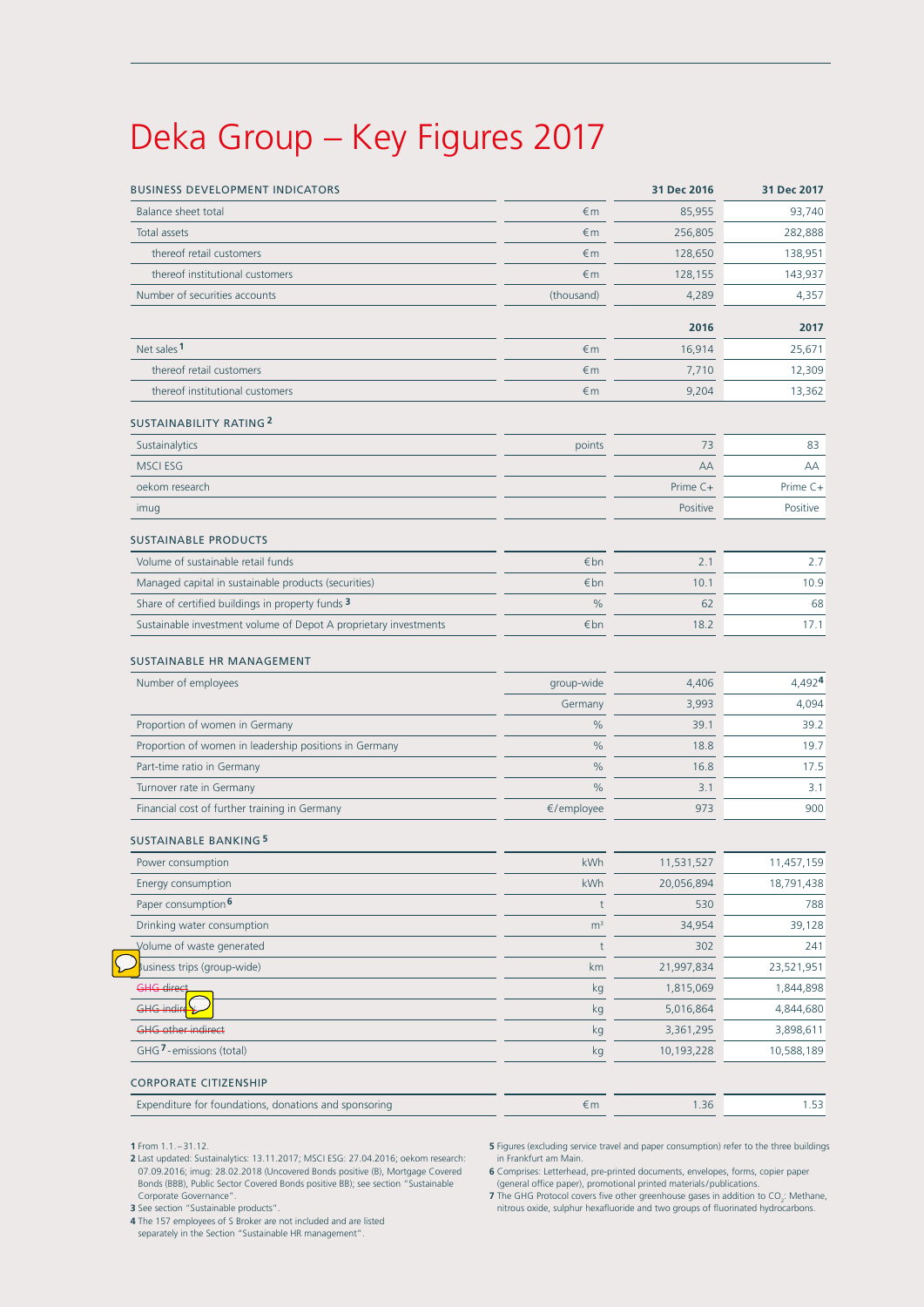# **Contents**

| 1 <sub>1</sub>                                                                 | Preface                                                                                                                                                                                                                                                                                                                                                                   | 2                                                                                          |
|--------------------------------------------------------------------------------|---------------------------------------------------------------------------------------------------------------------------------------------------------------------------------------------------------------------------------------------------------------------------------------------------------------------------------------------------------------------------|--------------------------------------------------------------------------------------------|
| 2.<br>2.1<br>$2.2\phantom{0}$<br>2.3<br>2.4<br>2.5<br>2.6<br>2.7<br>2.8<br>2.9 | Sustainable corporate governance<br><b>Business model</b><br>Strategic and organisational anchoring of sustainability<br>Stakeholder dialogue and materiality analysis<br>Sustainability communication<br>Regulations and standards<br>Compliance<br>Data protection<br>Customer satisfaction and complaint management<br>Ideas management<br>2.10 Sustainability ratings | 4<br>$\overline{4}$<br>$\sqrt{4}$<br>6<br>7<br>$\overline{7}$<br>9<br>10<br>11<br>11<br>12 |
| 3.                                                                             | Sustainable products                                                                                                                                                                                                                                                                                                                                                      | 13                                                                                         |
| 3.1                                                                            | Sustainability in investment                                                                                                                                                                                                                                                                                                                                              | 13                                                                                         |
| 3.2                                                                            | Sustainability in asset management real estate                                                                                                                                                                                                                                                                                                                            | 18                                                                                         |
| 3.3                                                                            | Sustainability in lending business                                                                                                                                                                                                                                                                                                                                        | 20                                                                                         |
| 4.                                                                             | Sustainable HR management                                                                                                                                                                                                                                                                                                                                                 | 22                                                                                         |
| 4.1                                                                            | HR strategy                                                                                                                                                                                                                                                                                                                                                               | 22                                                                                         |
| 4.2                                                                            | HR management                                                                                                                                                                                                                                                                                                                                                             | 22                                                                                         |
| 4.3                                                                            | Training and further professional development                                                                                                                                                                                                                                                                                                                             | 25                                                                                         |
| 4.4                                                                            | Equality                                                                                                                                                                                                                                                                                                                                                                  | 25                                                                                         |
| 4.5                                                                            | Workplace safety and health management                                                                                                                                                                                                                                                                                                                                    | 29                                                                                         |
| 4.6                                                                            | Remuneration                                                                                                                                                                                                                                                                                                                                                              | 31                                                                                         |
| 5.                                                                             | Sustainable banking                                                                                                                                                                                                                                                                                                                                                       | 32                                                                                         |
| 5.1                                                                            | Environmental management system                                                                                                                                                                                                                                                                                                                                           | 32                                                                                         |
| 5.2                                                                            | Procurement                                                                                                                                                                                                                                                                                                                                                               | 32                                                                                         |
| 5.3                                                                            | Climate protection                                                                                                                                                                                                                                                                                                                                                        | 33                                                                                         |
| 5.4                                                                            | Waste and consumption of resources                                                                                                                                                                                                                                                                                                                                        | 34                                                                                         |
| 6.                                                                             | Corporate citizenship                                                                                                                                                                                                                                                                                                                                                     | 36                                                                                         |
| 6.1                                                                            | Social engagement                                                                                                                                                                                                                                                                                                                                                         | 36                                                                                         |
| 6.2                                                                            | Education and science                                                                                                                                                                                                                                                                                                                                                     | 36                                                                                         |
| 6.3                                                                            | Art and culture                                                                                                                                                                                                                                                                                                                                                           | 37                                                                                         |
| 6.4                                                                            | Sport                                                                                                                                                                                                                                                                                                                                                                     | 38                                                                                         |
| 6.5                                                                            | Historical archive and Dekarium                                                                                                                                                                                                                                                                                                                                           | 38                                                                                         |
| 6.6                                                                            | Donations                                                                                                                                                                                                                                                                                                                                                                 | 38                                                                                         |
|                                                                                | Audit certificate about the implementation of the CSR Guideline<br><b>Implementation Act</b>                                                                                                                                                                                                                                                                              | 40                                                                                         |

This Sustainability Report has been prepared in accordance with the Global Reporting Initiative (GRI), Version G4 Sustainability Reporting Guidelines. The sector-specific provisions for financial services providers (Financial Services Sector Supplement) were also taken into consideration. As a rule, all the information provided in the report relates to the calendar year 2017, any exceptions to this have been indicated accordingly.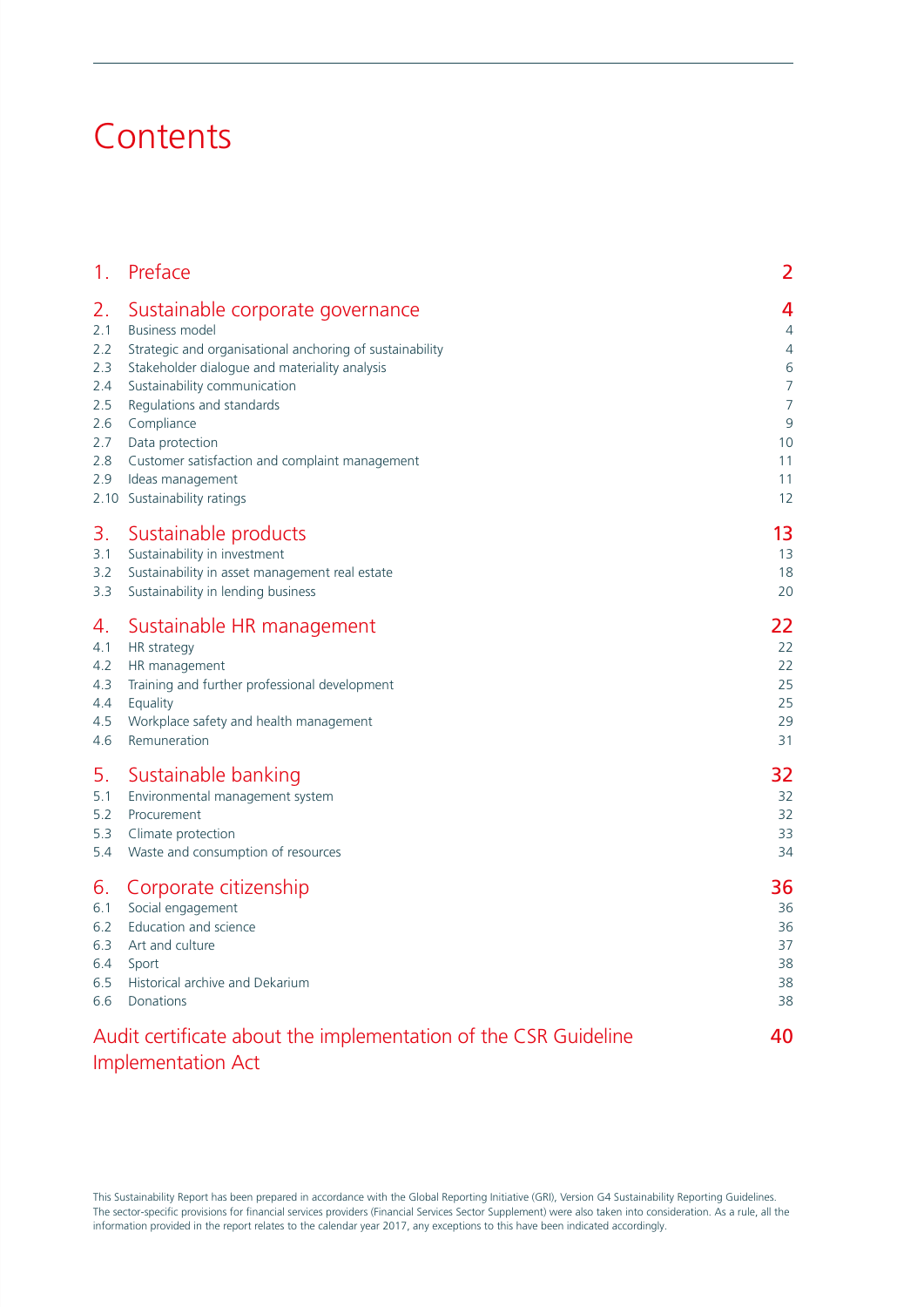# 1. Preface

**Ladies and Gentlemen,** in its Global Risks Report 2018, the World Economic Forum (WEF) has not only described the various global risks emphatically, but has also made it clear that it is becoming increasingly difficult to circumvent the increasing cross-linking of the risks and to keep up with the rapid change. In Deka's 100-year history, it has experienced numerous social and political developments, partly even massive upheavals. If one wants to operate successfully in the market over such a long period, one must not only closely observe political and social developments as well as the developments in the market and among the customers, but also absorb and shape these developments actively.

We too are required to do this in case of the pleasing dynamics in the discussion around the anchoring of sustainability in the financial market, which we have experienced in the year under review. At the European as well as the national level, there were a number of new initiatives, which work on defining targets, designing structures and conceiving concrete measures to achieve two objectives: increasing the stability of the financial market by considering sustainability aspects and, at the same time, strengthening the contribution of this market for a climate-friendly, resource-saving and social economy. Networking of the players is, according to our assessment, a reasonable and important answer to the cross-linking of risks described by the WEF.

At the European level, the work of the High Level Expert Group on Sustainable Finance must be highlighted in this respect. By order of the European Commission, it has worked out recommendations for a stronger integration of sustainability factors into the financial market and submitted its final report at the end of January 2018. Michael Schmidt, Managing Director of Deka Investment GmbH, was the only representative of the German finance sector to be appointed in this top-level committee.

Two initiatives, namely the Green Finance Cluster Frankfurt e.V. and the Hub for Sustainable Finance (H4SF), were founded in the German financial market. These initiatives seek to combine discussions and develop starting points and strategies as to how the financial economy can accompany the transition to a sustainable economic system more actively. Deka is actively collaborating in these two initiatives.

In the year under review, the regulatory framework conditions for sustainability reporting have also shown a dynamic further development. After the Bundestag and the Bundesrat passed the CSR Guideline Implementation Act (CSR-RUG) in spring 2017, larger capital market-oriented companies are obligated since the start of 2017 to publish an annual non-financial declaration. In this declaration, they must make it clear as to how they ensure, for instance, the compliance with labour standards and human rights as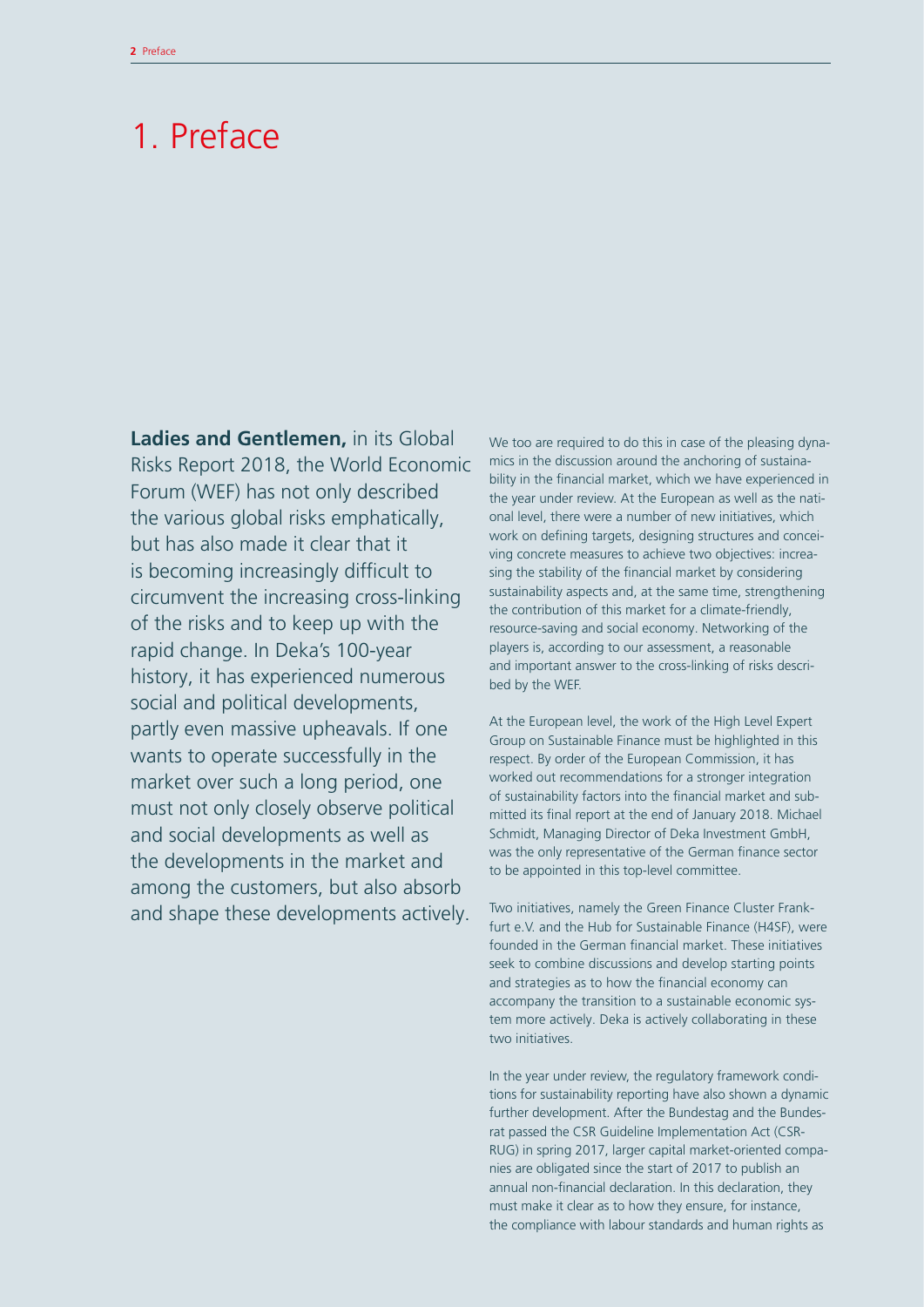well as environmental and climate protection. The Deka Group fulfils this new obligation with this Sustainability Report. As in the previous year, the Sustainability Report is based on the guidelines of the recognised Global Reporting Initiative (GRI), version G4 including industryspecific supplements for financial service providers. The GRI Content Index can be found on our website www.deka.de.

Although so-called non-financial aspects are discussed in the CSR-RUG, for instance, regarding climate and environmental protection, an increasing number of investors assume that the consideration of sustainability criteria results in better investment decisions and thus, definitely has a financial dimension. To get reliable information for their corresponding investment decisions, investors commission specialised sustainability rating agencies with the assessment of companies on the basis of extensive sets of criteria. We are pleased that in the year under review, these agencies have again certified us with a commitment level that is outstanding in the cross-sectoral comparison. We are particularly pleased that the global agency Sustainalytics has moved its rating considerably upwards and now classifies the Deka Group in the bestpossible "Leader" category for the first time.

Such a success is a fruit of the commitment of our employees. With the code of ethics, which was comprehensively revised and complemented in the year under review, we have already created a binding orientation framework for this commitment a few years ago. New inclusions in the code in 2017 are, among others, notes on the growing importance of an offer of sustainable products and services as well as on the compatibility of career and family.

Actively supporting the professional development opportunities of women is an important concern for the Deka Group since many years. To underline our ambitions, we have committed ourselves in 2017 to implementing the UN Women's Empowerment Principles; these are principles for ensuring the equal treatment of women in the professional context. The seven principles were worked

out within the scope of a cooperation of the UN Women Organisation and the UN Global Compact.

We shall report the progress of the implementation of these principles regularly and transparently in our Sustainability Report, as we are already doing with regard to the progress in case of the ten principles of the UN Global Compact. These concern the fields of human rights, labour standards, environmental protection and fight against corruption and thus, incidentally address the same aspects as the mentioned act on non-financial reporting.

This Sustainability Report with its overview of the numerous measures of the Deka Group in the area of its social responsibility shows that quite a lot is happening not only in the financial market about the topic of sustainability. In 2018 too, we shall work intensively on maintaining this momentum – in the Deka Group as well as in the financial market.

With best wishes

Michael Rüdiger CEO

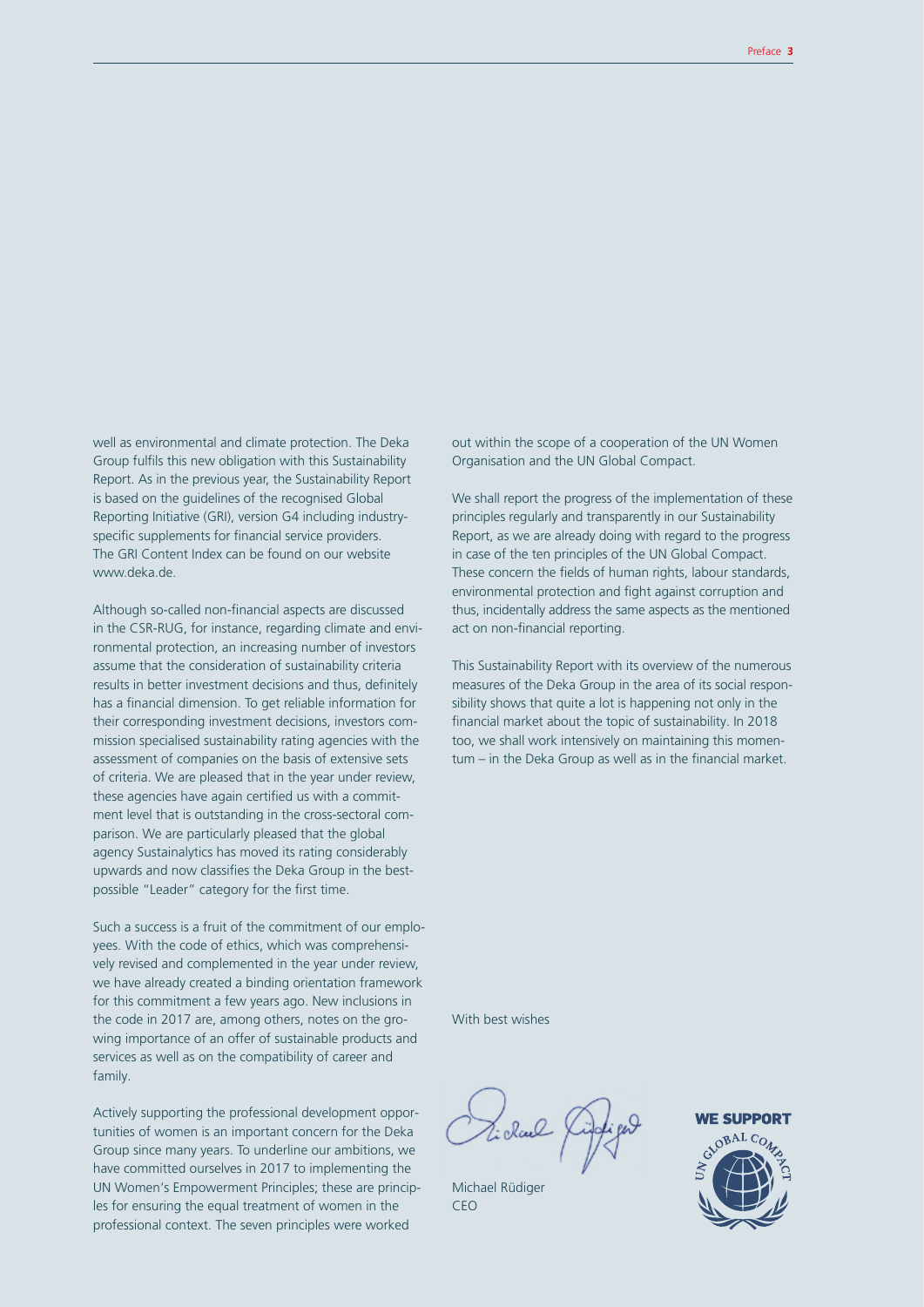# 2. Sustainable corporate governance

Sustainability has become an integral component of the business-policy orientation of the Deka Group at the latest with the decision from 2015 of foregoing a separate sustainability strategy and anchoring corresponding targets and measures into the business strategy. This implies the requirement of anchoring sustainability aspects into all relevant areas of activity. Besides the HR management, the banking operations and the social commitment, this particularly refers to the development of products and services, which meet the sustainability-related requirements of our customers. The business model of the Deka Group offers numerous starting points for this.

# 2.1

# **Business model**

DekaBank Deutsche Girozentrale is a federal institution under public law. DekaBank, together with its domestic and foreign subsidiaries, forms the Deka Group. DekaBank is completely owned by the German savings banks. 50 percent of the shares, which were indirectly held by the state banks up to 2011, are held through Deka Erwerbsgesellschaft mbH & Co. KG. The savings banks have bundled their shares therein through the regional savings banks and clearinghouse associations held by them. The remaining 50 percent of the shares are held by the German Savings Banks and Giro Association (DSGV ö. K.).

DekaBank is the Wertpapierhaus of the savings banks. Through the activities in asset management and the banking business, it is a service provider for the investment, administration and management of assets and supports the savings banks and their customers along the entire securities-related investment and consultancy process. Moreover, it offers the savings banks as well as institutional customers outside the Sparkassen-Finanzgruppe an extensive range of consultancy and solutions for investment, liquidity and risk control as well as refinancing.

The business model of the Deka Group is characterised by the interaction of asset management and the banking business. As asset management products, the Deka Group offers security funds, real estate funds and loan funds as well as certificates, including the corresponding services of asset management for private and institutional investors. The special assets in asset management and the institutional customers are thereby supported in their asset management as well as in capital, liquidity and risk control. In this context, the Deka Group acts as financier, issuer, structurer, trustee, asset-servicing provider and custodian bank. SEE FIGURE 1

DekaBank has arranged its activities in five business divisions: Asset Management Securities, Asset Management Real Estate, Asset Management Services, Capital Market and Financing. They work closely together with one another and with the Savings Banks Sales & Marketing head office unit and the Corporate Centres.

# 2.2

# **Strategic and organisational anchoring of sustainability**

At the end of 2014, the Board of Management of Deka-Bank decided to forego a separate sustainability strategy from the 2015 financial year and to establish these specifications as part of the business strategy. This made sustainability a core part of the business policy orientation, transparent to the Board of Management and supervision. In implementation of this decision, sustainability projects were integrated into the strategic transformation programme D18 at the end of 2015. The aim of the programme is the further development to the Wertpapierhaus of the savings banks to the year 2018, in which Deka celebrates its 100th anniversary.

Within the scope of the programme, progress could be achieved in all five areas of activity of sustainability management. This includes the integration of climate objectives into the business strategy and the integration of sustainability aspects into the investment process of securities as well as the constant increase in the proportion of real estate distinguished by sustainability certificates.

The Sustainability Management Department is part of the Board Staff & Communication division in the department of the Chairman of the Board and coordinates all corresponding activities in the Deka Group on behalf of the Board. It is the point of contact for all organisational units and undertakes this function vis-à-vis all external stakeholders as well – particularly companies and institutions in the Sparkassen-Finanzgruppe, sustainability rating agencies and non-governmental organisations. SEE FIGURE 2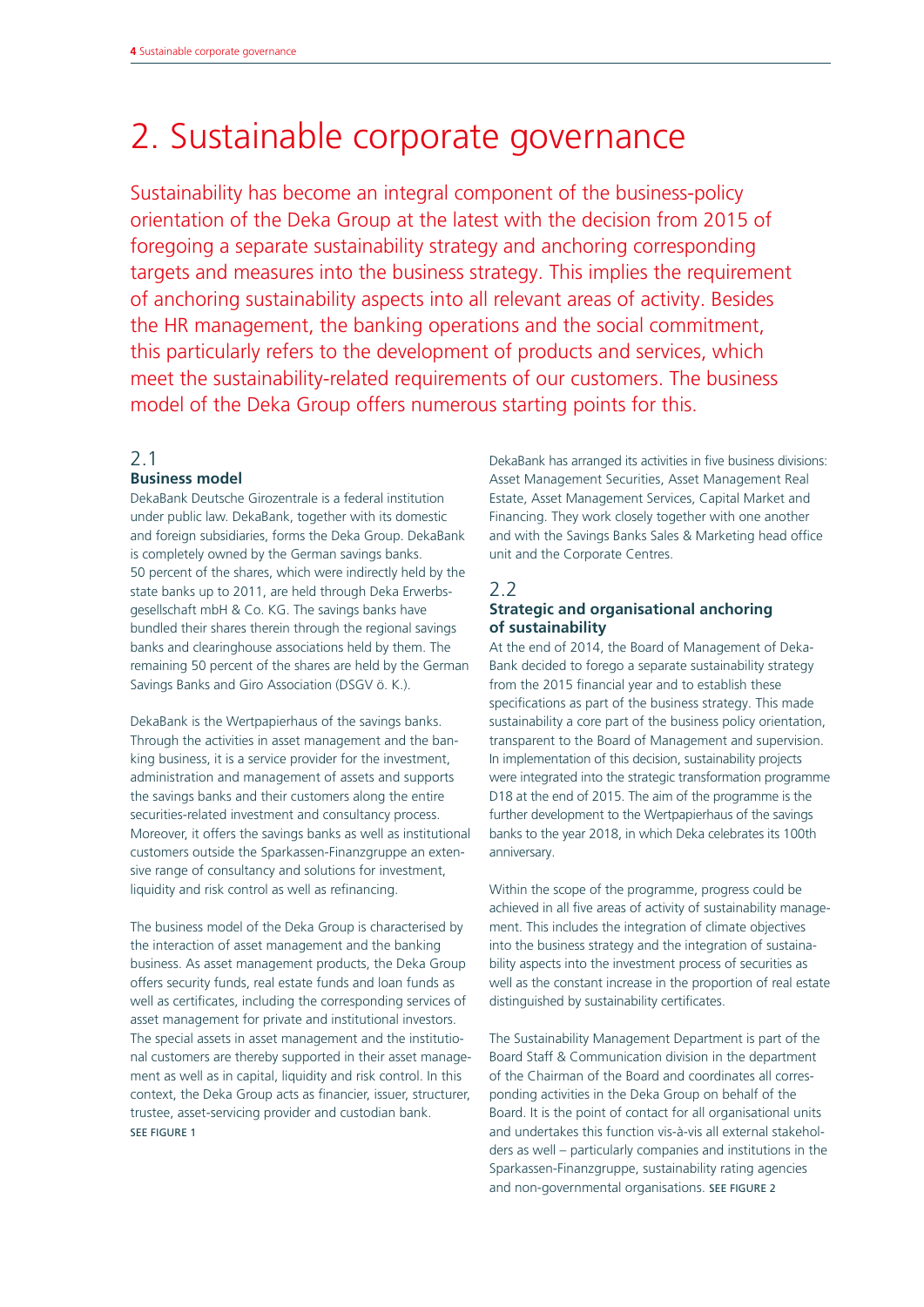#### FIGURE 1



#### FIGURE 2

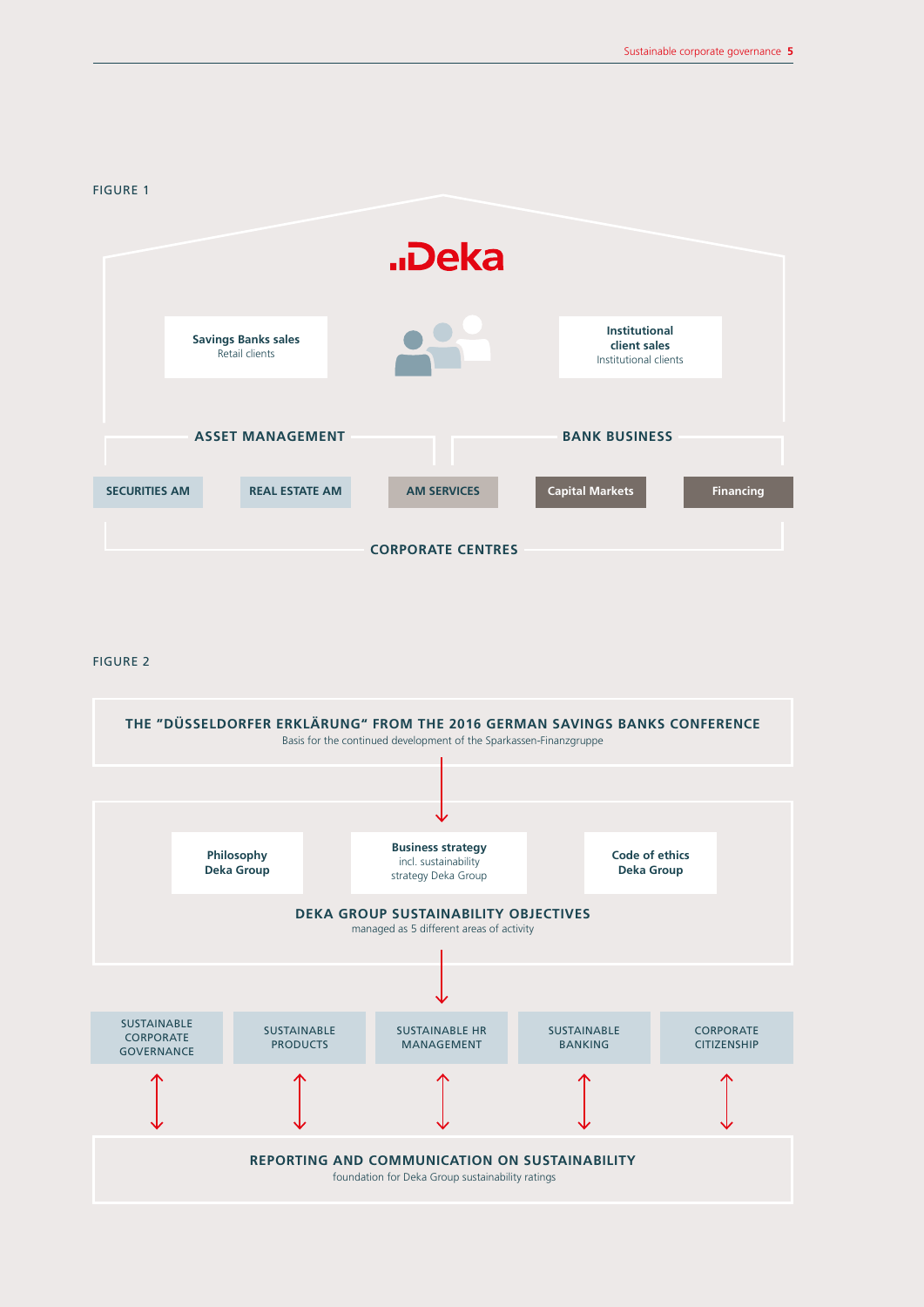# 2.3 **Stakeholder dialogue and materiality analysis**

Within the scope of the reporting according to the internationally recognised GRI G4-Standard, DekaBank already held independent surveys of its stakeholders – particularly customers as well as employees – in the years 2015 and 2016. The aim of the surveys was to learn more about the importance attached by the respondents to the different areas of activity of sustainable corporate governance and about how they assess the level of the sustainability performance of the Deka Group in the respective area of activity. The first survey in 2015 was carried out in cooperation with different savings banks associations. In order to map a development since 2015, DekaBank has, in the current survey, concentrated on the stakeholder groups of employees, customers and experts identified in 2015 in cooperation with imug and the savings banks associations.**<sup>8</sup>**

In the year under review, DekaBank has again commissioned imug Beratungsgesellschaft with an individual survey. A total of 496 persons have participated in the online survey. Out of these, employees were the largest individual group with a share of 70 percent; 19 percent of the participants were Deka customers, while 11 percent were sustainability experts and other stakeholders. Due to the relatively high involvement of the employees, the results of the current survey are only limitedly comparable with those of the previous surveys. Nevertheless, there are large overlaps in case of the question as to which services of Deka have a particularly high relevance for sustainability from the perspective of the respondents. The following infobox gives an overview of the services, which the surveyed stakeholders consider to be particularly relevant.

#### RELEVANT SUSTAINABILITY TOPICS AT DEKA\* Results of the Stakeholder Survey 2017

| "VERY RELEVANT ISSUES"                                                       | Section       |
|------------------------------------------------------------------------------|---------------|
| Consideration of social and environmental aspects in proprietary investments | 3.1           |
| Energy conservation and climate protection                                   | 5             |
| Fair and attractive employer                                                 | 4             |
| Fairness towards customers                                                   | 2.8, 3        |
| Offer of sustainable savings and investment products                         | 3.1           |
| Serious and reliable business management                                     | $\mathcal{P}$ |
| * in alphabetical order                                                      |               |

"After the two surveys about essential sustainability topics together with individual savings banks associations and institutes in 2015 and 2016, Deka has commissioned imug Beratungsgesellschaft this year with an individual survey. The stakeholder survey of 2017 builds on the knowledge from the first studies, but also raises the rating for the effects of the business operations on the environment and society in the course of the CSR Guideline Implementation Act of the German Bundestag and the requirements of the GRI. The results provide Deka with important insights into the stakeholders' expectations of an active offer of sustainable products, of the transparency of the sustainability services as well as the credibility of the in-house commitment to sustainability. And among others, the Deka employees have very actively articulated here as to what makes up a fair and attractive employer for them."

DR. ANNIKA SCHUDAK, in-charge for stakeholder and materiality surveys, imug Beratungsgesellschaft mbH

**8** Employees of Deka; customers: private customers of the savings bank, corporate customers, institutional customers of Deka; experts: rating agencies, financial market experts, associations and unions, science; others: suppliers/service providers of Deka, miscellaneous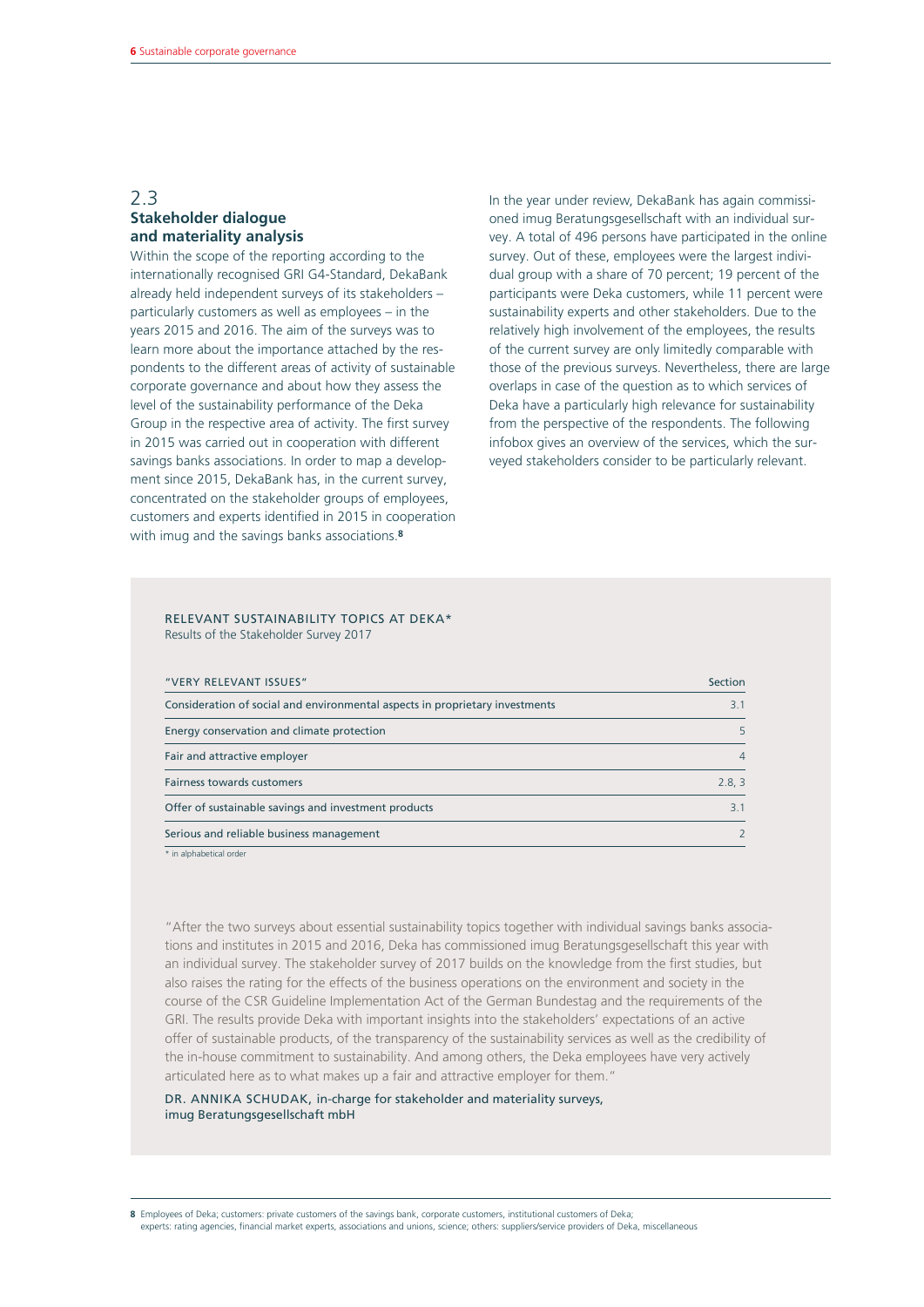# 2.4 **Sustainability communication**

Sustainability issues are an integral part of the communication strategy of the Deka Group and a regular part of communications with all relevant stakeholder groups of the business. Deka promptly informs stakeholders, whether shareholders, customers, employees or the general public, about sustainability-related events and developments. Deka uses the entire spectrum of available communication channels, from employee media through press appointments to customer events.

The Sustainability Report is a central part of the sustainability communication. The Deka Group is, like numerous capital market-oriented companies, insurance companies and credit institutions, obligated through the "Act for strengthening the non-financial reporting of the companies in their management and group management reports (CSR Guideline Implementation Act)" passed in the spring of 2017 to prepare a so-called non-financial statement for the first time for the financial year 2017. Details about the implementation of this obligation are regulated in the Commercial Code (HGB).

The focus is on the obligation to discuss at least environmental, employee-related and social issues, compliance with human rights as well as fight against corruption and bribery within the scope of the non-financial reporting. The assessment of the importance of these topics from the perspective of the Deka Group (internal viewpoint) is documented in the digression "Content requirements of the CSR Guideline Implementation Act (CSR-RUG)" (SEE P. 8). In this Sustainability Report 2017, the Deka Group reports beyond these aspects stipulated by the CSR-RUG about further targets and measures, which different stakeholders consider to be essential for the understanding of the sustainability-related commitment and the effects of Deka on the environment and society.

The Sustainability Report is based on the guidelines of the Global Reporting Initiative (GRI), Version G4, as well the sector-specific supplements relevant for financial service providers (Financial Services Sector Supplement). The GRI is a globally recognised guideline for sustainability reporting. The Sustainability Report of Deka corresponds to the "Core" reporting level and was checked by an independent expert pursuant to the CSR-RUG. This year, the check also includes the compliance of the Sustainability Report with the requirements of the CSR-RUG for the first time. Since 2013, Deka also prepares a statement of compliance within the scope of the German Sustainability Code, which is published on the website of the German Council for Sustainable Development (RNE).

# 2.5 **Regulations and standards Code of ethics**

In the year under review, the code of ethics of the Deka Group was extensively revised by the Compliance division in cooperation with the Sustainability Management unit. It is a binding framework for all internal employees, managers and the Board of Management as well as for third parties operating on behalf of the Deka Group.

Within the scope of the revision, the aspects of "Avoidance of market manipulation and finance criminality" as well as "Violations of financial sanctions and embargoes" were integrated into the code mainly for the cornerstone of "Integrity". In the cornerstone of "Sustainability", notes on the accession to the UN Global Compact as well as on the growing importance of a range of sustainable products and services for the customers of Deka were added. The importance of the compatibility of career and family for Deka is underlined through the inclusion of a corresponding note in the cornerstone of "Respect". The code can be viewed in its current version on the Deka Group website.

Compliance with the requirements of the code has already been uniformly verified for all employees of the Deka Group since the previous year. For this, the annual performance assessment of the employees was extended by the "Assessment of good conduct according to the code of ethics" module. The relevant manager evaluates with the help of the code of ethics as to whether the behaviour of the employee in the assessed financial year complied with the code. This evaluation is included in the bonus calculation. Particularly serious violations of the code of ethics may lead to employment measures, civil and criminal procedures up to and including termination of contract.

#### **External regulations and standards**

In addition to internal guidelines of behaviour, the commitment of the Deka Group to sustainable development is also emphasised by the recognition of national and international standards. This includes the accession to the UN Global Compact in 2011 and the consequent obligation to implement the ten principles of responsible corporate governance. They relate to human and labour rights, environmental protection and the fight against corruption and thus, to the aspects that are defined as relevant aspects even in the CSR-RUG.

DekaBank has also committed to complying with the Equator Principles (EP). The focus of these principles is the consideration of social and environmental standards in international project financing. In 2016, Deka accompanied a total of five financings under the specifications of the EP; of these, three were in the field of infrastructure and two in the field of energy supply. All five projects were classified into category B, which covers projects with limited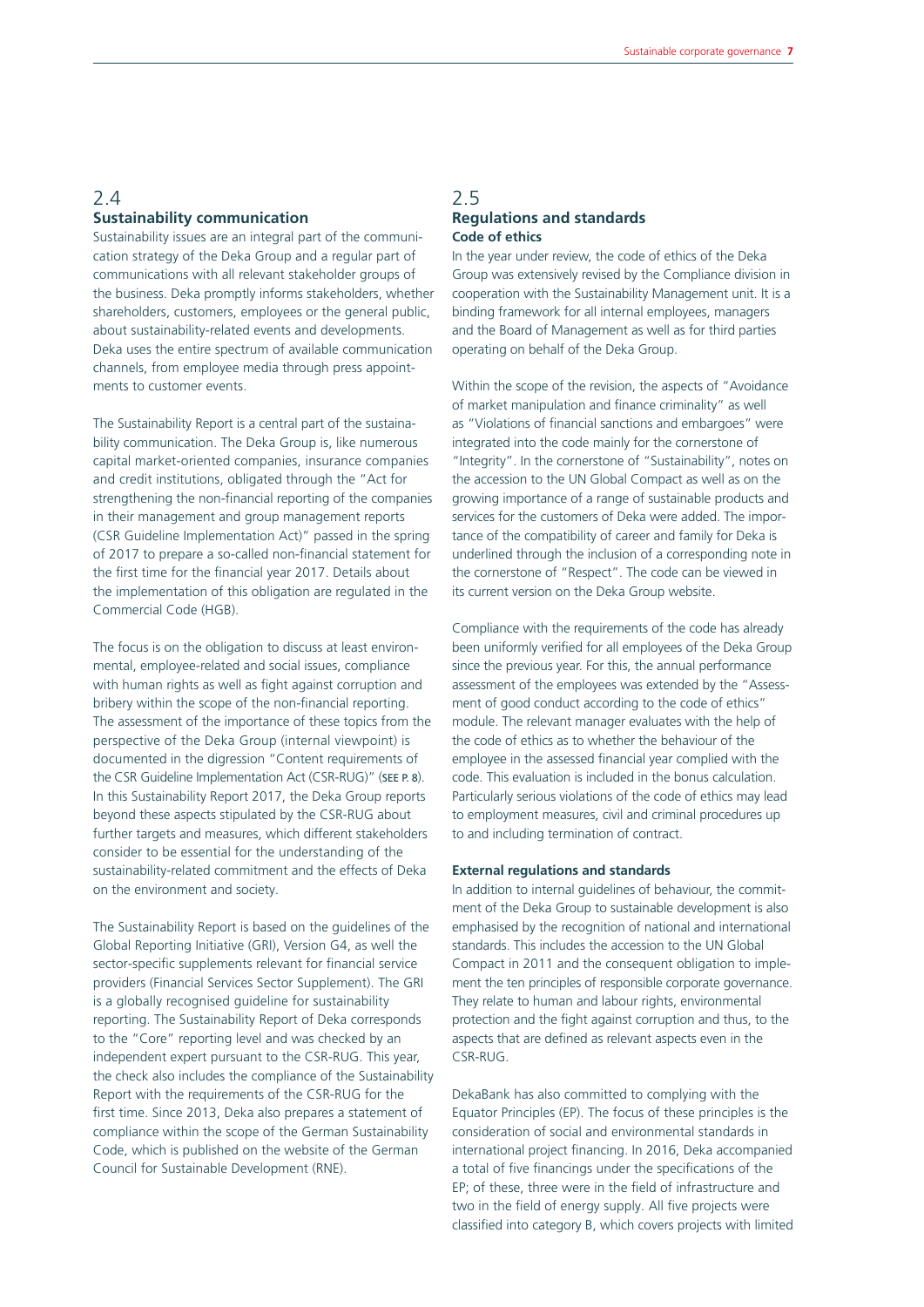social and environmental effects. DekaBank reports annually on the implementation of the principles in the relevant financings. The corresponding report is published on the EP website. The report for 2017 shall be published in the second half of 2018. More information about the consideration of sustainability criteria in lending can be found in chapter 3.3.

In order to adhere to the standards of responsible investment, the signatories commit to observe the Principles for Responsible Investment (PRI), which Deka Investment GmbH has observed since 2012. The principles provide for the integration of social and environmental criteria and criteria related to good corporate governance in the analysis and decision-making processes in capital investment. Derived from the three areas, "environmental, social, governance", the abbreviation ESG is often used in this context. Deka

Investment GmbH reports annually on the measures implemented in this context within the scope of a Responsible Investment Transparency Report, which is available on the website of the PRI.

# 2.6 **Compliance**

The Compliance corporate centre plays a major role in ensuring that the Deka Group always acts in line with the applicable statutory and regulatory arrangements as well as its own – sometimes even stricter – guidelines. This corporate centre covers the topics of capital market and real estate compliance, corporate compliance, tax compliance and information security management. It is also responsible for combating money laundering and terrorism financing, implementing EU sanctions and embargoes and preventing fraud and other criminal activities.

#### CONTENT REQUIREMENTS OF THE CSR GUIDELINE IMPLEMENTATION ACT (CSR-RUG) Importance of the aspects specified by the CSR-RUG for the Deka Group

#### **Environmental matters**

Environmental matters are relevant for Deka in different contexts. This includes the consideration of ecological criteria in financings. The non-adherence to environmental standards, for instance, in case of large infrastructure projects can result in delays in the completion of the projects and thus, possibly in delays in or even failures of the financing operations and also in reputational damage. Such risks can be minimised by following international standards, such as the Equator Principles (EP). These aspects are discussed in chapter 2.5 "Regulations and standards" as well as chapter 3.3 "Sustainability in lending". On the other hand, it is also important from Deka's perspective to minimise the direct effects of its activity on the environment. The targets and measures for this area are documented in chapter 5 "Sustainable banking".

#### **Employee-related matters**

The employees are the foundation of Deka's economic activity. It is mainly important – especially against the background of the demographic change – to bind employees, in the number and qualification that is required for the provision of the services, to the company. It is concurrently essential from the perspective of the employees to ensure their professional and health-related "employability" through corresponding measures. What Deka does, among others, for the training and further professional development, the promotion of equality and the workplace safety and health protection, is discussed in chapter 4 "Sustainable HR management".

Besides in-house employees, employee-related matters also concern the working conditions in upstream and downstream stages of the value chain. Information about supplier management is presented in chapter 5.2 of this Sustainability Report. The EP, through which the adherence to the fundamental labour rights in project financings should be ensured, are particularly relevant in view of the consideration of employee-related matters in financings. Information about the EP can be found in chapters 2.5 and 3.3.

#### **Social matters**

The promotion of development at the communal and regional level and the support of the municipalities in fulfilling their tasks in the economic, regional-political, social and cultural area is anchored in the savings banks law and is thus also a guideline for Deka's activities. Its extensive social commitment is presented in chapter 6 "Corporate citizenship".

#### **Respect for human rights**

Respect for human rights is important in the banking sector mainly in connection with financings of infrastructure projects. This often also refers to the handling of local communities or indigenous people, so that the respect for human rights is here closely linked with the aspect of "social matters". By considering the EP for corresponding financings, Deka makes sure that human rights aspects are considered in case of the financings. On one hand, risks for the realisation of the projects as well as for the reputation of the bank should be avoided in this manner. On the other hand, negative impairments of the people affected by the financed projects should be excluded as far as possible. More information about this can be found in chapter 2.5 "Regulations and standards" as well as chapter 3.3 "Sustainability in lending".

#### **Anti-corruption and bribery matters**

The adherence to statutory and regulatory requirements regarding the fight against corruption and bribery belongs to the basic requirements of responsible corporate governance. Violations of these standards regularly result in legal – as well as financial – penalties and reputational damage. The corresponding guidelines and measures of Deka for the fight against corruption and bribery are documented in chapter 2.6 "Compliance".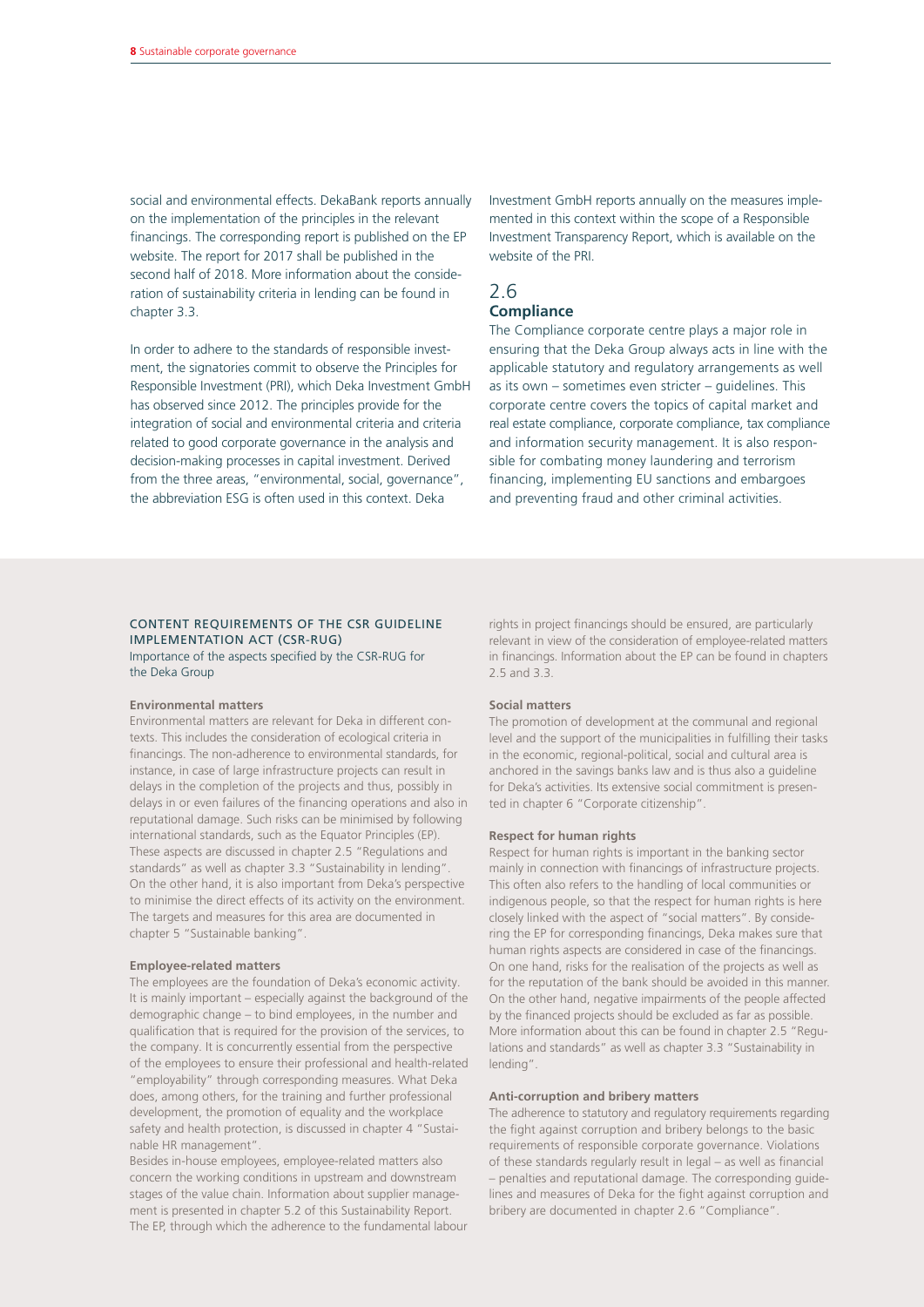The corporate centre develops group-wide standards and guidelines on relevant issues and provides corresponding training programmes and advice on their implementation. It is also involved in projects and processes, particularly in new product processes, essential changes in the operational and organisational structure as well as outsourcing, geared towards ensuring that the Deka Group meets regulatory requirements and that potential conflicts of interest are identified at an early stage and avoided as far as possible. The corporate centre carries out monitoring and control tasks at all levels of the banking operations and is dedicated to the systematic reduction of potential compliance risks.

#### **Consulting and training**

The regulations and processes to comply with the statutory and regulatory requirements often apply to individual employees. To inform employees on the aspects relevant for them, the experts from the Compliance division conduct mandatory trainings in the entire Deka Group; there is additional training for selected employees. If necessary, additional ad hoc training is provided. The training concept is based on presence training in combination with webbased training courses and training letters.

In the year under review, 431 employees have completed an initial training on compliance, thereof 374 employees attended presence training and 57 were trained using training letters. Moreover, numerous employees have participated in regular web-based mandatory trainings, mainly on information security management (429 employees), prevention of money laundering (353) and prevention of fraud (295).

#### **Fight against corruption and bribery**

In the fight against corruption, the Deka Group has regulated under which framework conditions gifts and invitations as well as any other benefits from and to third parties may be accepted or given. The approval process is set in writing and is the same for all employees including the organs of management, and its content is generally made known by corresponding publications.

In principle, employees may not accept or give gifts or invitations in connection with their work either for themselves or on behalf of third parties, insofar as this could affect the interests of the Deka Group or its customers. The granting of gifts and invitations, provided that they comply with the applicable laws and other standards, is compatible with common market practice to a certain degree. However, because the professional independence of all parties may be in question, the employees are encouraged to avoid the mere emergence of conflicts of interest.

The experts of the Compliance team are available to all employees for assistance with questions regarding integrity.

Their contact details are communicated to employees when they join the company and are any time accessible on the intranet and in training documents. Procedures and controls in the specialist units, as well as within the Compliance unit itself serve the purpose of preventing and detecting irregularities and are an integral part of the compliance management system of the Deka Group.

For DekaBank Deutsche Girozentrale, DekaBank Luxemburg S.A. including the downstream companies, Deka Investment GmbH, UK branch, Deka Immobilien GmbH, Deka Investment GmbH, WestInvest Gesellschaft für Investmentfonds mbH, Deka Immobilien Investment GmbH as well as S Broker AG & Co. KG, the corruption risk was surveyed and evaluated within the scope of the so-called Fraud Prevention Forum. In 2017, the Compliance unit was not aware of any internally determined circumstances, which indicated a case of corruption.

#### **Prevention of money laundering**

With the "Minimum Standards for the Prevention of Money Laundering", DekaBank, as a parent company, ensures compliance with the duty of care in terms of the Money Laundering Act (MLA) and of the German Banking Act (KWG) so that there is transparency regarding customers and the underlying shareholder structure in Germany as well as in subsidiary companies.

#### **Whistleblowing system**

A whistleblowing system ensures that reports can be made confidentially regarding illegal or dishonest acts to the DekaBank Ombudsman by employees, but also by third parties. The Ombudsman examines the facts of the case and passes the relevant information in respect of confidentiality to DekaBank. As a lawyer, the Ombudsman is subject to the legal obligation of discretion. The whistleblowing system ensures the anonymity and protection of whistleblowers.

# 2.7

#### **Data protection Basics and organisation**

In the Federal Republic of Germany, data protection is regulated by the German Data Protection Act (Bundesdatenschutzgesetz – BDSG) and the corresponding state data protection laws. The purpose of BDSG, as set out in Section 1 of the Act, is to protect individuals from any infringement of their (constitutionally protected) personal rights caused by the handling of their personal data.

DekaBank's Data Protection unit works to ensure that the BDSG and other data protection regulations are observed. The Data Protection Officer reports directly to the Board of Management or, in his capacity as an external Data Protection Officer, to the management of subsidiaries. To avoid conflicts of interest, the Data Protection Officer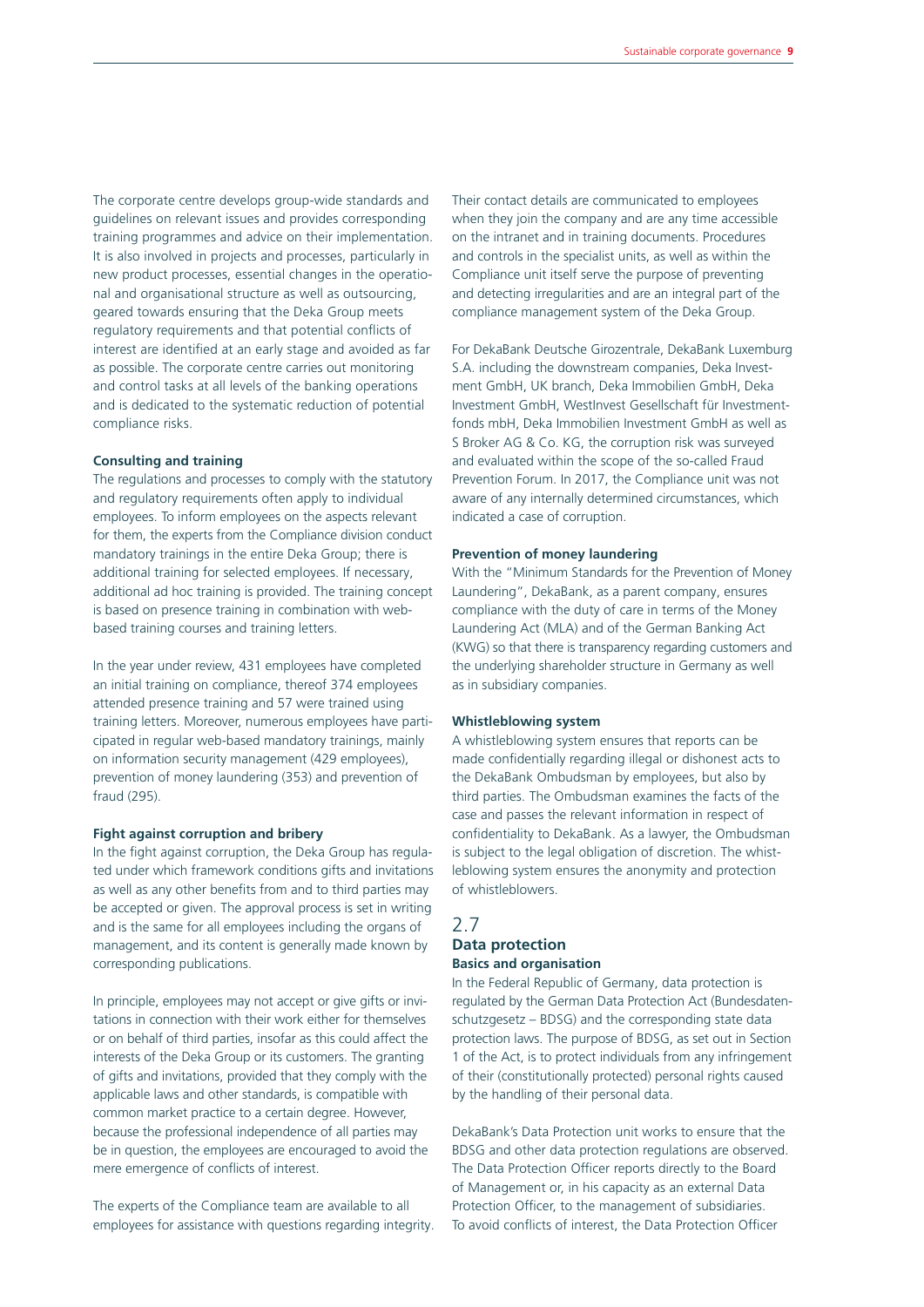is independent of the Compliance corporate centre and is based in a separate unit in the Legal corporate centre.

In order to ensure that the requirements of data protection law are complied with, DekaBank's Data Protection unit has set up a data protection management system. Within the scope of this system, processes were established to ensure that statutory requirements concerning data protection are implemented during the planning, commissioning and operation of procedures and after those procedures are withdrawn from use. The processes are also documented in a comprehensive data protection concept. This describes, among other things, the aspects that must be taken into consideration during the processing of the personal data.

#### **Raising awareness and knowledge of employees**

The tasks of the Data Protection Officer include providing employees with relevant information on the subject of data protection. This includes, for example, the explanation of the most important requirements of data protection legislation and data security measures to avoid hazardous activities of employees. The information is provided via different communication channels, including the intranet and the employee magazine.

In accordance with Section 4g Para. 1 Sentence 4 No. 2 BDSG, Data Protection Officers must familiarise all employees involved in the processing of personal data with the aim and content of the data protection legislation. In addition, each employee is obliged to ensure that personal data does not come into unauthorised hands or is made accessible, and therefore, as required in Section 5 of the BDSG, must also be committed to confidentiality.

A central concern is teaching individual employees about the high significance of data protection for DekaBank. Employees must be particularly informed about their rights and obligations as a person acting in data protection and the risks for the company and the employees themselves connected with a violation of the applicable provisions. This also includes providing information on possible penalties as a result of violations of the measures to ensure compliance with data protection and data security.

The e-learning programme has proven to be particularly efficient in recent years in conducting training on data protection with employees at their own PC workstation. After successful completion of the training, a participation certificate is automatically generated as proof of the training. The Data Protection unit documents participations and evidence. All new employees are requested in writing to make themselves familiar with the principles of data protection using the e-learning programme. Localised learning at the workplace is supplemented by classroom training.

#### **Audits and reporting**

Pursuant to Section 4g of the BDSG, the Data Protection Officer works to ensure compliance with the requirements of the data protection law. This also involves data protection audits carried out in the specialist units. Each data protection audit follows an audit plan and usually also involves spot checks; the results are provided to the specialist units and corrective actions are agreed upon and followed up.

Within the scope of an established reporting system, the Board of Management and the management of subsidiary companies are informed about deficiencies and risks identified in data protection as well as about the results from data protection audits. A reporting system has also been implemented for local Money Laundering and Fraud Officers to report systematically to the Group Money Laundering and Fraud Officer.

# 2.8

# **Customer satisfaction and complaint management**

### **Customer satisfaction**

Regular surveys of different customer groups form an important basis for the strategic further development of the products and services as well as the sales orientation of Deka. At the end of 2016, 216 savings banks were surveyed, as institutional customers, regarding their assessment of the strengths and weaknesses in the collaboration with DekaBank. 92 percent of the respondents overall assessed the collaboration in the institutional business as excellent, very good or good. The satisfaction was thus two percentage points higher than the already good level of the previous survey from 2014. Particularly good grades were received by the capital market business Trading & Sales, the division of Real Estate Funds and the division of Master-KVG. In time comparison, particularly the assessments for the capital market business and the division of Real Estate Funds have shown a positive development.

Another survey, in which the savings banks were addressed in their role as intermediaries, also showed a high overall satisfaction with Deka's services. 97 percent of the total 374 savings banks participating in the survey rated Deka' services as excellent, very good or good. This value was three percentage points higher than the value of the previous survey from 2014 and rather eight percentage points higher than 2011.

Valuable notes for the structuring and further development of the activities are also offered by external surveys on customer satisfaction, which are initiated and conducted by third parties. Deka Investment, for example, attained rank 1 among the Master-KVGs for the first time in the customer satisfaction study 2017 of the rating agency Telos. Around 360 institutional investors, mainly insurance companies and pension funds, were surveyed.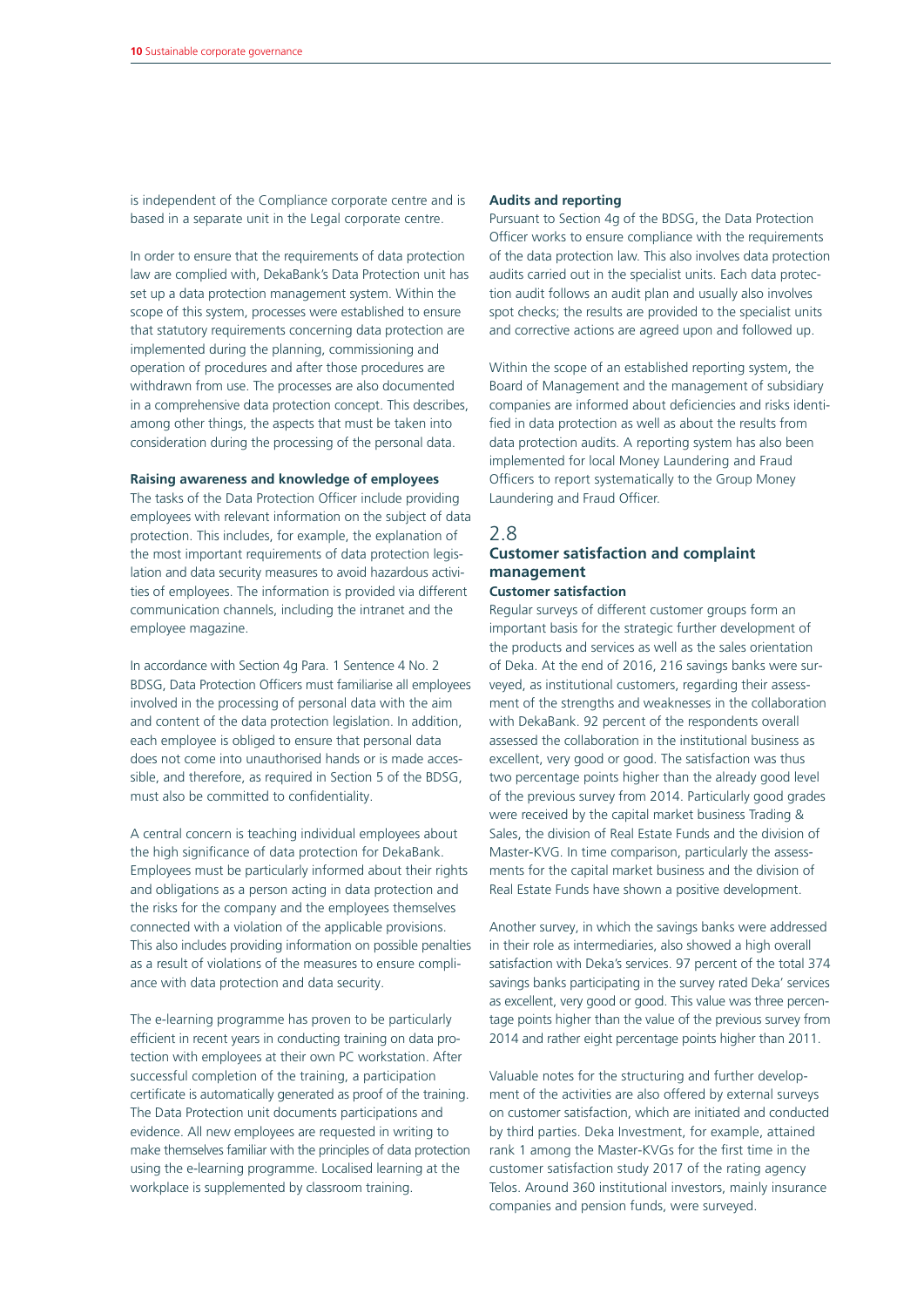#### **Complaint management**

The Bank has implemented a comprehensive complaints system for customers, which ensures an effective and transparent procedure for dealing with complaints. At the same time, notes and improvement suggestions can be recorded from the complaints. Since the beginning of complaint management, regulatory audits have confirmed proper and adequate complaint processing.

The number of customer complaints within the Deka Group is on a constantly low level despite an increasing number of customers in the year under review. In 2017, 3,638 complaints were received from 4,357,060 deposit customers, about 3.5 percent more than in the previous year. An increase in complaints in the division of Custodian Service Germany, which should be attributed to a deposit price increase carried out in the fall, was up against a decline in the number in all other relevant divisions.

Incoming customer complaints are immediately forwarded to the responsible specialist unit and processed. The European Commission has set up a European online dispute resolution platform. Consumers can use the online dispute resolution platform for out-of-court settlement of disputes from purchase or service agreements made online. Customers are also free to contact the ombudsman services of the Association of German Public Banks (Bundesverband Öffentlicher Banken Deutschlands – VÖB) and of the Association of German Investment Companies (Bundesverband Deutscher Investmentgesellschaften – BVI), the Federal Financial Supervisory Authority (Bundesanstalt für Finanzdienstleistungsaufsicht – BaFin) or the regulator in Luxembourg – the Commission de Surveillance du Secteur Financier (CSSF). In the year under review, DekaBank received 14 (2016: 21) complaints via these routes.

During the reporting period, no complaints were received via formal procedures in relation to the impact of our activities on ecological matters or human rights, or on issues associated with corruption.

# 2.9

### **Ideas management**

Since October 2015, employees have been able to contribute their ideas for the improvement of processes or for new products and services on a DekaBank web-based platform. The crowdsourcing approach of this platform enables their participation in the further development and evaluation of the published ideas. A voting tool can also be activated to obtain opinions about different solutions of an idea. Notes on potential problems and risks are also helpful for the relevant specialist area, which decides whether or not an idea is implemented.

The work for the migration of the DekaBank innovation platform onto the Sparkassen innovation platform has started in October 2017. So far, 25 savings banks or affiliated institutes use the platform. After the migration, which shall probably be completed in the first quarter of 2018, future further developments of the platform can be expedited together with the Sparkassen.

In 2017, the employees submitted a total of 96 ideas, 70 of which were published on the platform. Most of the ideas contain suggestions for improving processes (40 percent). Eight percent of the ideas were related to the area of environment. These included, among others, a suggestion of procuring electric vehicles for the vehicle pool of Deka. In total 11 ideas were awarded with cash prizes amounting to a total of 2,200 euros; 17 other employees received gifts. In this year, suggestions from the ideas management have resulted in more revenue or reduced expenditure totalling over 274,000 euros.

# 2.10 **Sustainability ratings**

The number of investors, who consider ESG criteria when making their investment decisions, has increased further also in 2017. This is reflected, for example, in the increasing volumes of sustainably invested capital and the active demand for Green and Social Bonds. Against this background, dialogue with sustainability rating agencies has gained significantly in importance in the last few years. On behalf of investors, the agencies regularly evaluate the quality of the sustainability management at the Deka Group and provide investors the basis for their investment decisions.

The sustainability ratings are relevant to the Deka Group in several respects: as an issuer of public bonds, mortgage bonds and bearer bonds, it is important for the Deka Group to meet the requirements of sustainability-oriented investors to place their bonds successfully in the market. On the other hand, the requirements of key stakeholders of the Deka Group, such as environmental organisations, human rights organisations and trade unions, are reflected in the criteria used by the agencies. Finally, the Deka Group also uses the sustainability ratings as the basis for a regular analysis of the strengths and weaknesses of its sustainability management in comparison to other banks.

The current sustainability ratings demonstrate the aboveaverage commitment of the Deka Group in the area of sustainability in the sector comparison. The international agency Sustainalytics has considerably raised its evaluation of the quality of DekaBank's sustainability management in the reporting period. With an overall rating of 83 out of a possible 100 points, DekaBank has shown an improvement by 10 points and attained the best-possible "Leader" classification for the first time.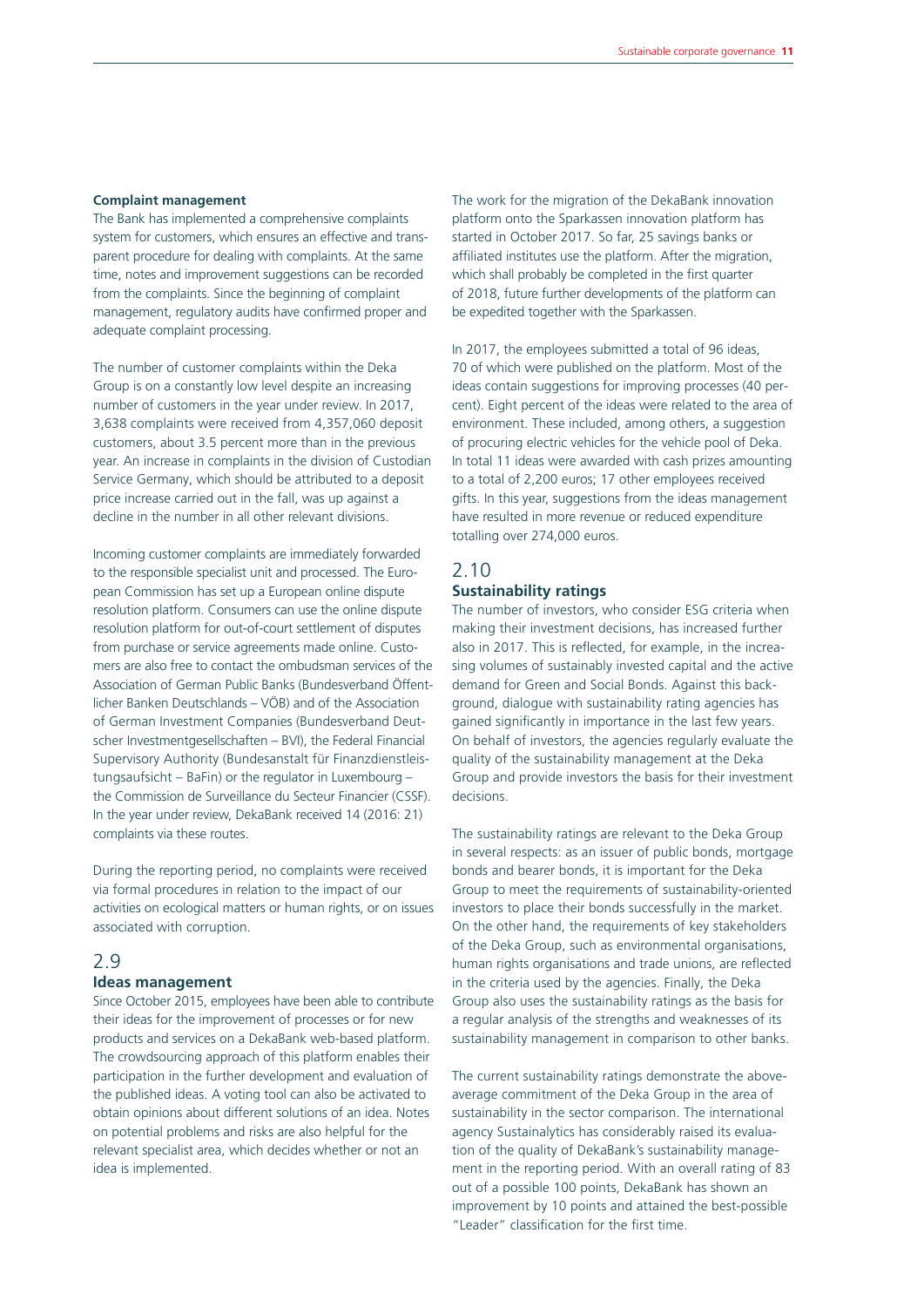#### RATING AGENCIES \*





**Rating: 83 out of 100 points** Leader

Ranking: #11 of 332

From Sustainalytics, the Deka Group received 83 out of a possible 100 points in its current rating and is classified by the agency as a "Leader" for the first time. Being ranked 11th out of 332 rated banks in the world is a very good result. Among the non-listed banks Deka-Group reaches an excellent 2nd place.

Ranking: #10 of 133

**Rating: AA**

MSCI ESG, the sustainability section of MSCI, assesses the quality of sustainability management with a very good AA rating. With this, Deka Group reached 10th place in the total of 133 analysed banks.



**Rating: C+ (Prime)** Ranking: #2 of 82

oekom research AG awards Deka Group with the coveted oekom Prime Status. It is only given to banks which meet the strict requirements of the agency regarding the quality of the sustainability management. With an overall grade of C+ Deka Group reaches a top-10 ranking among 82 analysed banks.

# imug

**Uncovered Bonds: positive** (B)

**Mortgage Covered Bonds: positive** (BBB)

**Public Sector Covered Bonds: positive** (BB)

In its assessment imug rating assesses the three categories of uncovered bonds, public bonds and mortgage bonds. In all three categories, the Deka Group achieves aboveaverage ratings compared with the industry sector.

\* Version: sustainalytics: 12.10.2017, MSCI: 12.05.2017; oekom: 07.09.2016; imug: 28.02.2018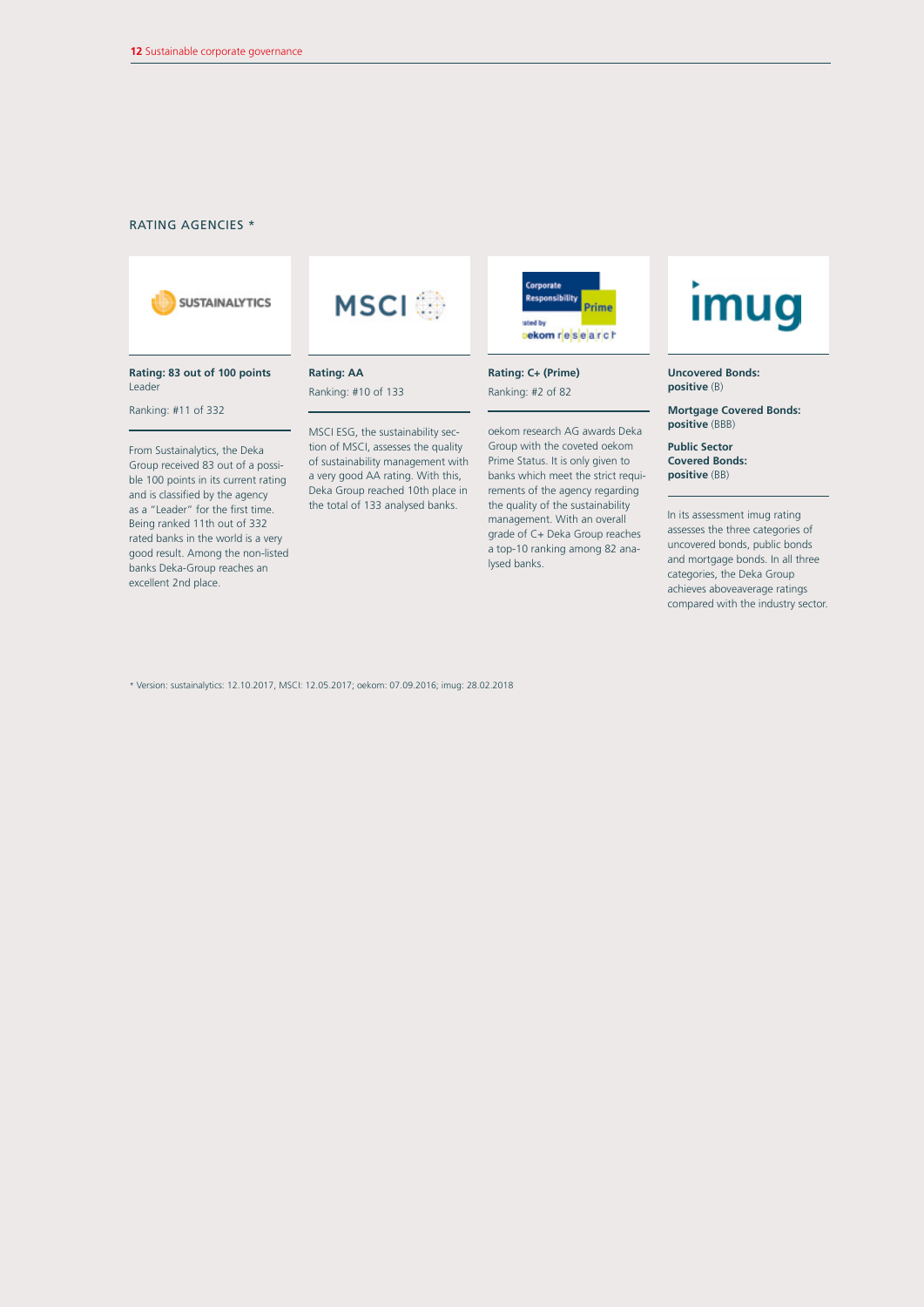# 3. Sustainable products

In the year under review, the discussions around the importance of sustainable factors in the financial market took place intensively under the heading "Green Finance" or "Sustainable Finance". While the term "Green Finance" stands primarily for the contribution of the financial sector to environment and climate protection, the perspective in case of "Sustainable Finance" is extended to other sustainability goals, as formulated, for examples, in the UN Sustainable Development Goals. The common factor in both terms is that they consider the capital investment as well as the lending business and thus, the two central pillars of the business model of banks. DekaBank too understands sustainability as a comprehensive concept and has therefore developed and implemented sustainable standards and products for the two divisions.

# 3.1

#### **Sustainability in investment Proprietary investments & liquidity portfolio**

As a pioneer among system-relevant banks in Europe, DekaBank has implemented a sustainability filter for new investments across its proprietary investments, which was developed in cooperation with the sustainability rating agency imug. Since 1st July 2014, the filter is used for new investments in the Treasury investment book. At the core of the filter is, based on the UN Global Compact, a catalogue of exclusion criteria in the fields of environment, human and labour rights as well as corruption. Possible involvement of companies in the defence sector is also considered. Issuers of securities, which violate one or more of these exclusion criteria are excluded from investment. As at 31 Dec 2017, approximately 17.1 billion euros of proprietary investments in securities were managed using the criteria of the proprietary investment filter.

With the Deka Treasury-Compass, the savings banks have the opportunity to carry out a sustainability check for their proprietary investments. As an analysis instrument, the Compass basically delivers information about the deposit A structure of savings banks and points out scopes for more income opportunities. The savings banks can optionally use a sustainability filter, which is also based on the principles of the UN Global Compact. In 2017, around 250 savings banks have had a sustainability analysis carried out for their direct portfolios on the basis of the Treasury-Compass. As a result, approximately 99 percent of the assets correspond to the sustainability criteria.

In the year under review, the business field of Real Estate Asset Management (AMI) has decided to use a sustainability filter for the fund liquidity of the public and special funds of Deka Immobilien Investment GmbH and WestInvest Gesellschaft für Investmentfonds mbH. The core of this

filter too is based on the ten principles of the UN Global Compact and excludes different controversial business fields. The use of the liquidity filter shall start in the beginning of 2018. This measure is an important component in the implementation of the sustainability strategy of the business field of AMI (SEE CHAPTER 3.2).

#### **Capital market-based investment products**

In the asset management of Deka Investment GmbH, sustainability is a central benchmark for some time besides return, risk and liquidity. Because of this, the funds managed by Deka Investment GmbH do not invest in companies which produce anti-personnel landmines or cluster munitions ("cluster bombs"). Moreover, DekaBank issues no products which track the price of basic foodstuffs.

For the implementation of sustainability approaches, funds offer multi-layered configuration options. For private and institutional investors, who particularly wish to consider ESG criteria, Deka Investment GmbH has launched a number of appropriate investment products in the last few years. The "Deka-Nachhaltigkeit" fund family currently comprises these three funds: Deka-Nachhaltigkeit Aktien, Deka-Nachhaltigkeit Renten and Deka-Nachhaltigkeit Balance. The offer also includes the asset management fund DekaSelect: Nachhaltigkeit as well as the equity fund Deka-UmweltInvest, which exclusively invests in companies from the fields of climate and environmental protection, water management and renewable energy investments. Awards for the fund Deka-Nachhaltigkeit Renten demonstrate once again that sustainability criteria and good performance are not exclusive. At the end of 2017, the fund was awarded as the best fund in Germany and Austria at the Scope Investment Awards 2018 in the category "Renten Euro".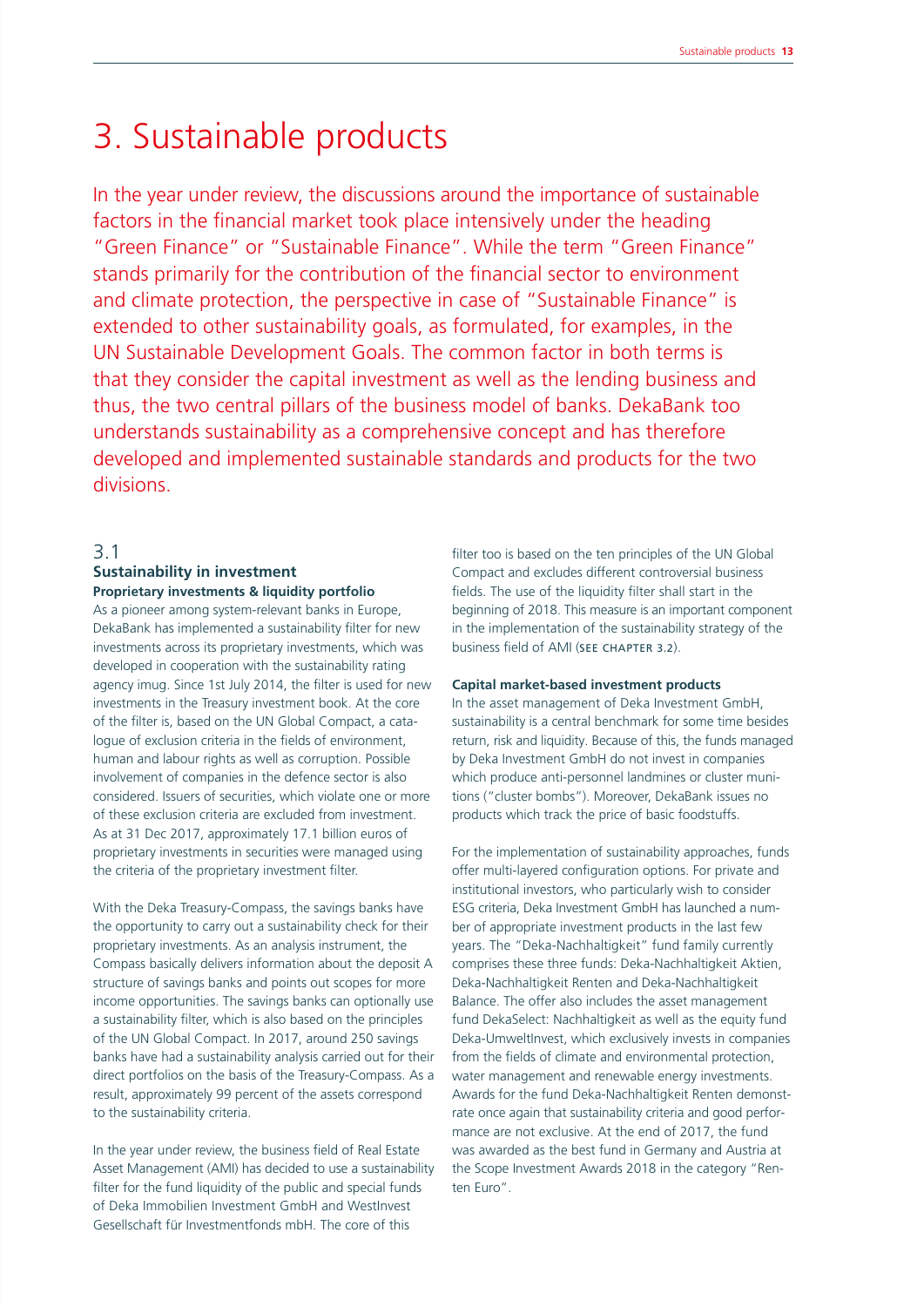Against the background of an increasing demand for passive investment solutions, DekaBank has launched the index fund Deka Oekom Euro Nachhaltigkeit UCITS ETF for institutional investors in cooperation with the sustainability rating agency oekom research. The funds Deka-Stiftungen Balance and Deka-Kirchen Balance as well as Deka-Institutionell Stiftungen are also directed at institutional investors. Detailed profiles of all funds can be found on Deka's website.

Deka also supports institutional customers with individual sustainability solutions. Sustainable security investments for institutional customers in mandates and special funds are predominantly based on individual exclusion criteria, e.g. prohibition of certain investments like arms and exclusion of issuers, which are involved in labour law or human rights violations. Deka thereby uses the data of renowned ESG research providers and supplements it with research of in-house specialists, among them also EFFAS ESG certified analysts.

Sustainable security investments are available in the Deka-Bank Depot already from 25 euros onwards. The fund Deka-Nachhaltigkeit Aktien is also suitable for the investment in capital-forming benefits. Since January 2017, customers can, upon conclusion of the Deka Future Plan, which is a Riester fund savings plan, choose the Deka-Nachhaltigkeit Aktien fund as a share component and the Deka-Nachhaltigkeit Renten fund as pension component in the Select version and thus invest in sustainable funds in the savings phase.

In the retail customer area, Deka Investment GmbH managed a total of approximately 2.7 billion euros in sustainable products at the end of 2017, 30 percent more than at the same time in the previous year. For institutional customers, the volume of sustainable investments as of 31 Dec 2017 was around 5.3 billion euros.

In total, the volume of sustainable investment products in Deka Investment GmbH is thus over 8.0 billion euros. The proportion of sustainable securities funds in the total assets in securities was around 3 percent at the end of the year 2017. If one adds the proprietary investments of around 2.9 billion euros in special funds, which are managed using the criteria of the proprietary investment filter, this results in a total volume of 10.9 billion euros of sustainably managed investments in the Deka Group.

If one also considers the proprietary investments of around 17.1 billion euros in securities, which are managed using the criteria of the proprietary investment filter, this results in a total volume of around 28 billion euros of sustainably managed investments in the Deka Group. This corresponds to a share of nearly 18 percent in the total sustainably managed investments in Germany according to the calcu-

lations of Forum Nachhaltige Geldanlagen (FNG; 156.7 billion euros, FNG market report 2017).

#### FIGURE 3 DEVELOPMENT OF THE VOLUME OF SUSTAINABLE INVESTMENT PRODUCTS at Deka (in billions of euros as per 31 Dec)

Public funds as well as specialized funds and mandates



#### **Corporate dialogue and exercise of the right to vote**

In addition to the application of exclusion and positive criteria, the direct dialogue with the companies, whose shares and bonds are held by an investor, and the exercise of the voting right at annual general meetings are instruments of sustainable investment that are gaining in importance. A welcome side-effect is a measurably increased visibility of Deka Investment GmbH as an active shareholder, which is explicitly recorded positively in the media coverage.

#### **Direct corporate contacts**

In the reporting period, analysts and fund managers of Deka Investment GmbH contacted companies more than 1,500 times. In these discussions, depending on the industry and business model of the company, social and environmental aspects of business activities were regularly addressed in addition to corporate governance issues. In cases, where the Deka analysts encounter deficits in the handling of the principles of sustainable development within the scope of their corporate analyses, these are addressed in direct discussion with the companies. If these deficits are not rectified by the company, the company can be removed from the investment universe. This exclusion is applicable not only for specific sustainability products,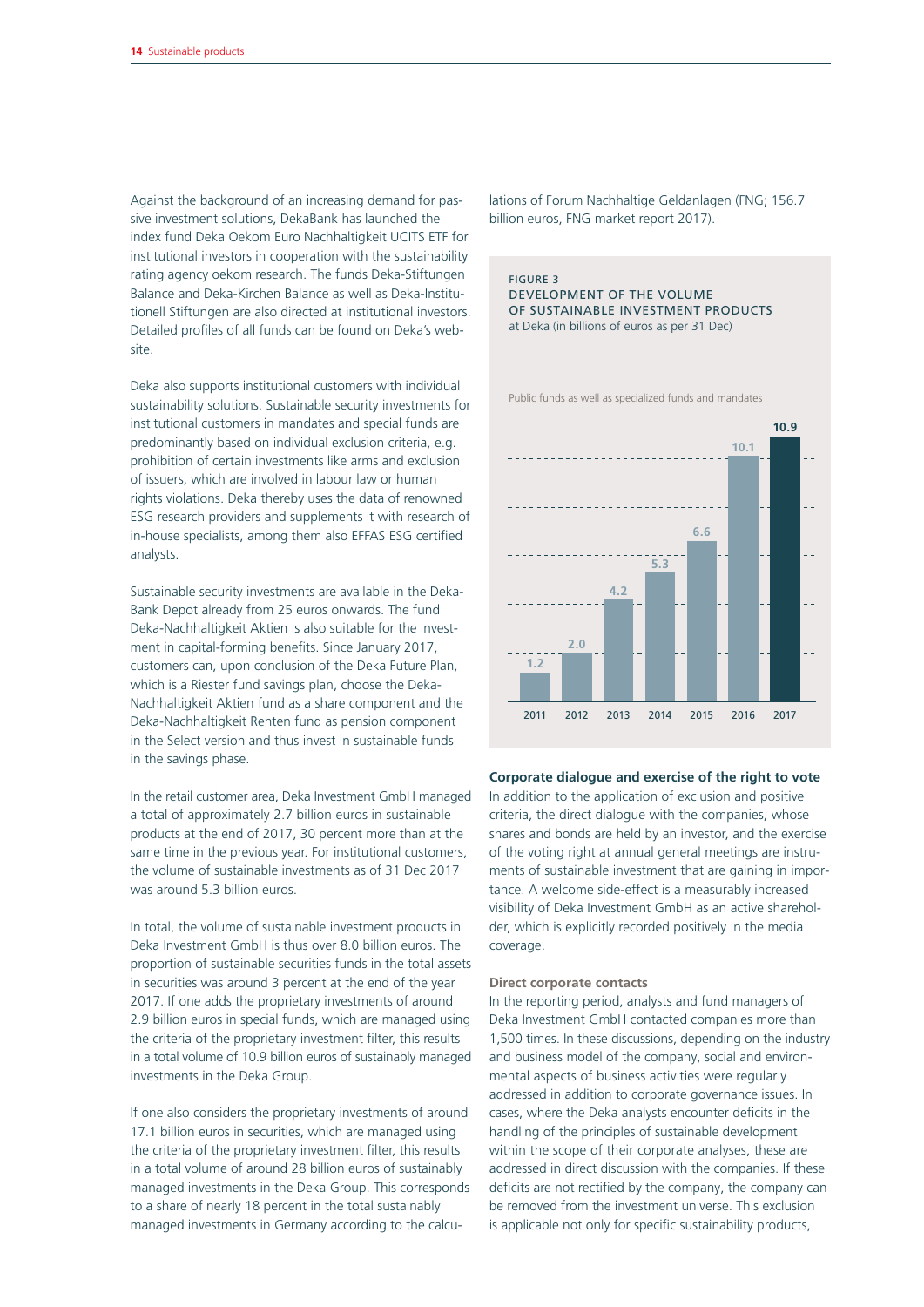**Activities at annual general meetings**

As announced, Deka Investment GmbH has once again used annual general meetings more intensively to set impulses for sustainable corporate governance. In 2017, Deka Investment GmbH actively voted at 314 annual general meetings. The fact that Deka Investment GmbH voted against the suggestions of the managements on an average in case of more than 30 percent of agenda points shows that it is performing the role of an active shareholder considerably more critically. In the previous year, this share was 20 percent. The representatives of Deka Investment GmbH spoke at nine annual general meetings.

The focus was on the corporate governance of the companies, i.e. aspects such as the remuneration of the Board of Management and the composition of the Supervisory Board. Deka is convinced that good and responsible corporate governance is an essential component for the performance of the investments.

The intensified involvement of Deka was received very positively in the media and in public. Numerous media underlined the contribution of Deka to the promotion of the shareholder culture in Germany as well as to the implementation of high standards in corporate governance. The absolutely positive media response also contributes to Deka's reputation.

For 2018, Deka Investment GmbH is planning further development of the activities at annual general meetings. Besides corporate governance, special attention should be given mainly to climate strategy, digitalisation and cyber security.

With these activities, Deka already addresses the new requirements of the Shareholders' Rights Directive, which was approved by the EU Parliament in spring of 2017 and was passed by the European Council and must be implemented in the national law by mid-2019. The reform of the Shareholders' Rights Directive should strengthen and facilitate the involvement of shareholders as well as generate incentives for longer-term investments of selected institutional investors and asset managers.

The Shareholders' Rights Directive also obligates institutional investors and asset managers to create more transparency in relation to their investment strategies, their cooperation policy and its implementation. Today, Deka Investment GmbH has already defined the central focal points for its voting behaviour in the "Principles of Voting Policy in Annual General Meetings", which are also published on the Deka website as an overview of annual general meetings, at which Deka Investment GmbH has

Sustainable products **15**

voted in 2017. The principles are based on the extensive experience of Deka as one of the largest fund providers and shareholder representatives. They take into account the applicable laws, the current analysis guidelines for annual general meetings of the Federal Association of Investment and Asset Management (BVI), the German Corporate Governance Code, the DVFA Scorecard for Corporate Governance, international codes as well as the relevant environmental and social standards and the requirements of the Principles for Responsible Investment (PRI).

"Social and ecological developments are influencing the environment of the company more and more. Deka believes that social and ecological standards in the framework of a sustainable business policy are not only of social interest, but are also in the interest of shareholders, as this can result in a long-term, above-average performance of the company. (...) If Deka has a critical view of the quality of the social and ecological responsibility, it will express this in its voting behaviour at annual general meetings."

(PRINCIPLES OF VOTING POLICY IN ANNUAL GENERAL MEETINGS)

#### **Promotion of securities culture**

**Study on the funding of capital-forming benefits** Only 28 percent of Germans use capital-forming benefits. Beyond all income limits, around one third of people do not use this funding, although they could. At the same time, capital-forming benefits also offer householdes with low income the opportunity to save money for the retirement planning or for larger acquisitions.

On behalf of the DSGV and with support of Deka, the German Economic Institute (IW) has analysed within the scope of the study "Options for a reform of the funding of capital-forming benefits" as to how capital-forming benefits could be promoted. The IW recommends a combination of adjustment of the income limits to the general price development, doubling of the maximum amounts and increase in the funding rates by five percentage points. The resulting extra expenditure for the Federal Government, the states and the municipalities in the amount of 224.2 million euros is, according to the calculations of the researchers, comparatively low in relation to the benefit of the funding for the savers in the lower income classes. Through the reform, the total expenditure for the public sector would increase only by 0.02 percent.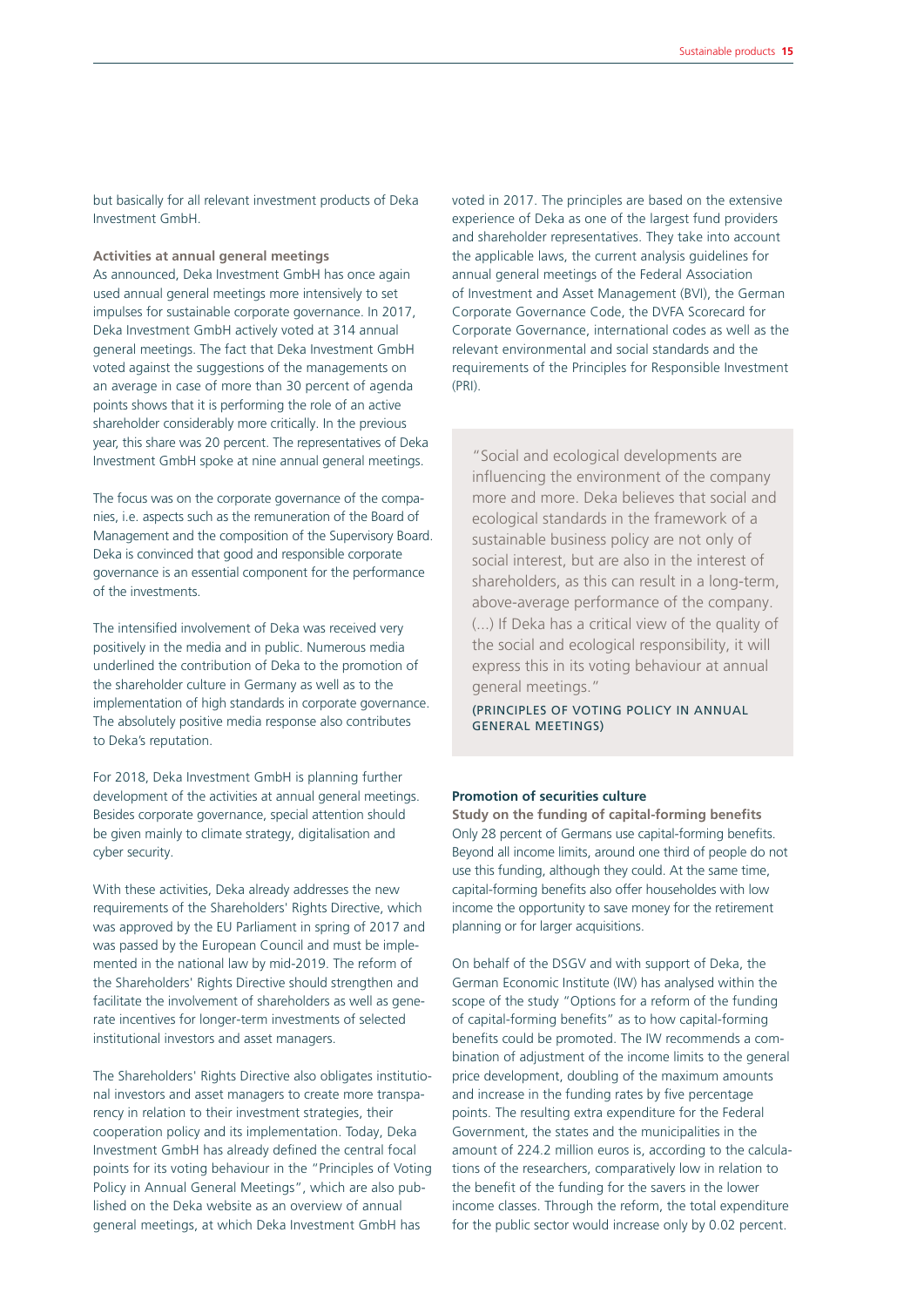This increase would correspond to 0.5 percent of the interest saving of the Federal Government through the current low-interest environment in the year 2016 and would counteract the interest income of the savers that has declined in the recent years.

#### **Action plan for an equity-oriented pension scheme for the old-age provision**

In cooperation with DekaBank, Bankhaus Metzler and Union Investment, the Deutsche Aktieninstitut (DAI) has conducted a study on the importance of equity investment for the old-age provision in Germany. The study underlines the importance of equity investments in order to secure income at old age in case of declining performance of the statutory pension and to effectively close the foreseeable gap in the statutory pension. In the action plan for an equity oriented pension scheme, the authors of the study formulate recommendations for organising the framework conditions, through which the shares can be used to the required extent for forming extensive old-age provision, mainly the introduction of a "funding concept for old-age provision."

#### **Stock Exchange Simulation**

In order to promote the securities culture, DekaBank supports a stock exchange simulation, called Planspiel Börse, of Sparkassen since 2014. The objective is to strengthen the economic and social competence of predominantly young participants – school students, trainees and undergraduates – and thus, to support the financial literacy of youngsters. Planspiel Börse is an online competition, in which the participants are given a virtual capital, which they are supposed to increase. Trading takes place continuously with the prices of real stock exchanges. The simulated securities trading deepens basic economic knowledge in a playful manner and imparts stock exchange knowledge. Moreover, the ten-week competition promotes teamwork as well as the view beyond the horizon. All over Europe, teams from five countries participate.

In the "sustainability" area of the game, basics of sustainable investment are imparted. The objective of this special scoring is to promote future-oriented and responsible trading even among youngsters. In the list of securities, in which the participants can invest, shares of sustainably operating companies are marked with a special symbol. There is prize money for teams, which generate the biggest return in the competition as well as for teams, which invested their funds in particularly sustainability-oriented stock companies during the game period.

In 2017, more than 2,000 undergraduate teams participated in the business game. In the year under review, the national awards ceremony for the most successful teams took place at Deka for the second time after 2016. With a total of approximately 40,000 teams every year – of which 35,000 are school student teams and 5,000 are undergraduate teams – and a total of 140,000 participants, Planspiel Börse has become Europe's biggest stock trading game.

#### **Activities to promote sustainable investment International initiatives**

In the year under review, the European Commission has ordered the High-Level Expert Group (HLEG) on Sustainable Finance to work out recommendations for two areas of activity within the scope of a double-track strategy. On the one hand sustainability factors should be anchored in all parts of the finance system through adjustments in the EU regulatory and fiscal framework; on the other hand, it is about the question as to how capital can be mobilised in order to cover the high financing requirement for the reduction of greenhouse gas emissions. Michael Schmidt, Managing Director of Deka Investment GmbH, was the only representative of the German finance sector to be appointed in this top-level committee. At the beginning of 2018, the expert commission has submitted an interim report, in which mainly the establishment of a uniform EU classification system for sustainable assets and the anchoring of sustainability as part of the fiduciary duties are recommended.

On an international level, the signing of the Principles for Responsible Investment (PRI) by Deka Investment GmbH in 2012 should also be emphasised. Deka hosted a PRI event in July 2017, in which the "Roadmap for Germany" was introduced. The study includes concrete recommendations for action for decision-makers from politics and economy to promote responsible investment in Germany. For the first time, Deka presented itself at "PRI in Person", the annual conference of the initiative, which took place in Berlin in the year under review.

Since November 2016, DekaBank has been a member of the Green Bond Principles, an internationally-recognised standard for the issuing process of "green securities". The principles were developed under the ICMA (International Capital Market Association), whose membership is held by DekaBank, and in the framework of a cooperation of issuers, banks, investors and environmental organisations.

DekaBank has been an arranger of sustainability bonds on the market for some years to meet the increased demand for sustainable securities on the part of investors in the savings bank sector. In January 2017, DekaBank also acted as a lead manager for the first time in the issue of a climate awareness bond by the EIB (European Investment Bank), currently the most active green bond issuer on the market.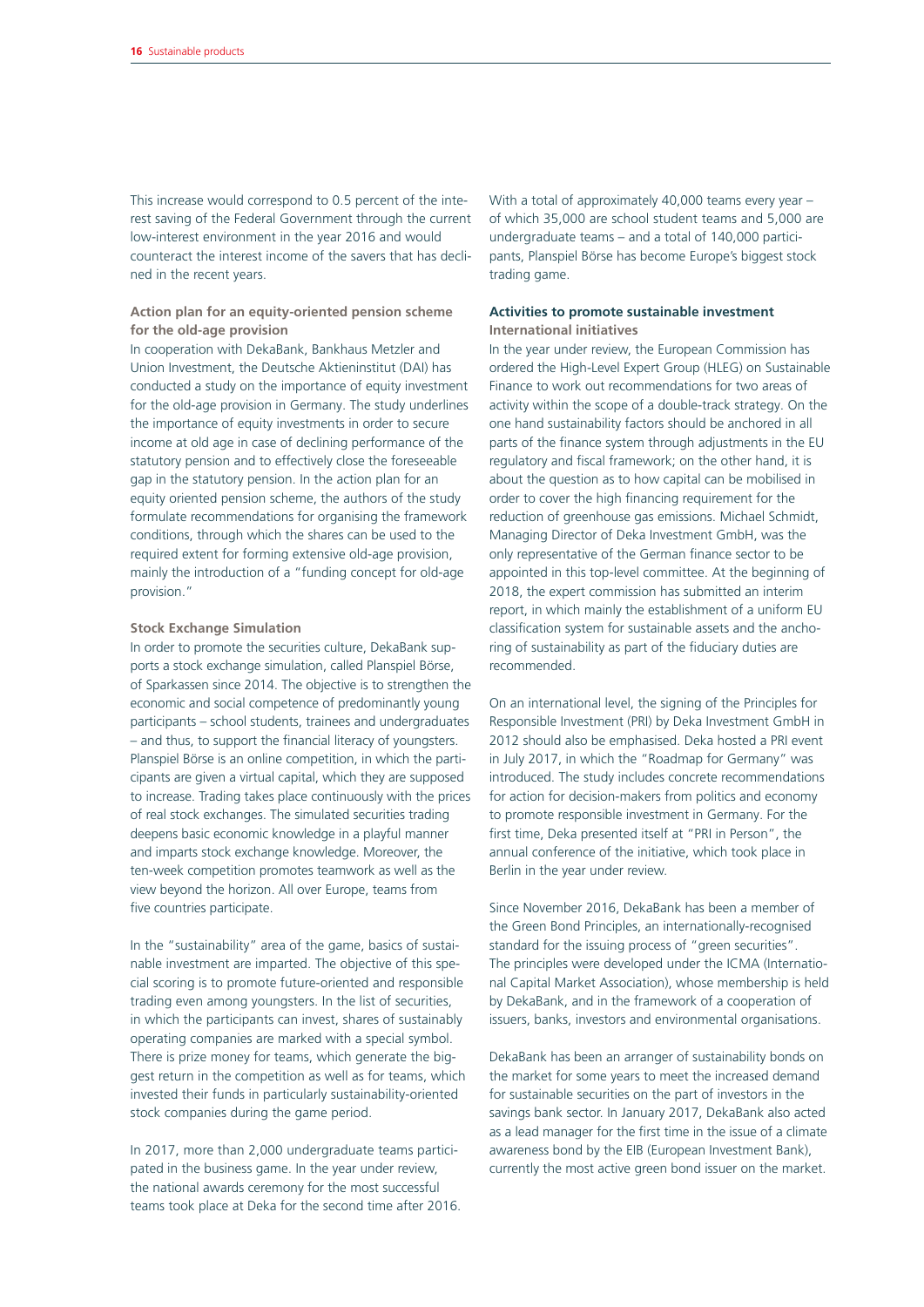#### **National initiatives**

Also in Germany, the topics of Green and Sustainable Finance received considerable impulses in the reporting period. Several initiatives were founded, which are supposed to combine the discussions and projects and thus support the development of a sustainable financial economy in Germany.

The Green Finance Cluster Frankfurt was founded on the initiative of the Hessian Ministry of Economics and has started working in November 2017. One of the founding members is the Verein für Umweltmanagement und Nachhaltigkeit in Finanzinstituten e.V. (VfU), in which Deka cooperates actively since many years. Deka is also one of the sponsors of the cluster, which is based in the Frankfurt School of Finance & Management. As a project of the integrated climate protection plan Hesse 2025, the initiative wants to promote the sustainable orientation of the financial economy and simultaneously develop starting points and strategies as to how the financial economy can actively accompany the transition to a climate-friendly and sustainable economy. First projects include the search for methods to better understand the connection of financings and climate goals and the related risks.

Within the scope of the Hub for Sustainable Finance (H4SF), Deutsche Börse AG and the German Council for Sustainable Development (RNE) have agreed upon strategic cooperation in the field of sustainable financial economy. Together with other players from the financial market and civil society, they want to work on improving the conditions for sustainable orientation of the financial market. At the first "Sustainable Finance Summit Germany" at the end of October 2017 on the initiative and with the support of Deka, around 200 experts met to discuss the perspectives of a sustainable financial economy. The activities are coordinated in the H4SF by a control committee; besides Prof. Dr. Alexander Bassen (RNE), also Deka Investment Managing Director Michael Schmidt is a member of this committee.

DekaBank is also a member of the Forum Nachhaltige Geldanlagen e.V. (FNG) and the Corporate Responsibility Interface Center e.V. (CRIC), a charitable association for the promotion of ethics and sustainability in investment. With over 100 members, CRIC encourages constructive dialogue between companies, politicians and financial market players towards a general awareness of ethical and sustainable investments. Through a donation, DekaBank supported the creation of a further full-time position at CRIC that was filled in summer 2017.

#### FRANKFURT DECLARATION

"The Frankfurt financial centre (…) assigns itself the following common agenda:

- to define the framework conditions of sustainable finance and to put in place concrete initiatives to implement new structures
- to identify measures, products and services with a view to mobilising the potential of sustainable financial market infrastructures and using it to initiate positive economic, social and environmental development
- to identify the Frankfurt financial centre's responsibility in achieving the UN Sustainable Development Goals and to define key indicators allowing the financial services sector to measure its contributions to achieving the sustainable development goals
- to align corporate governance with the principles of the UN Global Compact, the contents of the UNEP Statement of Commitment by Financial Institutions on Sustainable Development and/or the PRI Principles for Responsible Investment and to annually report on its progress in the respective format."

Extract from the Frankfurt declaration – voluntary commitment to the implementation of a common sustainability initiative at the financial centre of Frankfurt am Main

#### **Investor information and promotion of the dissemination of financial knowledge**

Even though private customers, except employees, are not directly advised by DekaBank, rather by the savings banks, DekaBank has formulated strict principles for all documents made accessible to private customers. The "Guidelines for the creation of advertising and investor information" among other things, forbid aggressive marketing and the exploitation of customer groups that require particular protection, such as the elderly. Customers from the municipal sector are also regarded as private customers.

The product seals used by DekaBank for its sustainability funds are for investor information. Therefore, all sustainability funds mentioned above bear the transparency logo of the European industry association Eurosif. In this context, Deka Investment GmbH has voluntarily committed to publishing accurate, adequate and up-to-date information particularly in order to enable investors to understand the ESG-strategy of a fund and its implementation. The index fund Deka oekom Euro Nachhaltigkeit UCITS ETF was awarded the Austrian Ecolabel for the first time in 2015.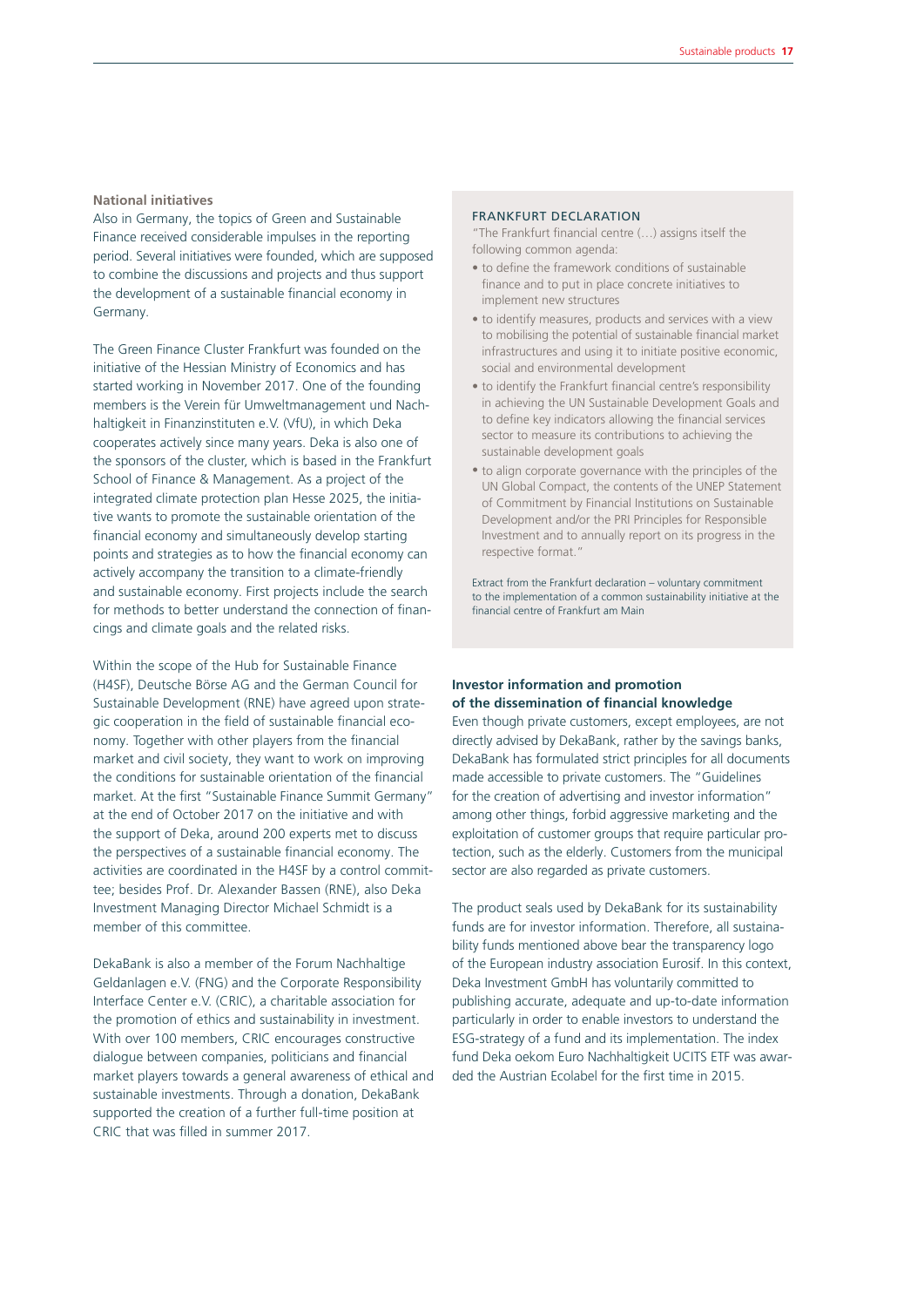# 3.2

# **Sustainability in asset management real estate**

The Real Estate Asset Management business field (AMI) has translated the principles for sustainable corporate governance of DekaBank into its own business-related sustainability strategy. Within the scope of this extensive strategy, the sustainability filter addressed in chapter 3.1 was developed and implemented for the fund liquidity of public and special funds of Deka Immobilien Investment GmbH and WestInvest Gesellschaft für Investmentfonds mbH in the year under review as an important strategic measure.

Important cornerstones for operational action are the general reduction of  $CO<sub>2</sub>$  emissions, increasing the agreement of "green" contractual clauses in property, facility and rental agreements, the reduction of ancillary costs through sustainable management and energetic renovation as well as the embedding of ESG components in the processes surrounding real estate and fund management. The accompanying communication of activities as well as its representation in internal and external media is a further important component.

In the year under review, the understanding of sustainability was developed further for the business field and five benchmarks were defined for the sustainability activities:

- **1.** Increase in the tenant loyalty with energy management, mainly by saving ancillary costs in case of suitable properties
- **2.** Sustainability as an instrument for optimising the return, mainly by reducing tenant fit-out costs
- **3.** Positive image as a provider of sustainable real estate, mainly by ensuring and – wherever possible – improving the rating results
- **4.** Anchoring of social and societal responsibility in the daily operations, mainly by integrating strategic and operative sustainability aspects into the investment process
- **5.** Fulfilling regulatory, sustainability-related provisions

#### **Reduction of the energy consumption in buildings**

In the reporting period, the activities again focussed on the reduction of the energy consumption in the buildings. The objective was and is to develop resource-saving and economical solutions to reduce the  $CO<sub>2</sub>$  emission in the fund properties and to thereby fulfil the specified benchmarks as extensively as possible.

In the year under review, the business field of AMI participated, as a practice partner, in the test of Stranding Risk Analysis of Deutsche Unternehmensinitiative Energieeffizienz e.V. (DENEFF). DENEFF has drawn up a project on so-called stranding risks of commercial properties together with the consultation institute The CO-Firm GmbH and with support from the Federal Ministry of the Environment,

Nature Conservation, Building and Nuclear Safety. The objective of the project is to transfer the requirements of the climate course defined by the Federal Government in the Climate Protection Plan 2050 to commercial properties and to thus point out possible portfolio and individual object risks and facilitate strategic budget distribution.

The reduction of the energy consumption and thus the reduction of the  $CO<sub>2</sub>$  emissions is also the key focus of a guideline for the benchmarking of real estate, which was worked out with the support from Deka Immobilien in the German Property Federation (ZIA). The "Sustainability benchmarking – What should be compared and how?" guideline offers an overview of measures for comparing the energy consumption of buildings with suitable comparable properties in order to analyse as to which buildings have an above- or below-average high energy consumption. The business field of AMI plans to systematically collect and record the key figures that are relevant for this using a suitable monitoring system.

#### **Communication & memberships**

In the year under review, the business field of AMI has used different communication channels to address sustainability topics internally as well as for the different stakeholders, for example within the scope of the current company brochure "Deka Immobilien Investments. Bundled real estate competence."

For the internal coordination and  $\text{full}$  development of sustainably-related activities, a "green Jour Fixe" was established. Here, representatives from Fund Management, Project and Real Estate Management, Sales and Real Estate Valuation regularly exchange their views on current sustainability topics. The event is organised by the Sustainability Coordinator of the business field of AMI; the minutes of the events also become the internal sustainability newsletter and are distributed to a larger distribution list up to the department head level. Moreover, there are regular meetings with the management.

The exchange is also supported by the memberships of the business field of AMI with the Federal Association of Investment and Asset Management (BVI) as well as the German Property Federation (ZIA). As members of the BVI, Deka Immobilien Investment GmbH and WestInvest Gesellschaft für Investmentfonds mbH independently and appropriately consider the voluntary principles and codices defined in the rules of conduct (WVR) of the BVI and develop these further via the BVI. The BVI rules of conduct formulate a standard for good and responsible handling of the capital and the rights of investors. They show as to how the capital management companies meet the duties vis-à-vis investors and how they represent their interests vis-à-vis third parties. In the year under review, the guidelines for responsible investment were also integrated into the rules of conduct.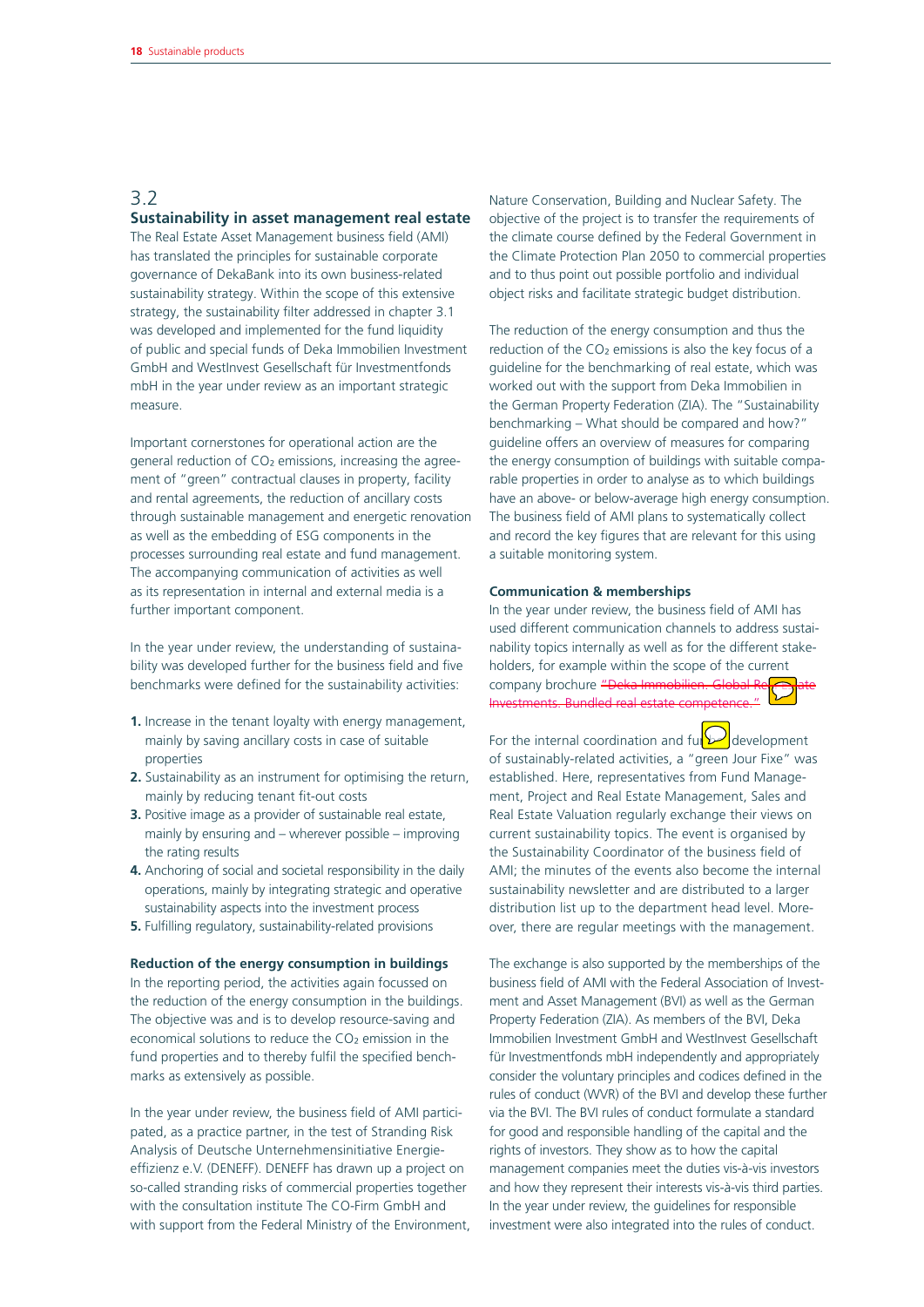

In order to achieve significant  $CO<sub>2</sub>$  savings at economically viable costs, the ZIA has worked out suggestions for a successful energy revolution in the building sector together with its member companies and has presented these in the position paper "Real estate industry & energy". This deals with the energy policy of the European Union, the Federal Government and the states with regard to real estate.

#### **Certifications**

A central element in the sustainability understanding of the business field AMI is the certification of fund objects. The focus is on the comprehensive evaluation of a property from social, ecological and economic points of view over the entire life cycle. Here, sustainability certificates provide the opportunity to measure and compare sustainability criteria in accordance with independent, established and recognised standards.

At the end of the year under review, a total of 213 properties in the value of approximately 21.7 billion euros were certified, 95 properties alone with a volume of around 7 billion euros in Germany. In relation to the entire real estate assets of Deka funds, a certification rate of about 68 percent was achieved as of the end of 2017. As compared to the previous year, the rate has increased by six percentage points. SEE FIGURE 4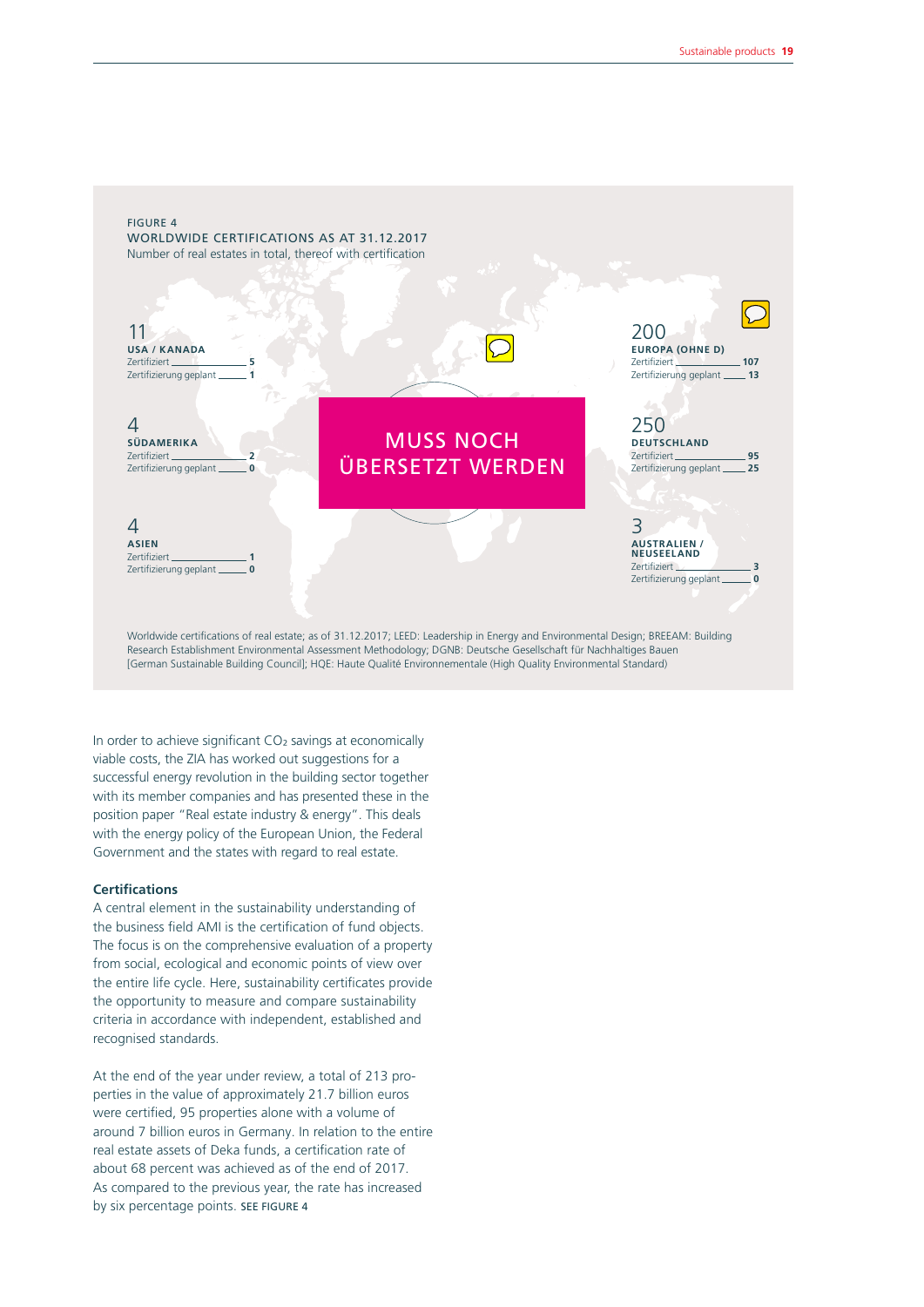# CASE EXAMPLE

#### Energetic renovation of the property Völklinger Straße in Düsseldorf ("Silvers")

The six-storey office building from 1996 is in direct vicinity of Medienhafen in Düsseldorf. Originally built for a single tenant, the building has undergone extensive revitalisation from 2015 to 2017. The objective was the realisation of the most varied space concepts for individual user requirements, a contemporary fit-out standard for the highest quality of stay and the implementation of an extensive energy and technology concept. This covered particularly the following environmental, social and economic aspects:

- Use of non-toxic materials, installation of resourcesaving supply systems and grey water utilisation for WC flushing minimise the ecological footprint of the property.
- The energy costs could be reduced through the use of an innovative and energy-efficient lighting system, the energy recovery in the elevator technology as well as a refurbished heating and cooling system in connection with the fresh air supply.
- The construction using ceiling sails ensures acoustic comfort. The elaborately designed garden areas offer quickly accessible regeneration spaces.
- The property is optimally connected to the public transport and, through a new bridge construction, to Medienhafen.

Silvers is the first existing building in Düsseldorf to have received a LEED®-Platinum-Certificate.

#### **External ratings confirm sustainable orientation**

In the annual assessment of all relevant open real estate funds in Germany by the rating agency Scope, Deka Immobilien GmbH was again certified for a constantly high sustainability orientation of the funds as well as a very high certification rate in the sector comparison.

#### 3.3

#### **Sustainability in lending business**

For the Deka Group, ESG aspects in the sense of a holistic and risk-optimised portfolio management stand on an equal footing with economic aspects in lending and are therefore fully examined before the financing decision. Currently, the credit business of DekaBank comprises trade and capital market operations, real estate financing as well as transport and infrastructure finance. An integral part of the credit process is formed by the specifications of the business strategy in relation to the "sustainable corporate governance".

#### **Funding principles**

The credit risk strategy is derived from the business strategy and the risk strategy. The Deka Group proclaims sustainable corporate governance and aligns its credit business accordingly.

#### **Negative list**

The Deka Group has qualified the following transactions as undesired and/or afflicted with increased risk content also to avoid reputational risks. These transactions can be made only with an exceptional approval of the Board of Management:

- $\blacksquare$  Transactions which could have a lasting negative effect on public trust in, or the public reputation of, DekaBank by public reporting (among other things on the basis of socio-cultural, ethical aspects) on the financing itself, a business partner, the business practice or the country (location or risk country).
- $\blacksquare$  Lending transactions of a speculative nature or very unusual type of risk (such as highly-leveraged transactions)
- $\blacksquare$  Financing connected to the arms trade (financing of arms shipments or of weapon manufacturers or trading companies)
- $\blacksquare$  Financing in relation to activities that pose a significant threat to the environment, e.g. Uranium mining, nuclear/coal power plant financing and financing in connection with mountain top removal mining (OECD environmental guidelines contain clues)
- $\blacksquare$  Project financing that does not meet the requirements of the Equator Principles (EP). The EP include social and environmentally-friendly standards and reference guidelines drawn up by the International Finance Corporation (IFC) as well as the industry-specific environmental health and safety guidelines (EHS)
- $\blacksquare$  Financing of speculation on basic foodstuffs
- $\blacksquare$  Transactions with a country or lender in a country that is included on the negative list of central governments
- Venture capital financing
- $\blacksquare$  Financing companies in the pornography sector or similar sectors (sex industry)
- $\blacksquare$  Financing in direct relation with the manufacture and sale of tobacco
- $\blacksquare$  Financing of companies that operate controversial forms of gambling (betting offices, game halls etc.)
- $\blacksquare$  Financing of companies that breach internationally recognised principles on human rights and labour rights (ILO Declaration on Fundamental Principles and Rights at Work) or
- $\blacksquare$  Financing of enterprises without evidence of experience or in new markets

For company addresses in the fields of capital market and treasury, the Sustainability Management unit conducts a sustainability check against the labour rights and human rights criterion (ILO) in the sense of this negative list of the credit risk strategy when setting, increasing and prolonging limits.

Within the scope of the credit approval process, all involvements pending for decision are checked by the market unit and the back office also for possible environmental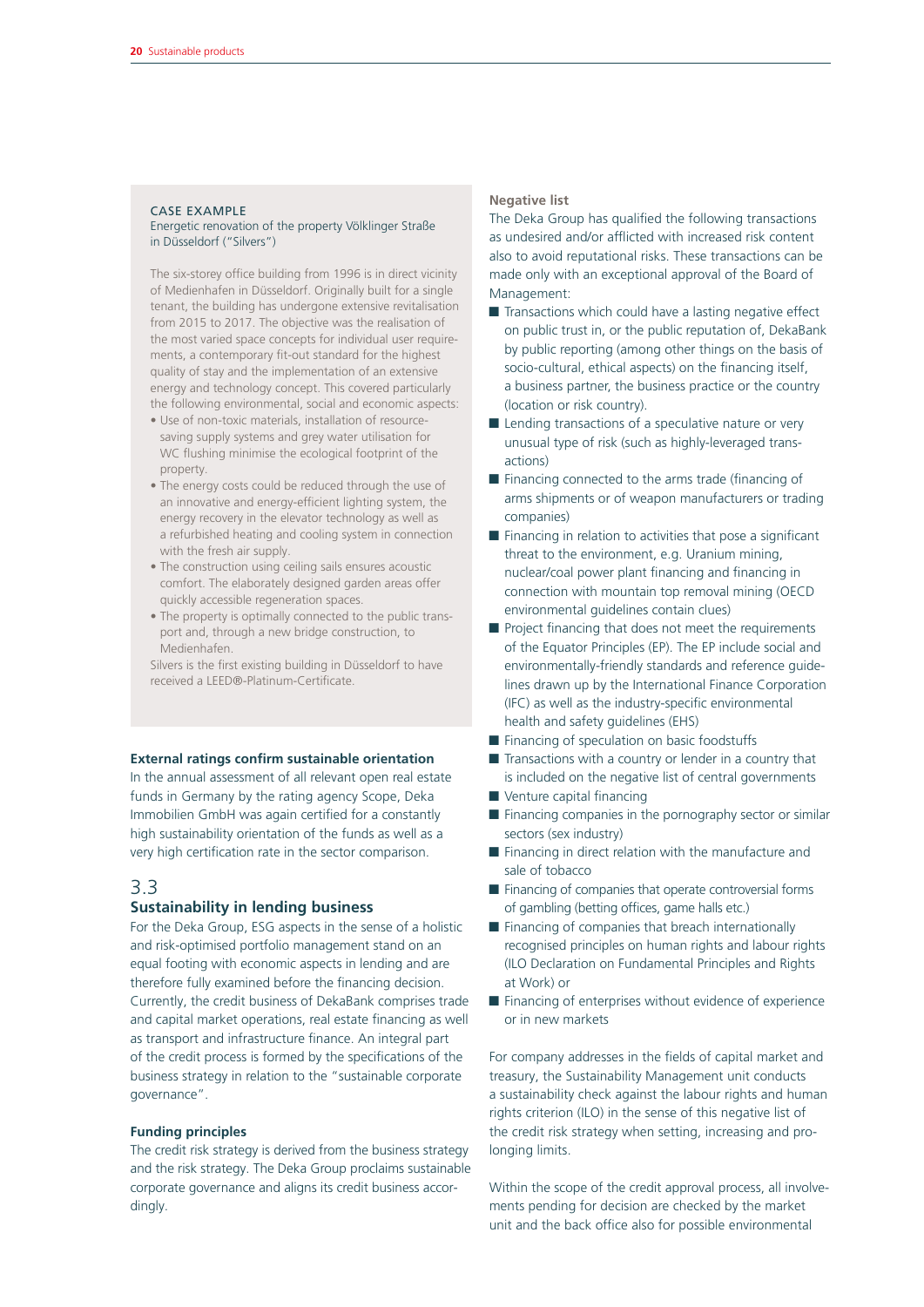and/or reputational risks. If it is assessed in these specialist units that the possible involvement could be associated with increased environmental and/or reputational risks, the Sustainability Management is given a separate audit order. The focus of this separate audit of the Bank's sustainability experts is then on ESG criteria including the effects on biodiversity. In the year under review the Sustainability management has conducted 22 audits.

#### **Real estate financing**

In commercial real estate financing, the Deka Group is focused on financing in transparent markets with existing market liquidity and secure legal environments, which, due to their size, transparency and liquidity, are of central importance for the whole business field. In the countries, where this is possible, the ability of the loan to serve as collateral is sought in principle. In addition to classic investors and project developers, customers also include Real Estate Investment Trusts (REITs), real estate companies, pension funds and German open real estate funds at the level of individual projects. At the end of the year under review, there was real estate financing in Germany, France, Great Britain, Italy, Ireland, Japan, Canada and the USA. The gross credit volume, including financing for open-ended real estate funds and local construction projects, amounted to around 8.6 billion euros at the end of the year under review.

Economic efficiency as well as environmental and social compatibility are the mandatory selection criteria for the real estate credit transaction. These are explicitly analysed for each new transaction and brought into the due diligence process. Any sustainability certificates are also taken into account. Alongside energy efficient operation, sustainable real estate generally has better rentability and higher value stability. This is reflected in the safety position of the lender.

### **Transport and infrastructure financing**

The gross credit volume in the area of transport and infrastructure financing was 7.8 billion euros on the reporting date. Of this, 51 percent was transport financing and 49 percent was infrastructure financing. The share of loans for the financing of alternative energy production (wind and solar) amounted to 0.55 billion euros, around 14 percent of the gross credit volume of infrastructure financing. As sole lender, DekaBank structured a financing package for the construction and operation of two onshore wind parks in Northern Norway.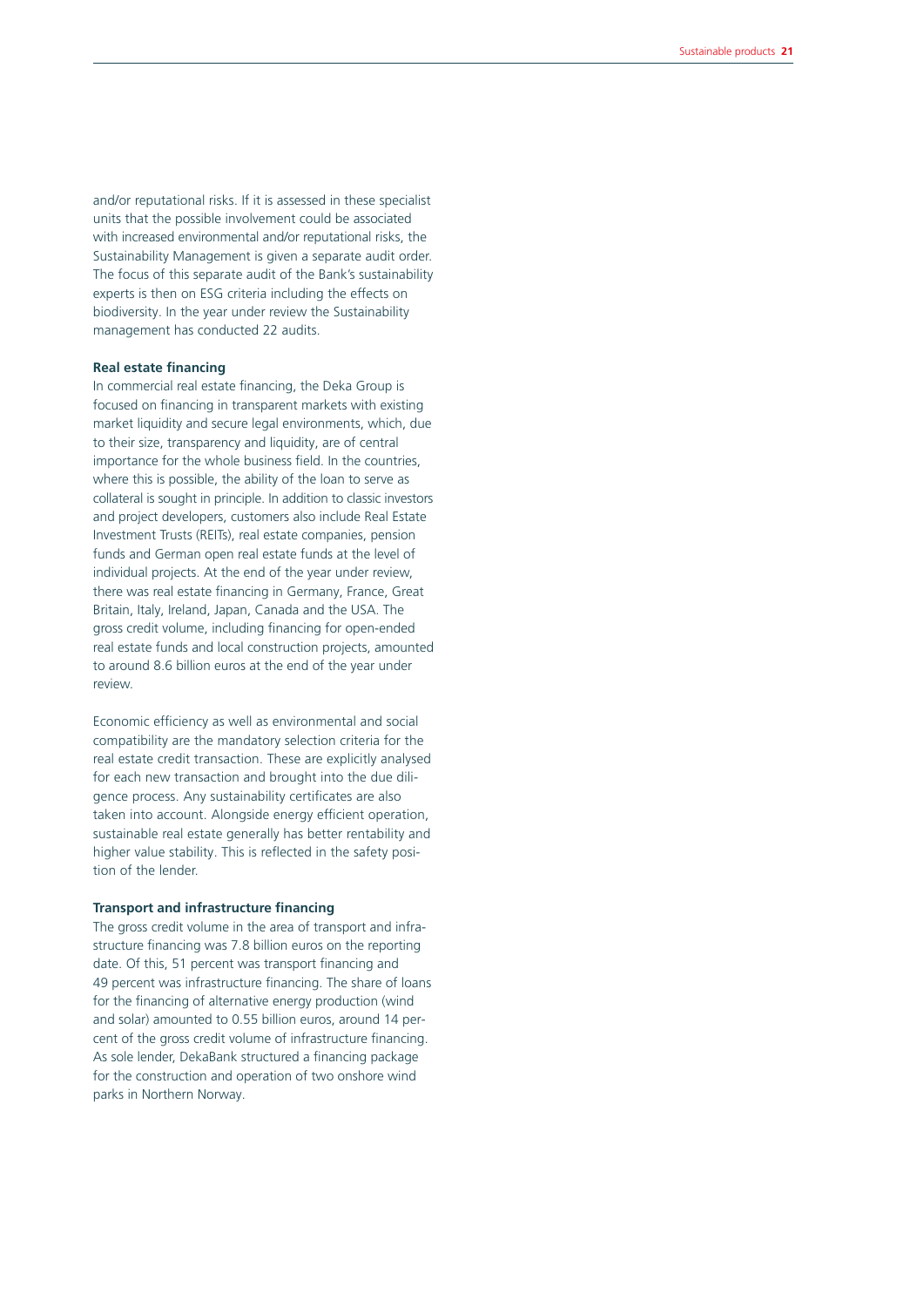# 4. Sustainable HR management

With signing the UN Women's Empowerment Principles, Deka has sent another strong signal in the reporting period for the strengthening of women in professional life. Complete equality of women in the profession corresponds not only to Deka's self-image for treating its employees, but it is also a prerequisite for using the expertise of all employees for successful implementation of the business strategy. Besides the versatile measures for equal opportunities for women and men, this also includes good framework conditions for their professional and personal further development as well as working conditions, which ensure long-term physical and mental health of the employees.

#### DEKA SIGNS THE WOMEN´S EMPOWERMENT PRINCIPLES

With the signing of the women's empowerment principles, which were worked out within the scope of a cooperation of the UN Women Organisation and the UN Global Compact, DekaBank has committed itself to implementing the following seven principles:

- **1.** Establish high-level corporate leadership for gender equality
- **2.** Treat all women and men fairly at work respect and support human rights and nondiscrimination
- **3.** Ensure the health, safety and well-being of all women and men workers
- **4.** Promote education, training and professional development for women
- **5.** Implement enterprise development, supply chain and marketing practices that empower women
- **6.** Promote equality through community initiatives and advocacy
- **7.** Measure and publicly report on progress to achieve gender equality

# 4.1 **HR strategy**

The HR strategy is part of the Deka Group's business strategy and includes long-term principles of human resources work. It builds on the approach of life-cycle-based HR management and is geared towards having "the right employees in the right place". The HR strategy is developed further under consideration of the market environment and the relevant economic, social, political and regulatory trends.

The responsibility for the formulation, further development and implementation of the HR strategy lies with the HR & Organisation division of the Deka Group. HR management is divided into different areas of activity. The most important of these are the management of human resources, training

and further professional development, the promotion of gender equality and the compatibility of career and family or work and care, workplace safety and health management as well as the structure of remuneration.

For the implementation of the human resources strategy and to measure the progress achieved, Deka draws up plans of action and defines specific milestones for a short to medium-term period. All employees are informed promptly on the progress made.

### **Open dialogue with employee representatives**

The employees are represented by staff and works councils (in Germany) and the Comité Mixte (in Luxembourg). They are informed of pending changes in advance in an ongoing dialogue and brought into the design of the actual process. The Deka Group HR & Organisation corporate centre maintains an open dialogue with staff representatives which is marked by respect. The Disabled Employee Representative and the Equal Opportunities Officer are also available as internal contact partners for problems at work.

# 4.2 **HR management**

# **Number of employees and structure**

As of 31st December 2017, a total of 4,492 employees were employed at the Deka Group (without S Broker). The moderate staff expansion of 2 percent (2016: 3 percent) results mainly from the expansion of the digital multi-channel management and the IT division, the intensification of the activities in the field of Asset Services as well as the execution of projects for the implementation of regulatory requirements. SEE TABLE 1+2

#### **Age structure**

The average age of all domestically-active employees of the Deka Group at the end of the year 2017 was 43.8 years (2016: 43.3 years). The most heavily-represented group was the age group between 45 and 49 years. The increase in the average age of about two years since the year 2013 reflects the demographic development in Germany. SEE TABLE 3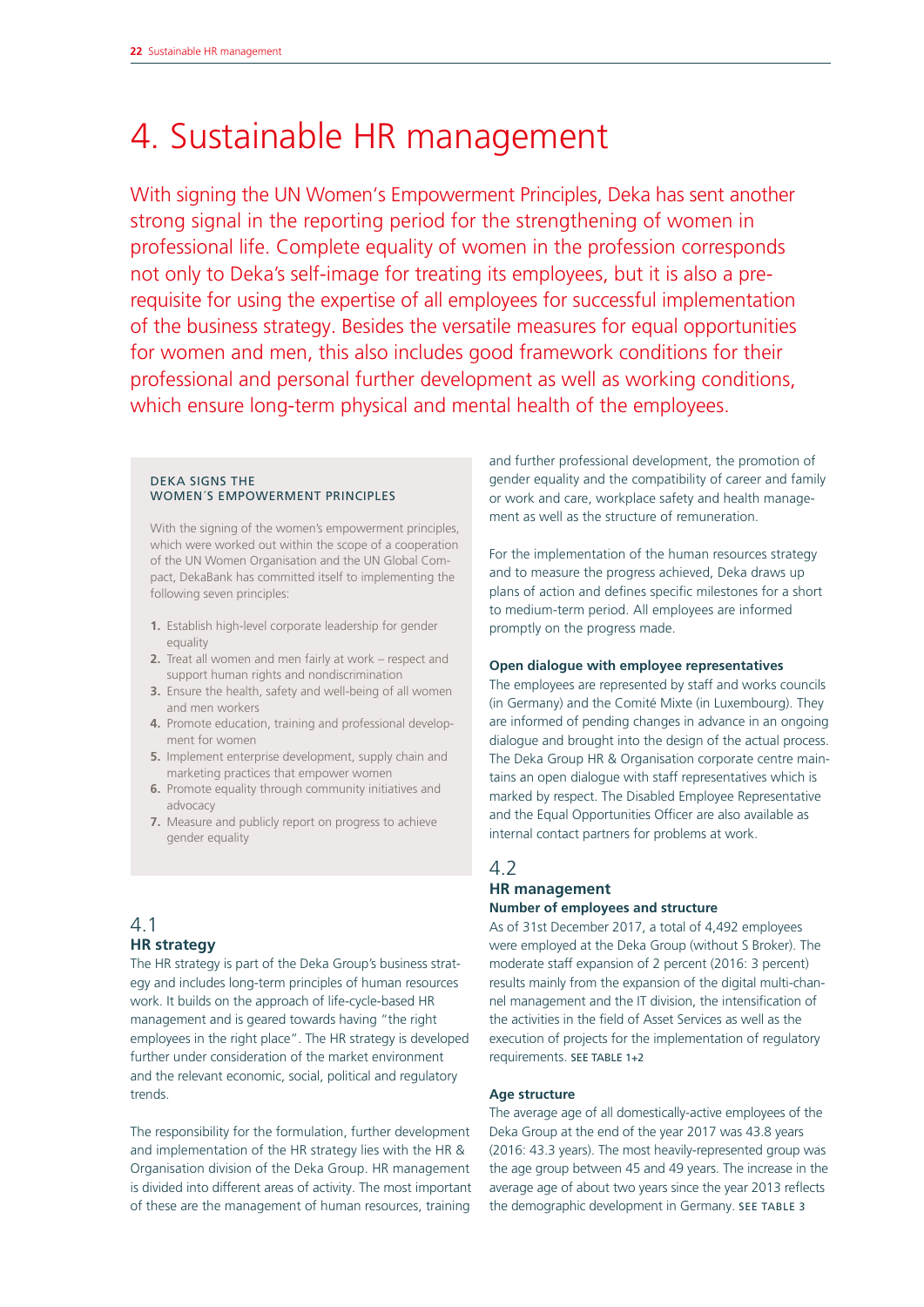#### **Resource management and the employer brand**

In view of the increasing staff und skilled workers shortage as well as the intensifying competition for talents between the banks, development and maintenance of the employer brand serve for positioning ourselves as an Employer of Choice vis-à-vis employees as well as possible applicants.

Deka has committed itself to filling all vacancies internally where possible. This chimes with the stringent further development of the employees and a clear orientation of the HR strategy – having "the right employees at the right place." The job change rate within the Deka Group in Germany in the year under review was 50.0 percent (previous year 56.5 percent). For certain target groups at the Bank, such as apprentices and junior staff, special matching processes have been implemented.

Vacant management positions have been occupied in the framework of the "Deka Management Forum" since 2014. Here, all applicants have a standardised interview, which is conducted by managers of the specialist area and interface areas and moderated by the HR and Organisation corporate centre.

The internal tendering and appointment process is coordinated in the context of the service/operating agreement with the employees' representatives. Members of

the employee representatives and the Equal Opportunities Officer participate in specific selection procedures. The employee representatives also have a say in the selection of external candidates for the occupation of vacant positions.

#### **Turnover**

An important quantitative indicator for the success of resource management and the maintenance of the employer brand is the turnover rate. It was 3.1 percent in the year 2017 in Germany and thus on the already low level of the previous year. After an average tenure of over ten years could be achieved for the first time in 2015, this was at a new high at the end of 2017 with 10.7 years (2016: 10.3). In comparison with other companies in the industry, this is an above-average value and speaks for the attractiveness of Deka as an employer. SEE TABLE 4

#### 4.3

#### **Training and further professional development Training**

As of 31 Dec 2017, a total of 77 apprentices and trainees, including funded students, were employed in Germany by the Deka Group. In order to be able to make an offer of further employment to as many apprentices and trainees as possible after successful completion of training, the number of apprentices and trainees is determined by requirements. SEE TABLE 5

#### NUMBER OF EMPLOYEES (TABLE 1)

| Total employees                   | 31 Dec 2013              | 31 Dec 2014              | 31 Dec 2015              | 31 Dec 2016 | 31 Dec 2017 | female | male  |
|-----------------------------------|--------------------------|--------------------------|--------------------------|-------------|-------------|--------|-------|
| Domestic companies                | 3.583                    | 3.743                    | 3.858                    | 3.993       | 4.094       | .603   | 2.491 |
| Foreign companies                 | 452                      | 440                      | 419                      | 413         | 398         | 182    | 216   |
| <b>Deka Group</b>                 | 4.035                    | 4.183                    | 4,277                    | 4,406       | 4.492       | 1.785  | 2.707 |
| S Broker AG & Co.KG/Management AG | $\overline{\phantom{a}}$ | $\overline{\phantom{a}}$ | $\overline{\phantom{a}}$ | 150         | 157         | 64     | 93    |

#### NUMBER OF WOMEN AND MEN (TABLE 2)

| <b>Headcount</b>                                                 | 31 Dec 2013 | 31 Dec 2014 | 31 Dec 2015 | 31 Dec 2016 | 31 Dec 2017 |
|------------------------------------------------------------------|-------------|-------------|-------------|-------------|-------------|
| Women                                                            | 1,406       | 1,466       | 1,524       | 1,560       | 1,603       |
| <b>Men</b>                                                       | 2,177       | 2,277       | 2,334       | 2,433       | 2,491       |
| Total* employees                                                 | 3,583       | 3,743       | 3,858       | 3,993       | 4,094       |
| Total* share of female employees (in %)                          | 39.2        | 39.2        | 39.5        | 39.1        | 39.2        |
| S Broker AG & Co.KG/Management AG                                |             |             |             | 150         | 157         |
| Total* share of female employees (in %)                          |             |             |             | 36.0        | 40.8        |
| * Active employees + apprentices + dormant employees + trainees. |             |             |             |             |             |
| <b>Headcount</b>                                                 | 31 Dec 2013 | 31 Dec 2014 | 31 Dec 2015 | 31 Dec 2016 | 31 Dec 2017 |
| Women                                                            | 1,256       | 1,325       | 1,359       | 1,389       | 1,435       |
| Men                                                              | 2,066       | 2,165       | 2,212       | 2,312       | 2,370       |
| <b>Active** Employees</b>                                        | 3,322       | 3,490       | 3,571       | 3,701       | 3,805       |

total share of active\*\* female employees (in %) 37.8 38.0 38.1 37.5 37.7 37.7

\*\* Board of Management + executive staff (division head/department head) + staff on permanent contracts + staff on fixed-term contracts + temporary staff.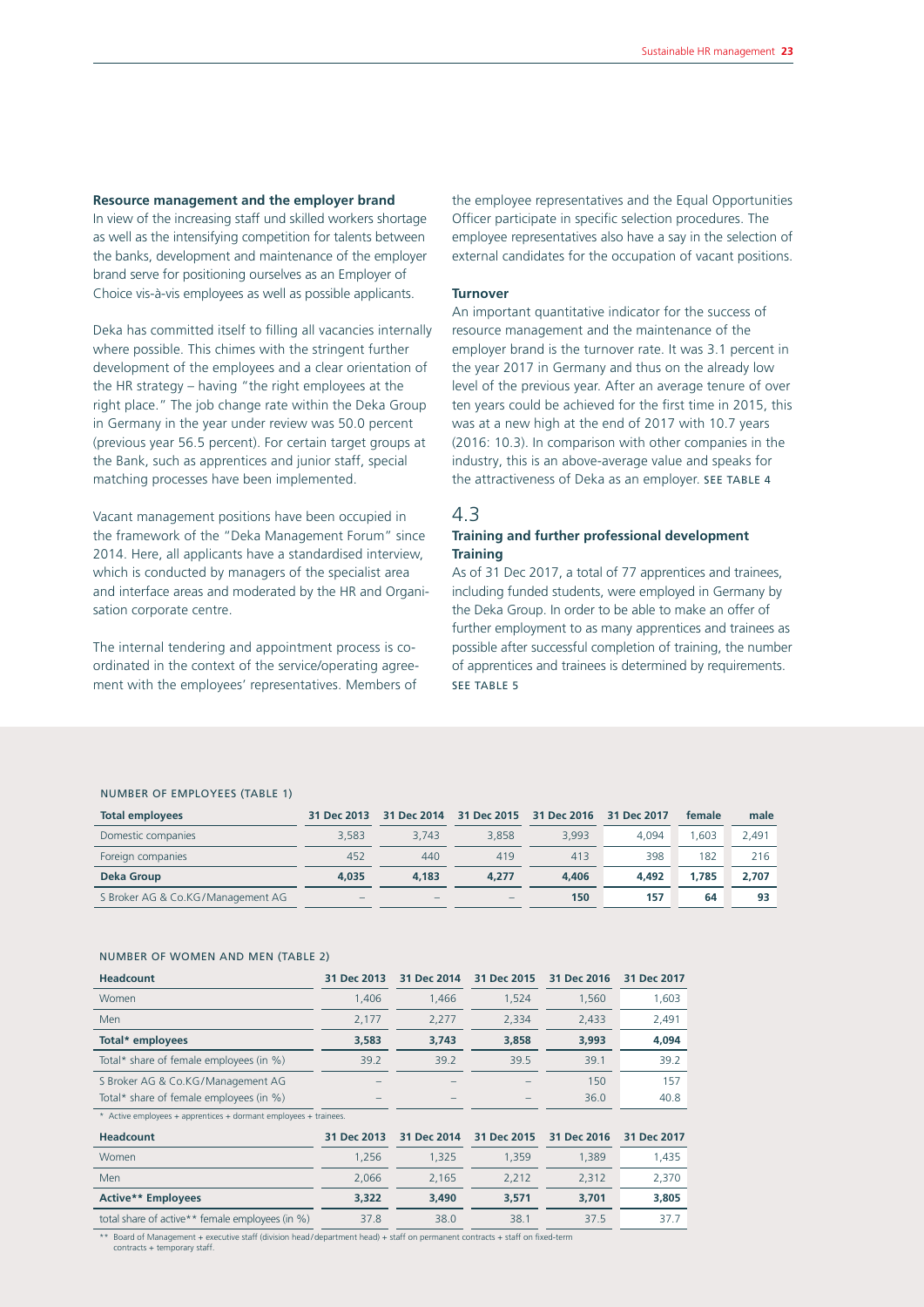| <b>Deka Group in Germany</b>               | 31 Dec 2013 | 31 Dec 2014 | 31 Dec 2015 | 31 Dec 2016 | 31 Dec 2017 | female | male  |
|--------------------------------------------|-------------|-------------|-------------|-------------|-------------|--------|-------|
| % of under 20 year-olds                    | 0.0         | 0.0         | 0.1         | 0.1         | 0.0         | 0.1    | 0.0   |
| $%$ of 20-24 year-olds                     | 0.9         | 1.2         | 1.5         | 1.3         | 1.2         | 1.7    | 1.0   |
| $%$ of 25 - 29 year-olds                   | 5.9         | 5.5         | 5.3         | 5.0         | 4.9         | 6.3    | 4.0   |
| $%$ of 30 – 34 year-olds                   | 12.8        | 11.8        | 11.8        | 10.9        | 10.6        | 11.4   | 10.1  |
| $%$ of 35-39 year-olds                     | 19.1        | 18.7        | 18.1        | 17.0        | 15.7        | 16.7   | 15.0  |
| $%$ of 40-44 year-olds                     | 21.3        | 20.3        | 18.7        | 18.2        | 17.6        | 16.0   | 18.6  |
| $%$ of 45-49 year-olds                     | 22.6        | 22.2        | 21.4        | 21.8        | 20.6        | 19.6   | 21.3  |
| $%$ of 50 $-54$ year-olds                  | 10.8        | 12.6        | 15.3        | 16.8        | 19.0        | 18.2   | 19.5  |
| $%$ of 55 $-59$ year-olds                  | 5.3         | 6.3         | 5.9         | 6.5         | 7.4         | 7.0    | 7.7   |
| % share of 60-year-olds and older          | 1.3         | 1.3         | 2.0         | 2.5         | 2.9         | 2.9    | 2.8   |
| Average age in years                       | 42.0        | 42.4        | 42.7        | 43.3        | 43.8        | 43.1   | 44.2  |
| Active employees (headcount)               | 3,322       | 3,490       | 3,571       | 3,701       | 3,805       | 1,435  | 2,370 |
| S Broker AG & Co.KG/Management AG (in yrs) |             |             |             | 41.3        | 42.0        |        |       |

### AGE STRUCTURE ACTIVE EMPLOYEES (TABLE 3)

# TURNOVER RATE\* (TABLE 4)

| Deka Group in Germany (%)  | 2013 | 2014 | 2015 | 2016 | 2017 | Turnover rate** |
|----------------------------|------|------|------|------|------|-----------------|
| Women                      | 3.6  | 3.8  | 3.7  | 3.4  | 3.2  | 49.7            |
| Age range $20-29$          | 5.3  | 6.3  | 3.9  | 9.2  | 8.5  | 35.5            |
| $30 - 39$                  | 6.2  | 4.5  | 4.9  | 2.4  | 3.2  | 47.4            |
| $40 - 49$                  | 2.0  | 3.8  | 3.1  | 2.7  | 2.4  | 62.9            |
| $50 - 59$                  |      | 1.4  | 1.0  | 0.9  | 0.8  | 60.0            |
| $>$ /= 60                  | 2.2  | 5.7  | 12.1 | 18.5 | 15.6 | 50.0            |
| Men                        | 4.2  | 4.3  | 4.1  | 3.0  | 3.0  | 50.2            |
| Age range 20-29            | 10.7 | 5.0  | 4.7  | 2.9  | 9.7  | 38.9            |
| $30 - 39$                  | 4.8  | 5.5  | 4.9  | 3.6  | 3.5  | 46.9            |
| $40 - 49$                  | 3.6  | 3.6  | 4.2  | 2.1  | 2.5  | 60.0            |
| $50 - 59$                  | 2.0  | 2.7  | 1.6  | 2.3  | 1.8  | 59.4            |
| $>$ /= 60                  | 7.5  | 14.0 | 13.1 | 13.0 | 5.2  | 25.0            |
| <b>Total turnover rate</b> | 4.0  | 4.2  | 3.9  | 3.1  | 3.1  | 50.0            |

\* without the Board of Management, temporary workers, trainees, students, apprentices, trainees/diploma students, pensioners (start supply reference).<br>\*\* Promotion and development of the internal job market; internal befor

# JUNIOR STAFF (TABLE 5)

| Deka Group in Germany  |    |    | 31 Dec 2013 31 Dec 2014 31 Dec 2015 31 Dec 2016 31 Dec 2017 |    | female | male |
|------------------------|----|----|-------------------------------------------------------------|----|--------|------|
| <b>Trainees</b>        |    | 36 | 47                                                          | 53 |        | 30   |
| <b>Funded Students</b> |    |    |                                                             |    |        |      |
| Apprentices            | 39 | 30 | 22                                                          | 16 |        |      |
| <b>Junior staff</b>    |    |    | 78                                                          |    | 36     |      |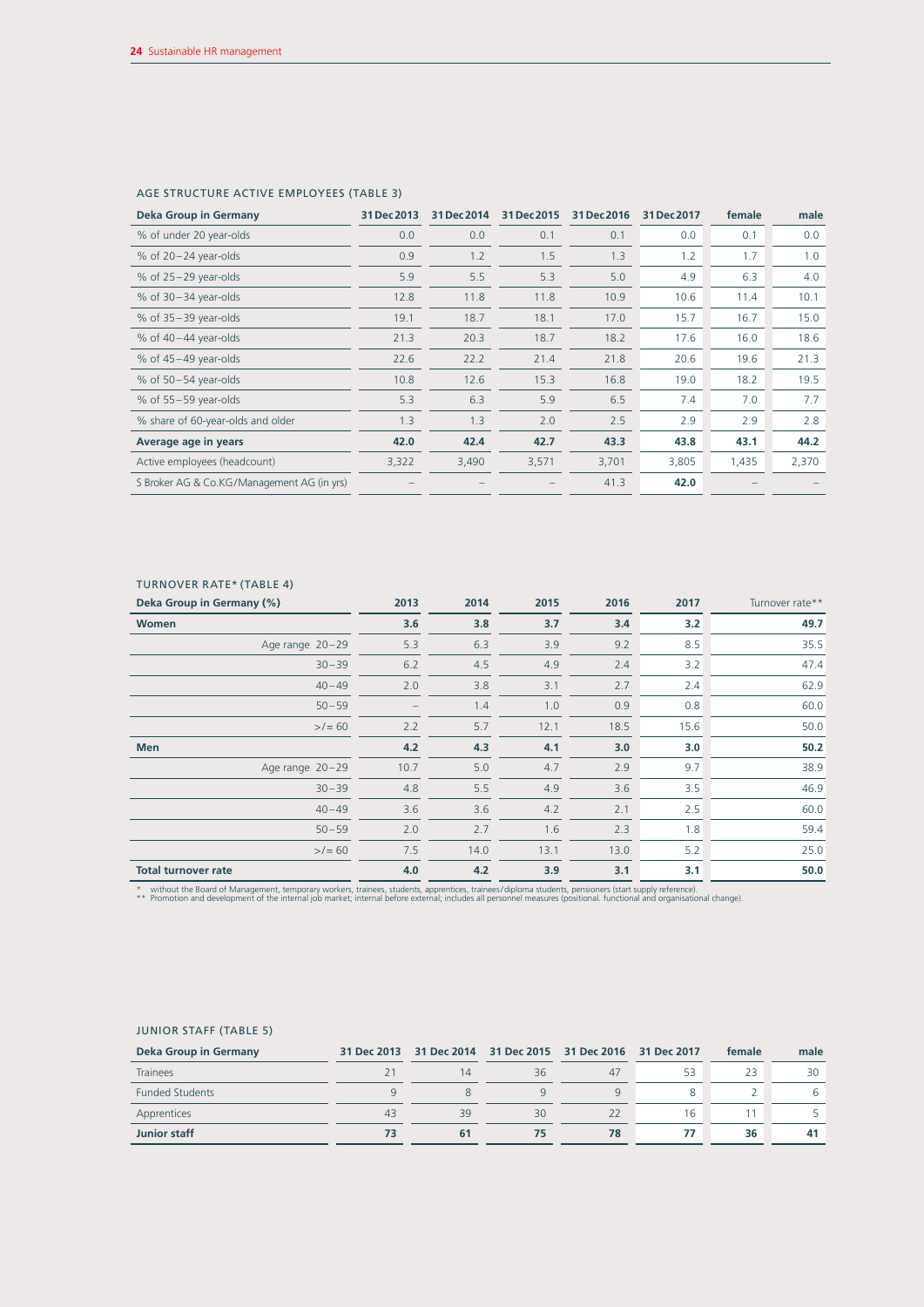As in previous years, all apprentices and trainees were taken on as employees in the year under review. Moreover, in this year, Deka has pronounced a performance-related employment guarantee for the apprentices of the years 2016, 2017 and 2018 as well as for all trainees with a programme start from 1 July 2017 or a programme end up to 30 June 2020.

Deka sets a high value on the fair treatment as well as the appropriate promotion of trainees. Therefore, Deka takes part in the "Fair Company" initiative of the Handelsblatt publishing group. Here, it commits to offering interesting activities and a fair chance of permanent employment to students in the framework of an internship.

#### **Further professional development**

At least once a year, employees and management determine individual development paths on the basis of the identified development requirements. There is a wide spectrum of potential measures available, which is continually developed on the basis of the Bank's strategy and requirements. It includes options to develop personal, methodical and social skills.

The agreed training courses take place either within the framework of the professional activity, for example through the assumption of project tasks, or through "off-the-job" measures, such as seminars or longer-term further training, completed with a certificate. Deka supports its employees in internal or external further training measures both financially and in terms of time.

To prepare young people for the assumption of specialist, management or project responsibilities, the "Karriere@ Deka" (Career@Deka) high-potential programme starts every year. Detailed location determination for employees with potential beyond the current position can take place through voluntary participation in an internal Potential Assessment Centre (AC). Corresponding development recommendations are recorded within the scope of HR development discussions following the Potential AC. For university graduates, the Deka Group offers a general trainee programme, which equips young people with broad, group-wide knowledge, besides specialist area-specific trainee programmes. For targeted encouragement of women, Deka offers a women mentoring programme.

#### **Evaluation of measures**

The training courses and seminars offered are constantly evaluated on the basis of satisfaction, learning success, transfer success and benefit. The participants are asked for their first impressions shortly after the training. Four months after participating, they are asked about the event again, with the focus on aspects of practical use and benefit.

The respective managers are actively involved in the evaluation. This approach helps to ensure that managers and employees discuss learning objectives and transfer measures more intensively and thus also contributes to the continuous improvement of the management culture. In the year under review, the participants have confirmed the consistently high level of quality of the professional development on offer. Satisfaction in terms of practical relevance and applicability of the contents was particularly high.

#### **Costs for training and development**

The financial costs of further training measures in Germany during the year under review amounted to an average of 900 euros per active employee (2016: 973 euros). This figure does not include the cost of further training that took place as part of projects, e.g. for the implementation of the Markets in Financial Instruments Directive II guideline (MIFID II) and the basic regulation on data protection (DSGVO), on-the-job measures and the use of educational leave. The reasons for the nominal decline are, on the one hand, cheaper offers of comparable quality by external providers and, on the other hand, the increased use of internal Deka trainers. Also, professional sponsorships and mentoring are utilised more widely.

# 4.4 **Equality**

The field of action of "equality" has different dimensions, ranging from equal opportunities for women and men through the particularly important promotion of the compatibility of career and family to dealing with diversity within the workforce.

#### **Equal opportunities for women and men**

To continue to improve the equal opportunities for women and men, the Equal Opportunities Officers agreed upon the 4th Gender Equality Plan together with the Board of Management in the year under review, which came into force on 1st January 2017. At the beginning of the year, workshops on the implementation of the Gender Equality Plan in practice were conducted, for which all managers of the Deka Group were invited and first concrete ideas for their own divisions were developed. In mid-2017, the reports of all division managers on equality-relevant topics of their own divisions were available; the division-specific results of a survey on the compatibility of career and family were also considered in order to facilitate more improvements. The Gender Equality Plan focuses on determining three gender equality objectives, whose implementation is regularly monitored.

The first objective is to increase the proportion of women in managen $\sqrt{\epsilon n}$  positions and to encourage the professional advancement of women. Deka has set concrete targets for this purpose, which must be achieved by the end of 2020. SEE TABLE X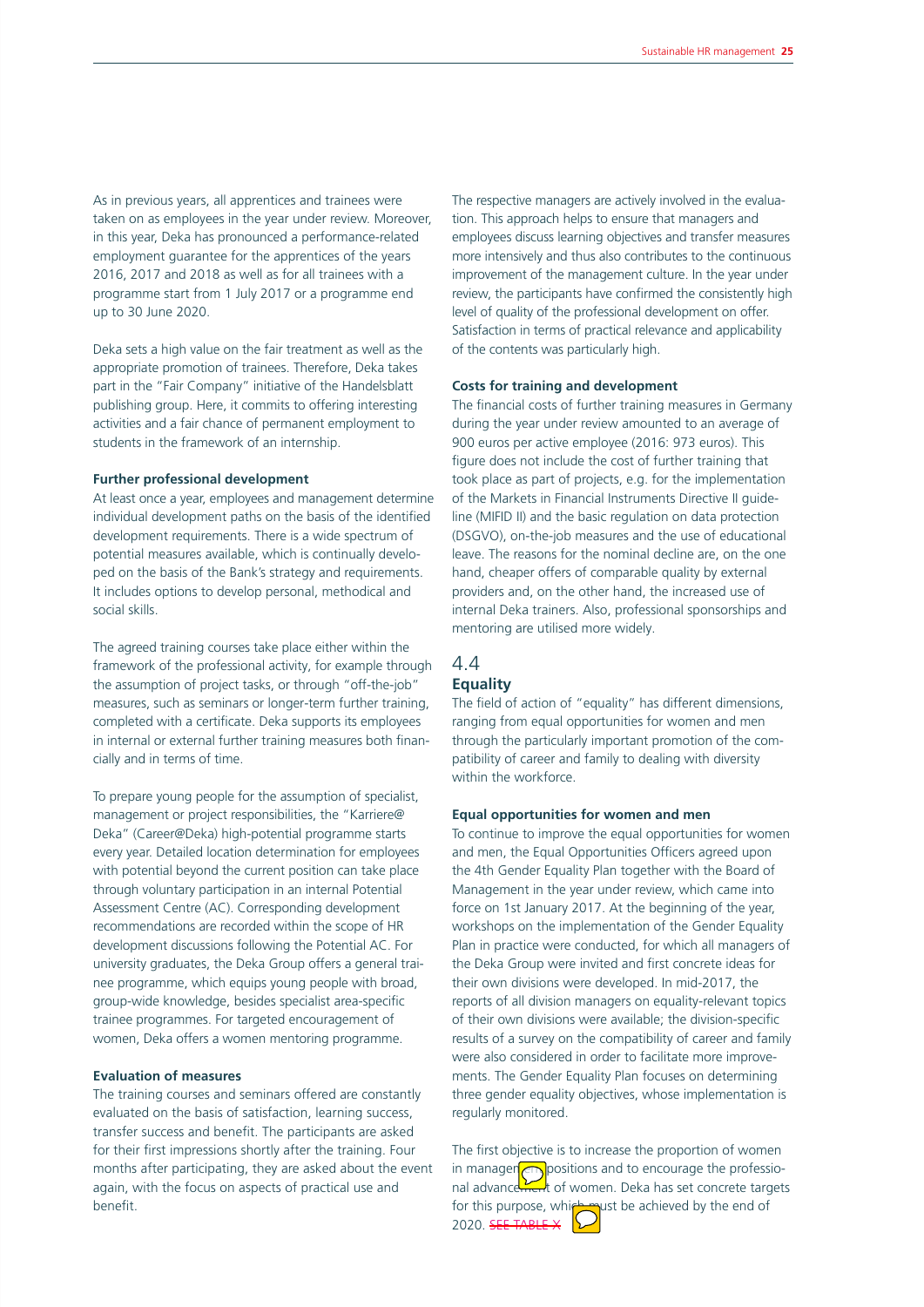|                           | 31 Dec 2017 | <b>OBJECTIVE</b><br>31 Dec 2020 |
|---------------------------|-------------|---------------------------------|
| <b>Head of Division</b>   | 5.7%        | 12.0%                           |
| <b>Head of Department</b> | 15.7%       | 18.0%                           |
| Group management          | 23.7%       | 25.0%                           |
| Section manager           | 22.5%       | 26.0%                           |

In order to achieve these objectives, the Deka Group is already implementing various measures. This includes for example the Women's Mentoring Programme, which was introduced in 2013. Every year, eight female prospects start on the employee level, who are supported by a department head for 24 months. A framework programme provides a network between the year groups and offers a wide range of impulses for individual further development.The second objective of the Gender Equality Plan is the lasting guarantee of good framework conditions for the compatibility of career and family or care of relatives. At the same time, greater significance should be attached to the last years of employment and the transition to retirement. The first event on the topic of "good transition to retirement" took place in October 2016. As the third gender equality objective, men should be encouraged to take advantage of Deka's schemes to reconcile the work and family life. For this, some barriers that still exist, e.g. against the use of longer parental or care periods, should be removed. SEE TABLE 6

#### **Information and networking**

Since 2003, the Equal Opportunities Officers of the Deka Group have held regular events to inform employees on current objectives, actions and developments in the promotion of equal opportunities for women and men. They also organise an Annual Women's General Meeting, as stipulated by the Federal Gender Equality Law, for all female employees, in which the Board of Management of the Deka Group also takes part. The aim of the events is the exchange of information and experience on current topics relevant to gender equality on the one hand and the promotion of cross-division networking of women in the Deka Group on the other hand.

#### **Compatibility of career and family**

With the help of life-cycle-oriented HR management, Deka aims to create conditions, in which professional progress can be combined with the requirements and needs of private life as optimally as possible. This applies in particular for employees with children or relatives, who need nursing care.

A better compatibility of the professional and private life helps to bind employees to the company, which is a signi-

ficant success factor, bearing in mind the increasing shortage of skilled workers. A consultancy and mediation service for children and care is available to all employees regardless of location.

The continuous further development of the service is also encouraged by the participation in the external certification procedure "berufundfamilie" (Career and Family), in which the Deka Group has regularly participated since 2005. Part of the audit is the definition of strategic targets and, building on this, the development of concrete objectives and measures as well as a binding determination of the results in a target agreement. Deka was last audited successfully in 2015.

The focus of the current target agreement includes topics such as the greater involvement of men in measures to reconcile the work and family life and dealing with stress and mental stress. The next audit is in 2018.

#### **Working time models**

Flexible working hours are an important building block for the reconciliation of work and family or care. Deka currently offers employees the opportunity to select from around 70 different part-time models. The part-time employment rate in the Deka Group in Germany at the end of 2017 was 17.5 percent, i.e. above the previous year's figure (16.8 percent). SEE TABLE 7

The employees also have the option to take unpaid leave or to finance paid leave from work using previously accumulated balances in the working time account, the Deka Time Account. The possibility is stipulated in collective agreements, under certain conditions, to also extend the duration of the period of parental leave in the framework of the family phase for a maximum of six months.

If the respective activity is appropriate and the relevant manager agrees, Deka offers its employees the opportunity to work from home on the basis of a service / operating agreement with the employee representatives.

The proportion of employees of Deka in Germany, who do not participate in time recording – usually non-tariff employees – was 64.5 percent in 2017 (previous year: 62.4 percent). The proportion of employees, who are not assigned to any working time model due to a temporary job or for other reasons, was 1.4 percent (previous year: 1.7 percent). The number of temporary staff and student employees amounted on average over the year to 49 (previous year: 53).

#### **Support of employees with children**

Employees with small children can take advantage of the support of DekaBank in child care. The offer includes 35 crèches and 16 kindergarten places provided in Frankfurt. Generous care times of up to 12 hours daily and the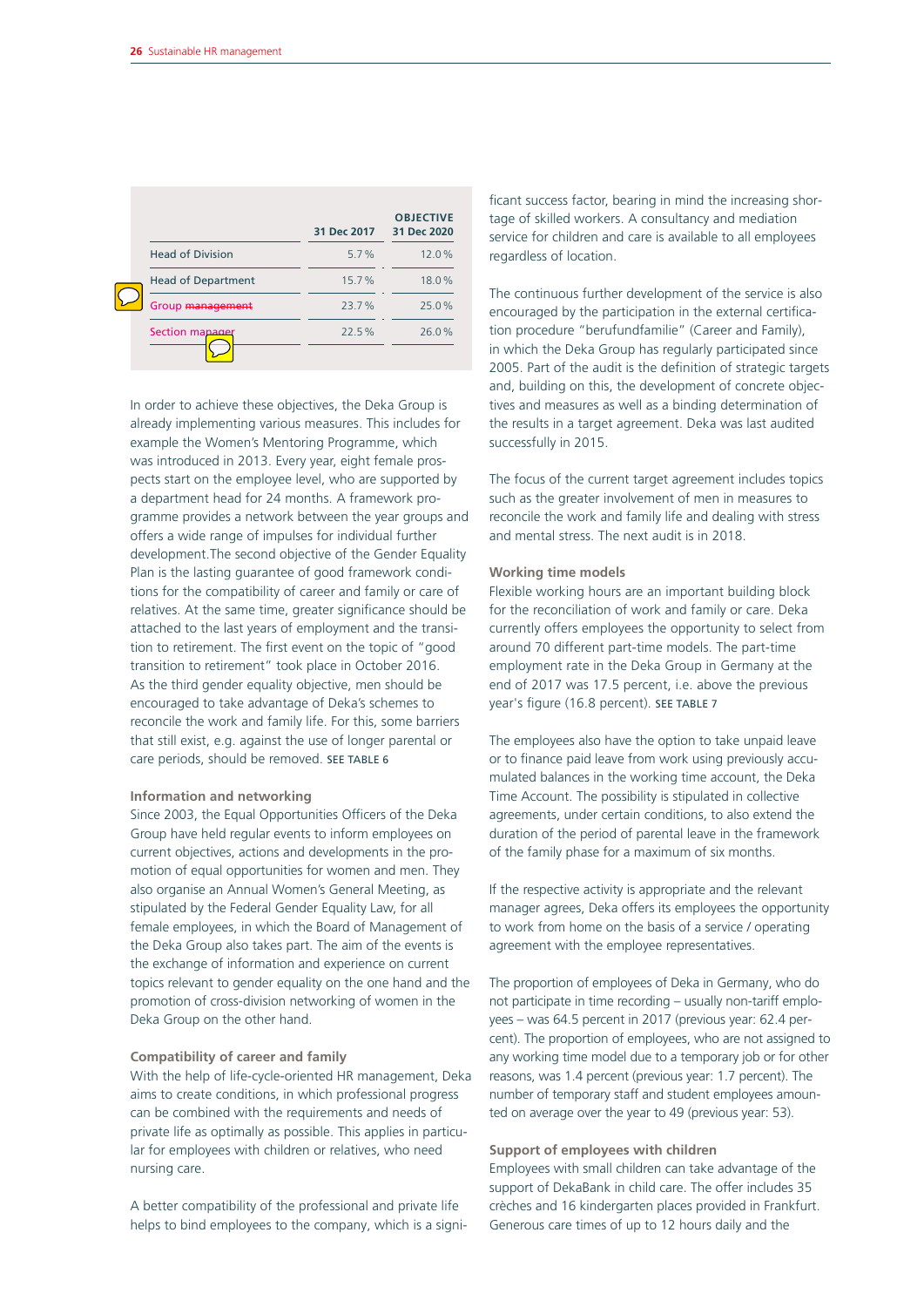renunciation of closing times in the holidays provide a comprehensive relief for parents.

In addition, Deka provides emergency care which parents can use up to five days a year per child for free. Here, children between three and twelve years can be looked after if regular childcare fails. This service is available throughout Germany in larger cities. Parents of school-age children are also supported in bridging school holiday time through the financing of up to ten days' holiday per year and per child.

On average, over the last five years, Deka employees returned to work 12.8 months after the birth of a child. Employees are increasingly taking advantage of parental leave. In the course of the year 2017, 119 DekaBank male employees claimed parental leave. Thus, their number was higher than that of women (72). SEE TABLE 8

The Human Resources & Organisation corporate centre of Deka and the Equal Opportunities Officers provide the employees with comprehensive consultancy and mediation services in the organisation of child care and on the topics of mother protection and parental leave. The Equal Oppor-

tunities Officers also organise several information and network events a year (Deka parents' meetings) on topics such as "Children have rights" or "My child is starting school".

#### **Support for employees with relatives, who need nursing care**

In cooperation with professional partners, Deka supports employees who look after relatives, who need nursing care. The so-called elder care advice and mediation relieves employees in the organisation, financing and implementation of care tasks. The consultancy service is available daily and Deka assumes the cost. Deka employees can make use of a wide range of information and networking events on the subject of compatibility of career and care. In the year 2017, for example, the Equal Opportunities Officers held special lectures on the topics "Dealing with Dementia" or "Care Strengthening Law II".

#### **Diversity**

Deka regards the diversity of its workforce as an opportunity. Varied cultural origin, life experience and talent of the employees enrich the collaboration and help to recognise the needs of the customers and serve them in the best way possible.

#### PROPORTION OF WOMEN IN MANAGEMENT LEVELS (TABLE 6)

| Deka Group in Germany                                       | 31 Dec 2013              | 31 Dec 2014 | 31 Dec 2015 | 31 Dec 2016 | 31 Dec 2017 | female | male |
|-------------------------------------------------------------|--------------------------|-------------|-------------|-------------|-------------|--------|------|
| Board of Management                                         | $\overline{\phantom{a}}$ |             | 20.0%       | 20.0%       | 20.0%       |        | 4    |
| 1. Management level (Head of Division)                      | 9.4%                     | $9.1\%$     | 8.8%        | 7.9%        | 5.7%        | ∍      | 33   |
| 2. Management level<br>(Head of Department management)      | 11.4%                    | 14.2%       | 15.9%       | 15.7%       | 15.7%       | 19     | 102  |
| Management level<br>(Group management)                      | 21.0%                    | 18.9%       | 19.9%       | 22.0%       | 23.7%       | 58     | 187  |
| <b>Management levels</b><br>(including Board of Management) | 17.1%                    | 16.5%       | 17.8%       | 18.8%       | 19.7%       | 80     | 326  |

#### PART-TIME RATIO ACTIVE EMPLOYEES (TABLE 7.A)

| 31 Dec 2013                           | 31 Dec 2014              | 31 Dec 2015              | 31 Dec 2016 | 31 Dec 2017 | <b>Full-time</b> | Part-time |
|---------------------------------------|--------------------------|--------------------------|-------------|-------------|------------------|-----------|
| 33.6%                                 | 34.6%                    | 35.6%                    | 36.1%       | 37.4%       | 898              | 537       |
| $5.2\%$                               | $4.6\%$                  | $5.2\%$                  | 5.1%        | 5.5%        | 2.240            | 130       |
| 16.0%                                 | 16.0%                    | 16.7%                    | 16.8%       | 17.5%       | 3,138            | 667       |
| $\hspace{1.0cm} \rule{1.5cm}{0.15cm}$ | $\qquad \qquad -$        | $\qquad \qquad -$        | 31.6%       | 34.4 %      | 42               | 22        |
| $\qquad \qquad$                       | $\qquad \qquad -$        | $\overline{\phantom{0}}$ | 8.6%        | 11.8%       | 82               | 11        |
| $\overline{\phantom{a}}$              | $\overline{\phantom{a}}$ | $\overline{\phantom{a}}$ | 17.3%       | 21.0%       | 124              | 33        |
|                                       |                          |                          |             |             |                  |           |

#### PART-TIME RATIO MANAGEMENT (TABLE 7.B)

| Deka Group in Germany |         |          |         |          | 31 Dec 2013 31 Dec 2014 31 Dec 2015 31 Dec 2016 31 Dec 2017 Full-time |     | <b>Part-time</b> |
|-----------------------|---------|----------|---------|----------|-----------------------------------------------------------------------|-----|------------------|
| Women                 | 154%    | $18.5\%$ | 159%    | $17.3\%$ | 213%                                                                  | 63  |                  |
| Men                   | $0.9\%$ | 18%      | $0.9\%$ | $1.2\%$  | 25%                                                                   | 318 | 8                |
| Part-time ratio total | $3.4\%$ | $4.6\%$  | $3.6\%$ | 4.3%     | $6.2\%$                                                               | 381 | 25               |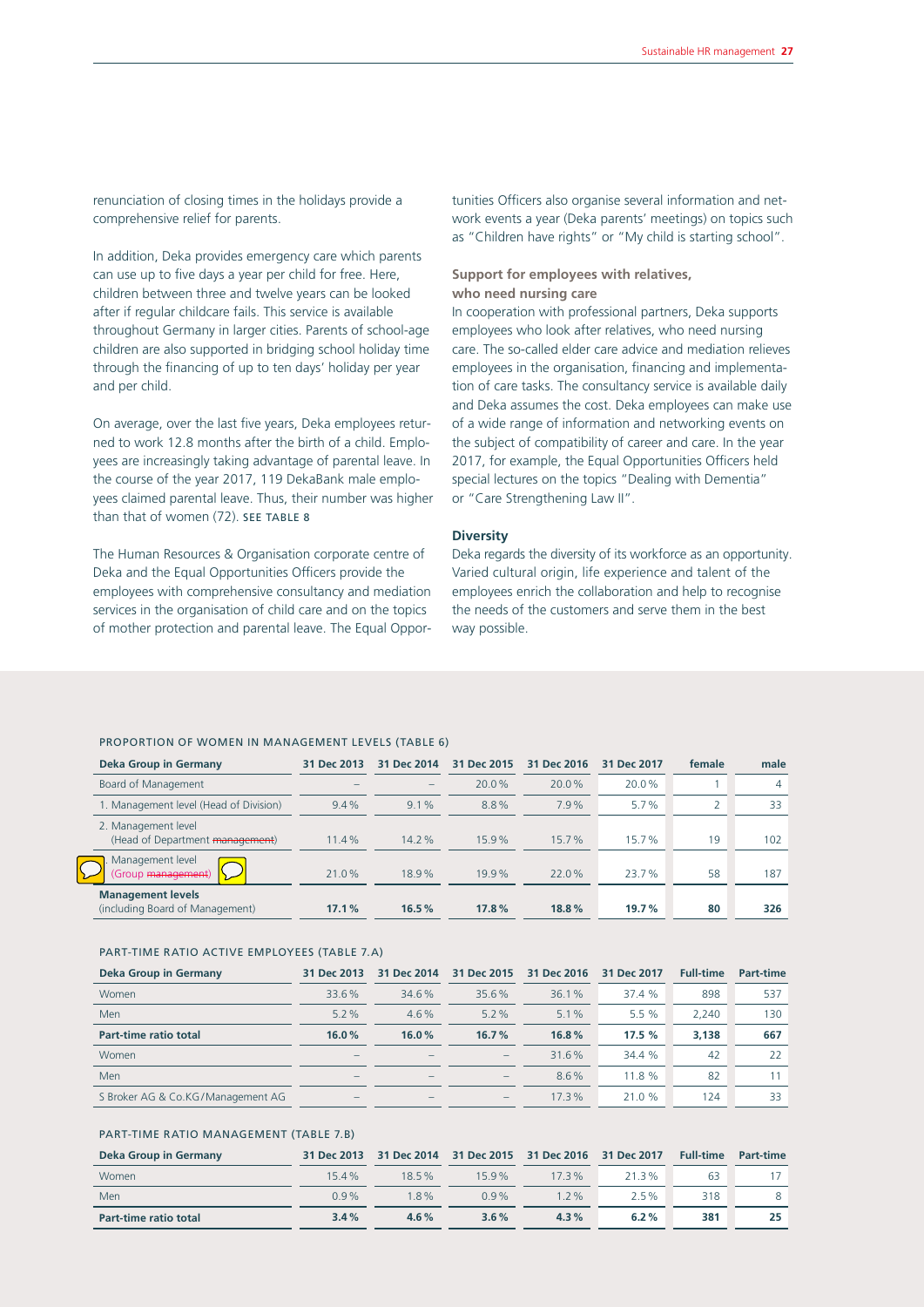Deka has the objective of providing framework conditions, which prevent any discrimination, sexual harassment or bullying from occurring at all. Violations of the code of conduct or other forms of discriminatory treatment in the sense of legal regulations as well as threatening, hostile or abusive behaviour are immediately punished. There were no instances of discrimination in the year under review. At the end of the year 2017, 248 employees (130 women and 118 men) had a non-German nationality. The proportion of employees with a nationality other than German has thus increased slightly in the year under review to 6.5 percent (2016: 6.4 percent). In total, employees from 54 countries are employed at Deka; the most stronglyrepresented countries are Italy, Austria, France, Greece, Poland, Great Britain and Croatia.

#### **Severely disabled**

All Deka buildings are handicapped accessible and have sliding doors or doors with electronic door openers. In the "Prisma" building in Frankfurt, there are also disabled toilets and a group of lifts with Braille lettering in the key field. 56.7 percent of the mandatory positions for disabled persons were filled at the year-end of 2017 (previous year: 53.6 percent).

The interests of disabled employees are represented by the Disabled Employee Representative.

# 4.5

#### **Workplace safety and health management**

Deka health management was developed in the context of the life-cycle-oriented HR work as a response to the challenges of the demographic change and the consequent lack of skilled workers. Its central pillars are the fields of exercise, food, medical/prevention and mental health.

#### **Illness rate**

The Illness rate was 4.0 per cent in 2017 and thus, slightly above the level of the previous year. There were no deaths at work in the Deka Group even in 2017, just like the previous years. SEE TABLE 9+10

#### **Exercise and Nutrition**

In order to facilitate the integration of regular exercise into their everyday life of employees, the Deka Group runs its own Health Centre at its Frankfurt am Main location, which is used by around 230 employees on average. We use partnerships with a range of fitness centre chains and massage

#### EMPLOYEES ON PARENTAL LEAVE, Deka Group GERMANY\* (TABLE 8)

| Parental leave – as per reporting date<br>(Headcount) | 31 Dec 2013 | 31 Dec 2014 | 31 Dec 2015 | 31 Dec 2016 | 31 Dec 2017 |
|-------------------------------------------------------|-------------|-------------|-------------|-------------|-------------|
| Women                                                 | 59          | 70          | 72          | 79          | 76          |
| Men                                                   | 6           |             | 11          | 9           | 9           |
| <b>Total</b>                                          | 65          | 77          | 83          | 88          | 85          |
|                                                       |             |             |             |             |             |
| Parental leave – during the year (Headcount)          | 2013        | 2014        | 2015        | 2016        | 2017        |
| Women                                                 | 83          | 58          | 61          | 58          | 72          |
| Men                                                   | 82          | 79          | 97          | 122         | 119         |
| <b>Total</b>                                          | 165         | 137         | 158         | 180         | 191         |
|                                                       |             |             |             |             |             |

#### **Average duration of parental leave**

| (months)                                                                                                                                                                                                                                         | 2013 | 2014 | 2015 | 2016 | 2017 |
|--------------------------------------------------------------------------------------------------------------------------------------------------------------------------------------------------------------------------------------------------|------|------|------|------|------|
| Women                                                                                                                                                                                                                                            | 12.9 | 11.7 | 12.4 | 13.1 | 14.3 |
| Men                                                                                                                                                                                                                                              | 1.5  | 1.3  | 1.4  | 1.5  | .    |
| the company of the company of the company of the company of the company of<br>the contract of the contract of the contract of<br>the contract of the contract of the contract of the contract of the contract of the contract of the contract of |      |      |      |      |      |

\* Excluding maternity leave and secondary employment during parental leave.

#### ILLNESS RATE ACTIVE EMPLOYEES (TABLE 9)

| Deka Group in Germany (%) | 2013 | 2014 | 2015 | 2016 | 2017 |
|---------------------------|------|------|------|------|------|
| Women                     | 6.0  | 5.6  | 5.6  | 5.3  | 5.9  |
| Men                       | 3.4  | 2.9  | 3.0  | 3.0  | 3.0  |
| <b>Total rate</b>         | 4.3  | 3.8  | 3.9  | 3.8  | 4.0  |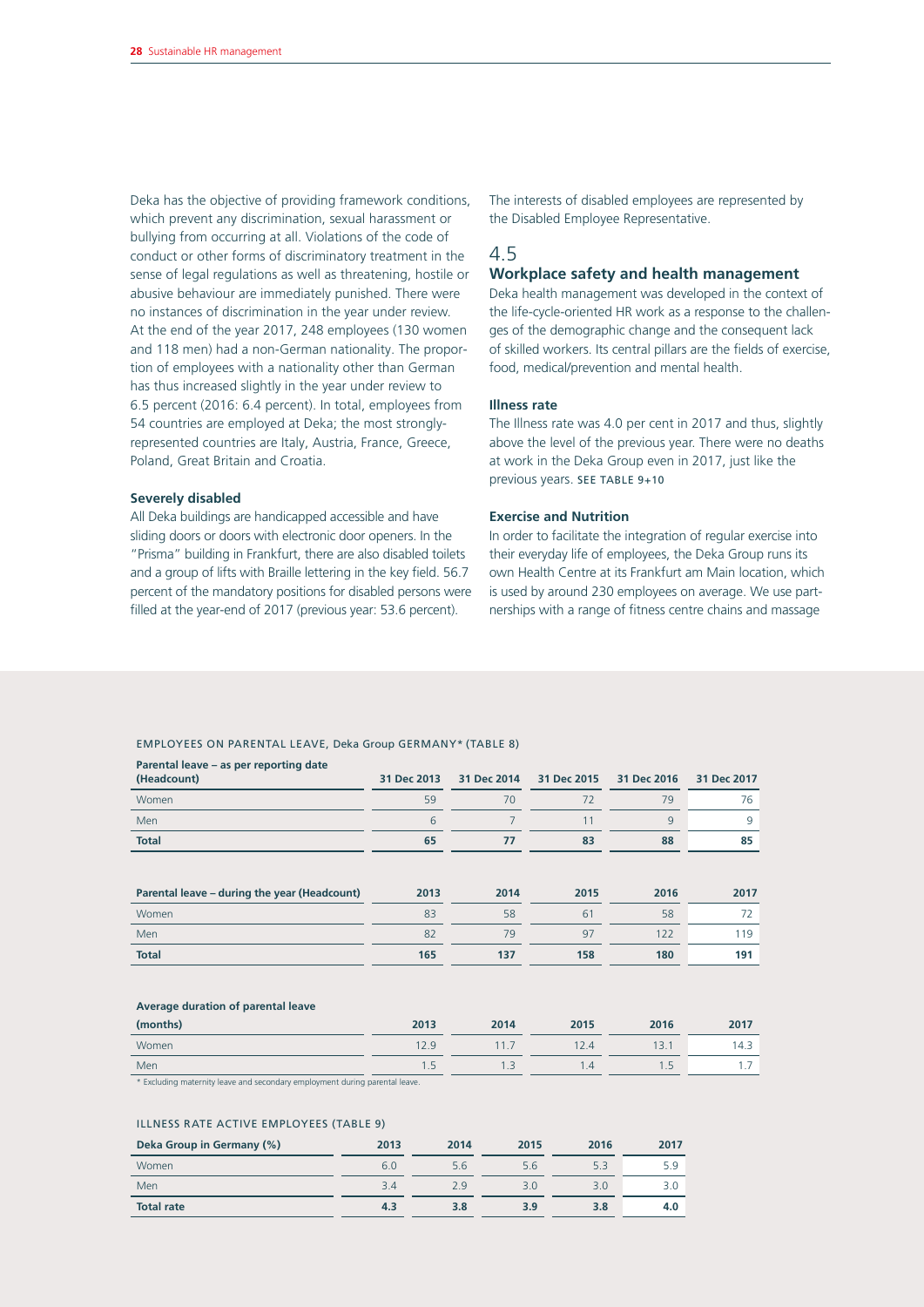practices to provide these services to employees outside of Frankfurt.

Deka also supports a company sports club. DekaBank Sport e.V. is aimed at employees of DekaBank, their family members and partners and covers both popular and trend sports. The club currently has approximately 500 members.

To promote team spirit and shared experiences through exercise, DekaBank supports the participation of employees in running events. One highlight is the annual J.P. Morgan Corporate Challenge run through the inner city of Frankfurt, in which more than 300 Deka runners participated in 2017.

A balanced diet is an important part of health care as a contribution to well-being and performance. Therefore, Deka attaches great importance to varied and healthy food from the region in the canteen. Every day, at least two vegetarian and, more frequently, even vegan dishes are available in our canteen. A nutrition consultation service offers information on the topic of nutrition at the locations in Frankfurt.

#### **Safety at work and medical care**

For safety at work, the Deka Group's approach is based on all relevant laws, ordinances and regulations as well as the collective bargaining agreement for public and private banks. Workspaces are regularly scrutinised according to ergonomics aspects by the expert for work safety.

All employees can obtain medical care from the company doctor; here, the focus is on prevention and health promotion. Deka offers, among other things, annual flu vaccinations and health campaigns, during which the employees can obtain information about health issues and have their blood sugar, cholesterol and blood pressure levels checked. The company doctor also conducts occupational health checks for all employees, e.g. ophthalmic examinations for subsidisation of workplace glasses.

#### **Mental health**

In the year under review, Deka performed surveys in various business areas to systematically evaluate mental stress at work and to develop tailored offerings. The surveys will be continued in 2018.

#### REPORTED VIOLATIONS (TABLE 10)

| <b>Deka Group in Germany</b>                            |                           | 2014 | 2015                     | 2016                     | 2017 |
|---------------------------------------------------------|---------------------------|------|--------------------------|--------------------------|------|
| <b>Commuting accidents (count)</b>                      |                           | 34   | 19                       | 19                       | 20   |
| Principle causes are cycling accidents                  | <b>Location Frankfurt</b> | 27   | 15                       | 19                       | 15   |
| and injuries relating to black ice during<br>the winter | Düsseldorf                | 6    | $\overline{\mathcal{L}}$ | $\overline{\phantom{a}}$ |      |
|                                                         | <b>Berlin</b>             |      |                          | $\overline{\phantom{0}}$ | 2    |
|                                                         | Aussendienst (Ost)        |      |                          | -                        | 3    |
|                                                         | Leipzig                   |      | 2                        |                          |      |
| Work-related injury (count)                             |                           | 8    | 12                       | 6                        | 6    |
|                                                         | <b>Location Frankfurt</b> | 8    | 12                       | 6                        | 3    |
|                                                         | Hamburg                   |      |                          | -                        |      |
|                                                         | Düsseldorf                |      |                          | $-$                      |      |
|                                                         | Munich                    |      |                          |                          |      |

#### SALARY STRUCTURE ACTIVE EMPLOYEES (TABLE 11)

| Deka Group in Germany (%) | 31 Dec 2013 | 31 Dec 2014 | 31 Dec 2015 31 Dec 2016 |      | 31 Dec 2017 | female | male |
|---------------------------|-------------|-------------|-------------------------|------|-------------|--------|------|
| H                         | 60.9        | 61.5        | 62.4                    | 63.7 | 64.5        | 42.0   | 78.2 |
| <b>TG</b> total           | 39.1        | 38.5        | 37.6                    | 36.3 | 35.5        | 58.0   | 21.8 |
| TG <sub>9</sub>           | 26.4        | 29.4        | 28.3                    | 28.1 | 27.6        | 22.7   | 35.4 |
| TG8                       | 22.1        | 22.2        | 20.3                    | 21.6 | 22.4        | 21.5   | 23.8 |
| $TG 2-7$                  | 51.5        | 48.4        | 51.4                    | 50.3 | 50.1        | 55.8   | 40.8 |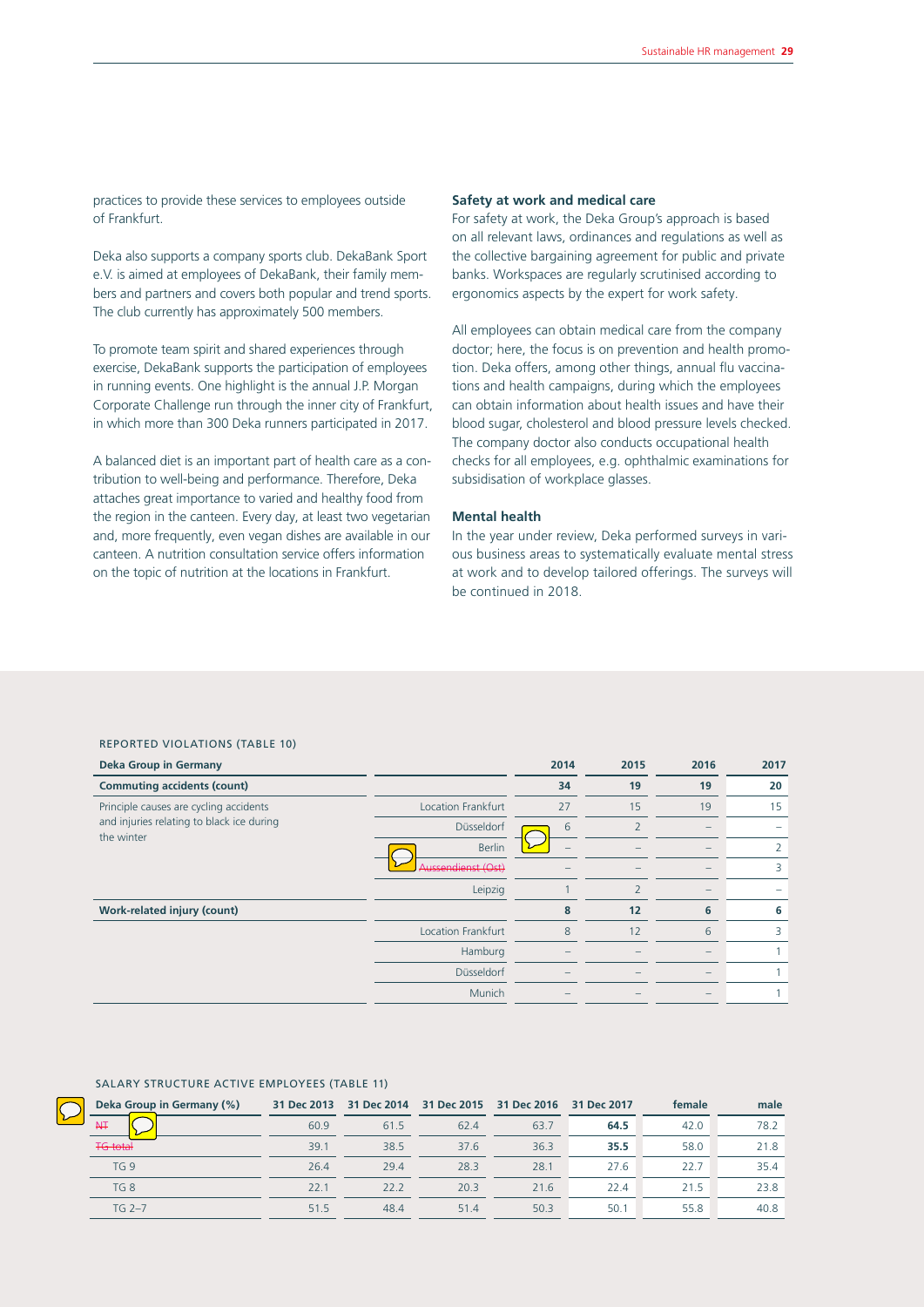Deka already offers seminars on dealing with stress for its employees and managerial staff as part of its further training programme. These seminars allow participants to analyse the pressures and stresses they face, as well as their own personal resources. During the seminars, they are shown how to handle these resources responsibly, harness them and use them successfully. In order to offer suitable help to employees experiencing a crisis in their personal or professional lives, Deka works together with external experts of a professional counselling service. Within the scope of the Employee Assistance Programme (EAP), the employees can obtain confidential or, if desired, even anonymous counselling. The EAP also offers expert advice to managerial staff, management consultants and members of the staff committee and works council.

In 2017, the experts from the EAP held counselling sessions with 194 employees (2016: 182). This corresponds to a usage rate of 4.4 percent (2016: 4.2 percent). Feedbacks from the employees show that this instrument is very well established. Deka supports the EAP through fact-finding events for all employees and special workshops for managerial staff. Employees can also obtain psychological support via the advisory service, particularly in the case of severe illnesses, while doctors can be consulted for a second or third opinion. It is also possible to obtain appointments with relevant physicians without long waiting times.

The Deka Group supports employees in returning to work after a long illness within the framework of professional integration management. This includes, for example, the opportunity to schedule a return to work and to regain working capacity on the basis of an individual working time model.

#### 4.6

### **Remuneration**

The Deka Group's remuneration system is based on the long-term corporate strategy and considers the relevant regulatory specifications. It is reviewed on an annual basis to ensure it is in line with current regulations and, where necessary, updated to reflect current applicable regulatory requirements. The system offers incentives for strong performance on a sustainable basis, whilst avoiding any that would encourage employees to assume disproportionate risks on behalf of the Deka Group. The Deka Group remuneration report, available on the Deka website, provides detailed information.

Remuneration is calculated solely on the basis of function and performance and in general comprises fixed and variable remuneration elements. Regular market comparisons ensure that remuneration is attractive and in line with the needs of the market. In the granting of benefits, the Deka

Group does not, in principle, distinguish between part-time and full-time workers.

Variable remuneration is granted on a performance-related basis. This takes into account the performance of the individual employee as well as the success of the Deka Group. An integral part of the assessment of employee performance is the evaluation of compliance with rules of conduct defined in the code of ethics of the Deka Group.

For employees, whose activities have a material impact on the overall risk profile of the Deka Group – so-called "riskrelevant employees" – a part of the variable remuneration is subject to assessments and risk- or performance-dependent payments spread over several years (deferrals) in line with regulatory requirements.

In line with regulatory requirements for institutes, the variable remuneration may not exceed 100 percent of the fixed remuneration. This upper limit of the variable remuneration, in accordance with Section 25a Para. 5 of the German Banking Act (Kreditwesengesetz - KWG), has been increased to 200 percent of the fixed remuneration through shareholders' resolution. DekaBank has made no use of the option to increase the upper limit for the variable remuneration for the members of its Board of Management and all other employees of the institute in the year under review.

The percentage of employees, who were remunerated on a non-contractual basis has increased to 64.5 percent in 2017 (previous year: 63.7 percent). All salaries paid by Deka are, in principle, at least on the level of the statutory minimum wage. SEE TABLE 11

The Deka Group employees can place parts of their bonus payments, holiday entitlements and approved overtime in working time accounts (Deka Time Account). The time saved in this account can be used for temporary absence in the form of a sabbatical, for example.

In addition to the benefits provided by the employer under collective bargaining agreements, the Deka Group also offers mainly capital-forming benefits, group accident and corporate travel insurance. The employees in Frankfurt am Main have the option of a "job ticket" travel card for use on local public transport. Comparable regulations are applicable for other Deka Group locations. Permanent employees also receive a largely employer-financed company pension (BVV). Details on pension obligations can be found in the consolidated financial statements.

The remuneration system for the members of the Board of Management of DekaBank basically corresponds to the remuneration principles for employees of the Deka Group and also takes into account applicable regulatory particu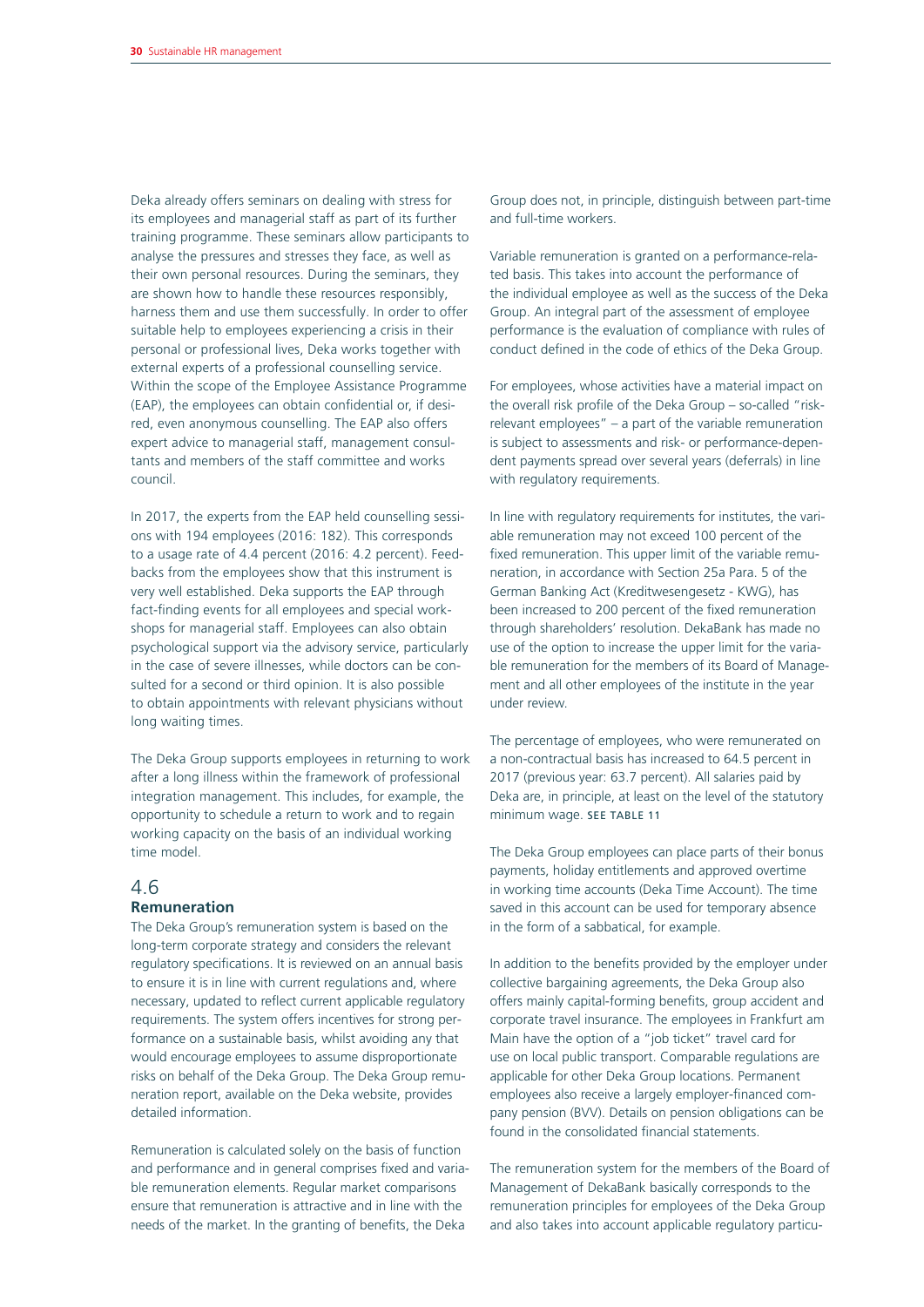larities for risk-relevant employees. The aim of the Board of Management remuneration system is to fulfil the regulatory requirements as well as the principles of the management remuneration of the Wittenberg Centre for Global Ethics. The basic conditions for the granting of variable remuneration are compliance with the statutory minimum core capital ratio plus capital buffer, a satisfactory liquidity situation as well as the ability of the Deka Group to pay out dividends. In addition, the risk situation of the Deka Group must be evaluated and included.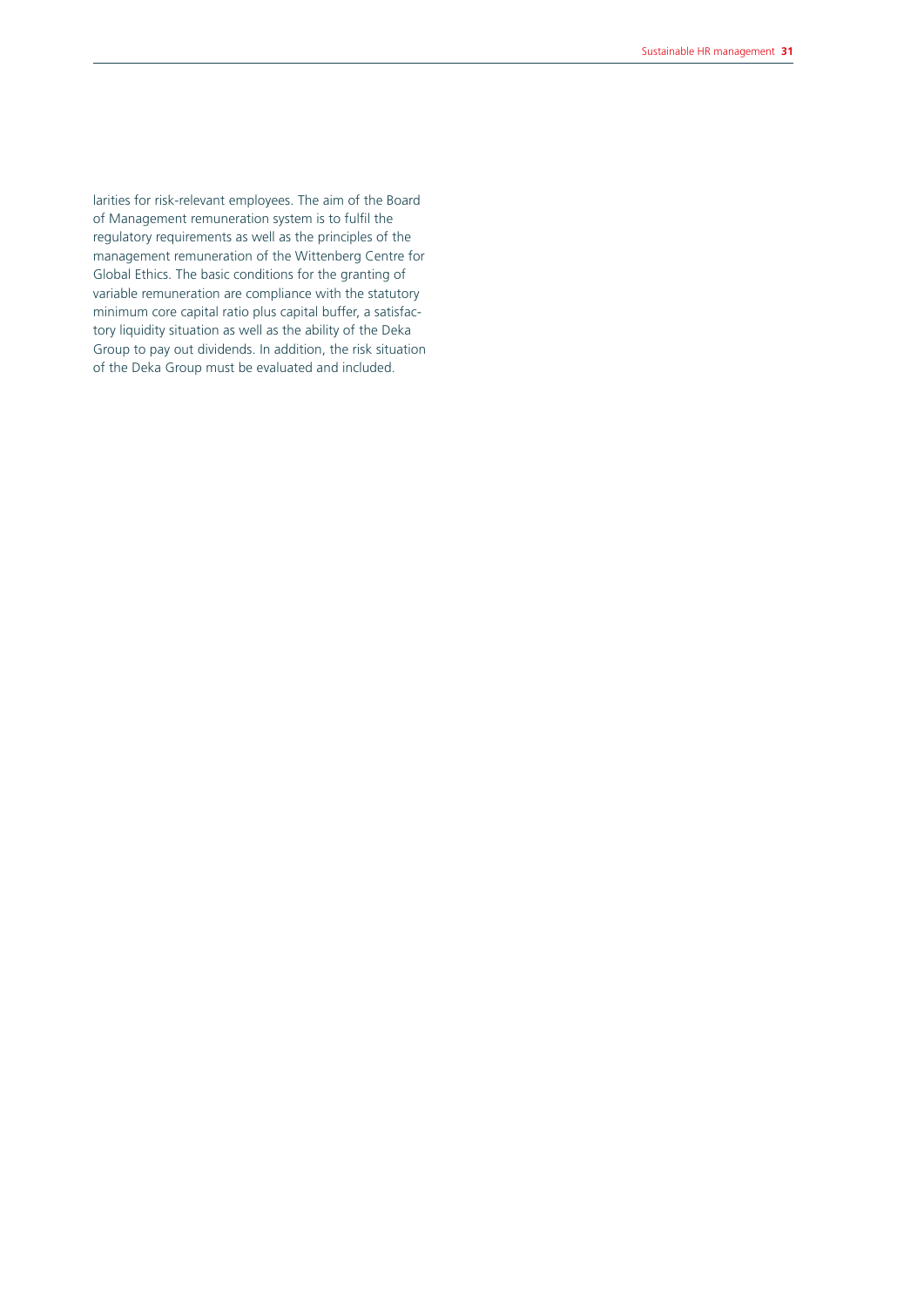# 5. Sustainable banking

In June 2017, the Task Force on Climate-related Financial Disclosures (TCFD), which was initiated by the G20 Financial Stability Board (FSB) published its final report. In the report, it recommends voluntary disclosure of climate risks by companies of all sectors, so that stakeholders such as investors, lenders and insurers can better evaluate the risks caused by the climate change. Deka already shows the greenhouse gas emissions caused directly or indirectly by its business operations comprehensively and transparently since many years. In the year under review, Deka has started a project to develop a method for recording and evaluating the  $CO<sub>2</sub>$  evidence in its entire value chain with scientific support. Here, the availability of corresponding data proved to be the main hurdle. The recommendations of the TCFD have the potential to remove this hurdle in the future.

# 5.1

#### **Environmental management system**

For the implementation of the environmental guidelines adopted by the Board of Management, in which Deka commits to a sustainable business alignment in economic, ecological and social terms, Deka introduced a DIN EN ISO 14001-certified environmental management system in 2009.

The environmental balance sheet prepared in the framework of this system includes all the buildings of DekaBank at Frankfurt am Main (Trianon, Prisma and Skyper). The key figures for the paper consumption relate to all locations in Germany; the information on business trips is group-wide. The overall objective of the measures in the field of environmental management is an annual reduction of greenhouse gas emissions by five percent.

The environmental management standard was revised in 2015. The new rules must be implemented by 2018. The innovations include, among other things, a more riskoriented approach and a clearer focus on the consideration of the entire value chain including the environmental impact of products and services. DekaBank will fulfil the new requirements on the basis of an implementation plan until the re-certification of the environmental management system in 2018.

# 5.2 **Procurement**

The strategic purchasing department of DekaBank procured goods and services in the value of a total of 273 million euros gross in the reporting period.**9** About 95 percent of the strategic purchasing order volume was placed in Germany, the rest to European suppliers. Deka currently does not use any overseas service providers. For the selection of the suppliers, Deka has sustainability-related requirements both for the quality of the procured products and services as well as for the corporate governance of the suppliers and service providers. Central points of the business-related requirements are provided in the sustainability declaration which the suppliers must sign prior to the start of the business relationship. It obliges the supplier, among other things, to comply with core labour standards of the International Labour Organization (ILO). By the end of 2017, 270 suppliers had signed the declaration. That is about 85 percent of the sourcing volume in strategic purchasing.**<sup>10</sup>**

Sustainability criteria are taken into account also in the selection of products and services. Up to the beginning of 2016, all DekaBank computers were replaced by energysaving devices. All new suppliers are obliged to provide information on their standards and services in the area of environmental management in the DekaBank purchasing portal. This gives the employees in procurement the opportunity to consider relevant aspects in the negotiations with suppliers. In the year 2017, a total of 32 new suppliers from the fields consultation, HR, and IT were examined on the basis of environmental criteria.

 **9** Strategic purchase includes the product groups consultation, office/business equipment, business/IT infrastructure, services as well as HR.

**10** In 2017, Deka ordered products and services from approximately 2,000 suppliers. These included many small and single orders. The number of suppliers with significant sales (> 1 million euros) is approximately 80.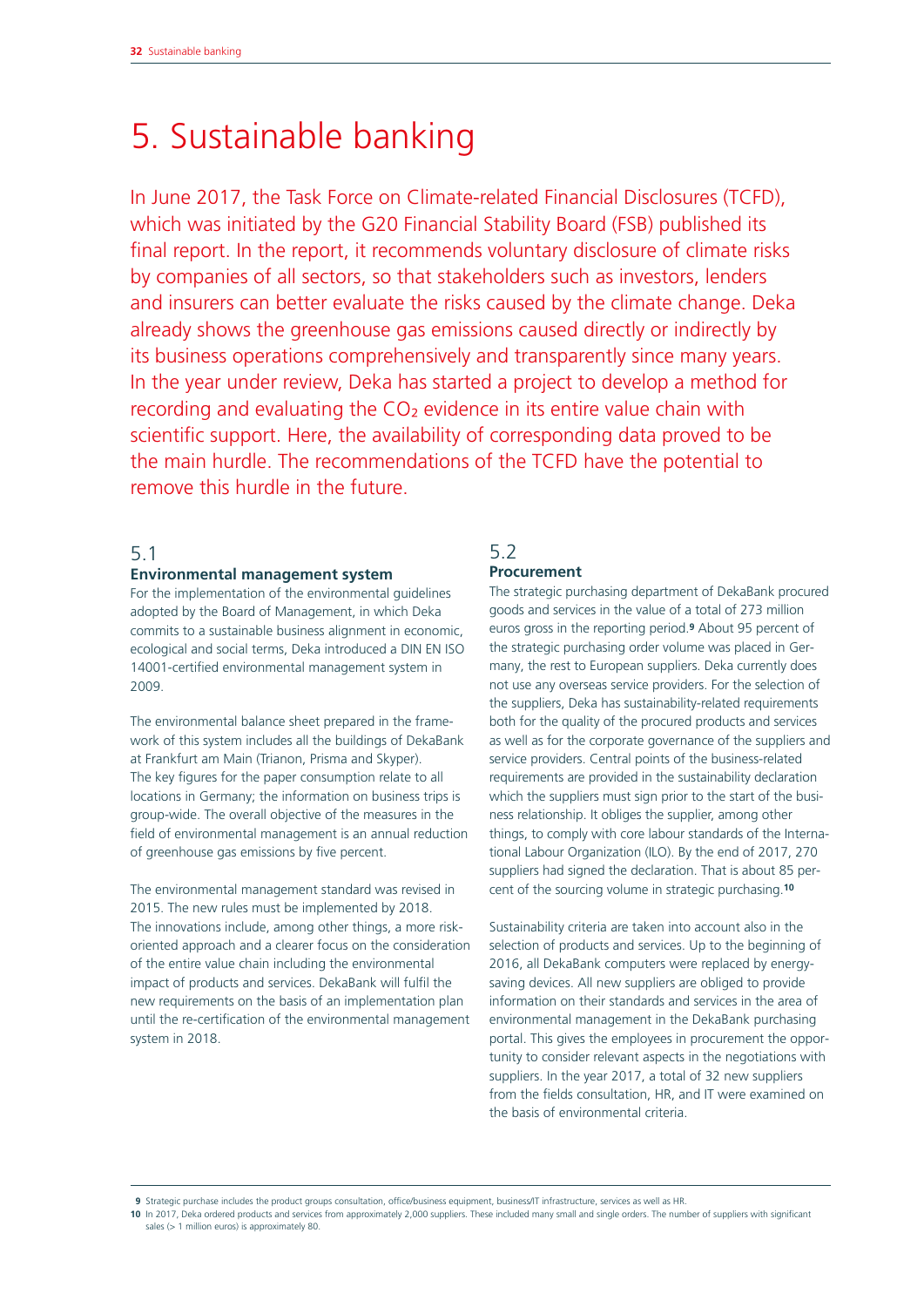#### PROJECT: CO2 EVIDENCE OF THE DEKA GROUP

Within the framework of the UN Climate Change Conference in December 2015, the Federal Republic of Germany has committed itself to making its contribution for limiting the global warming to less than 2 degrees Celsius. The "Climate Protection Plan 2050" of the Federal Government defines the corresponding measures for this; it is the point of reference for the contribution of the Deka Group to the attainment of national and international climate goals.

For this, the Deka Group will evaluate the  $CO_2$  emission along the value chain, which is linked with its entire business activity. On this basis, modular step-by-step plans should be developed, which pursue the objective of reducing the determined CO<sub>2</sub> emission in the medium or long term in compliance with the national and global climate goals. The step-by-step plans comprise the components of analysis, development and evaluation of options for action, derivation of measures as well as their implementation and controlling.

In the year under review, Deka executed a pilot project for generating extensive evidence about the CO<sub>2</sub> emissions in the Deka Group in cooperation with experts from the University of Hamburg. Besides the business operations, this particularly referred to the emissions associated with the divisions of Capital Market/Treasury and Asset Management as well as the lending and real estate business. While at least first approaches about the measurement of the  $CO<sub>2</sub>$  evidence are available with the calculation of Carbon Footprints for the capital market business, it the lending business as to how the CO<sub>2</sub> evidence can be created here since corresponding measuring methods for this division are not yet applicable.

Prof. Dr. Timo Busch from the University of Hamburg, who has supported the project scientifically, concludes as below: "Overall, it appears that the topic of data availability is of central relevance. (...) The CO<sub>2</sub> evidence for the overall operation of the Deka Group cannot be created based on the present data foundation. The main reason for this is the lack of data availability and quality."

Deka will follow up on this issue.

If DekaBank identifies violations of the specified requirements of the sustainability declaration within the framework of the regular supplier audits or learns of this by other ways, the supplier has the opportunity to correct the identified deficiencies. If this is not done, or is not done sufficiently from the point of view of DekaBank, a multistage process is set in motion, which may result in the termination of the contractual relationship.

In the course of the continuous examination and update of the sustainability declaration for suppliers, the responsible unit of business services extended the sustainability declaration for suppliers by an additional paragraph on collaboration in 2017 in cooperation with the sustainability management. Current developments in the sustainability debate as well as requirements from auditors and rating agencies stipulated granting a sanctioning option up to the termination of the contract to DekaBank in case of serious violations of the sustainability declaration. In the year under review, there were no terminations of supplier relationships due to violations of the sustainability commitment. Sustainability management bears the responsibility for this process.

# 5.3 **Climate protection Energy consumption**

The reduction of energy consumption at the locations of the Deka Group contributes directly to the reduction of greenhouse gas, particularly CO<sub>2</sub>, emissions. On the basis of the results of the energy audits carried out in 2015 according to DIN 16247, the real estate management of Deka was able to carry out numerous measures for the reduction of energy consumption in 2017. Thus, among other things, the lighting in the Trianon office building in Frankfurt was successively converted further to the LED technology and the control of the elevators was set for more energy efficiency. At the Prisma location, the lighting in the corridors was replaced with LED lamps. Feasibility calculations are carried out regularly for the individual measures. According to them, the installation of LED lights, for example, pays off after only a few years with the underlying assumptions for usage times and the electricity price.

Through these and numerous other measures, energy consumption in the year under review could be reduced by approximately 3.8 percent to around 18.8 million kilowatt hours (kWh). The energy intensity in 2017 was 5,357 kWh per employee. This corresponds to a reduction of more than 9 percent (2016: 5,893 kWh per employee).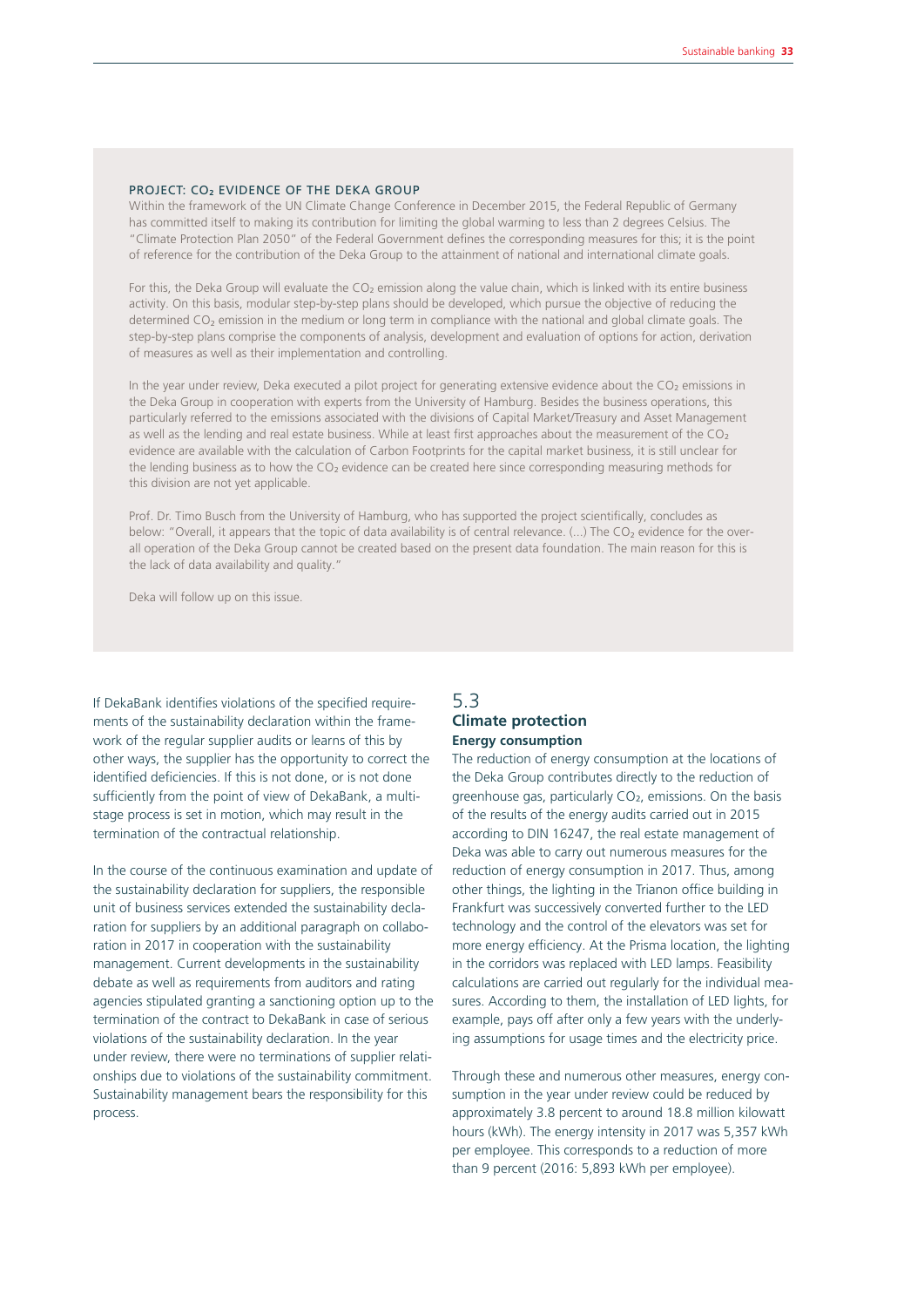#### **Transport**

Business travel, in addition to the energy consumption, represents the most important direct environmental impact of non-producing companies. After an increase in the total transport performance by around 2.7 percent in 2016, it increased in the year under review by 6.95 percent. While the increase in the road transport was only negligible with 1.6 percent, considerable increases were recorded in the rail transport (+9.4 percent) and the air traffic (+11.9 percent). In total, Deka Group employees covered around 23.5 million kilometres on business trips in the year 2017, nearly 1.5 million kilometres more than in the previous year.

The implementation of the new company car regulation has demonstrably had a positive effect. The reduction of the vehicle classes anchored therein has already resulted in a reduction of the average CO<sub>2</sub> emission of the entire fleet from 127 g/km to 122 g/km. As not all leasing contracts have yet expired since the introduction of the new regulation and follow-up contracts about lower-consumption and lower-emission vehicles could be made, the average emission will probably reduce further in the coming years.

#### **Greenhouse gas emissions**

The objective of reducing greenhouse gas emissions by five percent each year was not achieved in 2017. The absolute emissions increased from 10.19311 tonnes CO<sub>2e</sub>12 in 2016 to approximately 10.588 tonnes  $CO<sub>2e</sub>$  in 2017 and thus, by 3.87 percent. This is particularly due to the increase in the business travels by nearly 7 percent, the increased paper consumption by approximately 48.7 percent as well as an increase in the water consumption by 11.9 percent.

# 5.4 **Waste an consumption of resources**

The amount of waste generated in the year under review was reduced at all three locations in Frankfurt; with a total of 240.5 tonnes, it was more than 20 percent lower than the previous year. The amount of waste generated has thus been reduced for the third time in a row. The reduction should mainly be attributed to the waste separation system successfully introduced in 2016 at Prisma, which was now implemented in the Trianon building as well. All companies assigned with the disposal of waste have a specialist waste disposal certificate in accordance with the Recycling Law. Deka performs regular audits at the companies to ensure the safe and environmentally-friendly disposal of waste.

Due to regulatory requirements, the paper consumption has increased considerably and was 788 tonnes in the year under review. This was against the background of an extensive mailing campaign for informing all, i.e. approximately 4.36 million, deposit customers about changes in the investment tax law and in the Markets in Financial Instruments Directive II (MiFID II). In the year under review, the water consumption increased by nearly 12 percent to 39,128 cubic metres.

**<sup>11</sup>** Due to a negligible addition in the district heat consumption (Prisma), there were slight adjustments in the specification in the Sustainability Report of 2016.

**<sup>12</sup>** In accordance with the GHG Protocol, in addition to CO<sub>2</sub>, five more major climate-relevant gases are summarised under the term CO<sub>2</sub>-equivalents (CO<sub>2e</sub>): Methane (CH<sub>4</sub>), nitrous oxide (N<sub>2</sub>O), sulphur groups of fl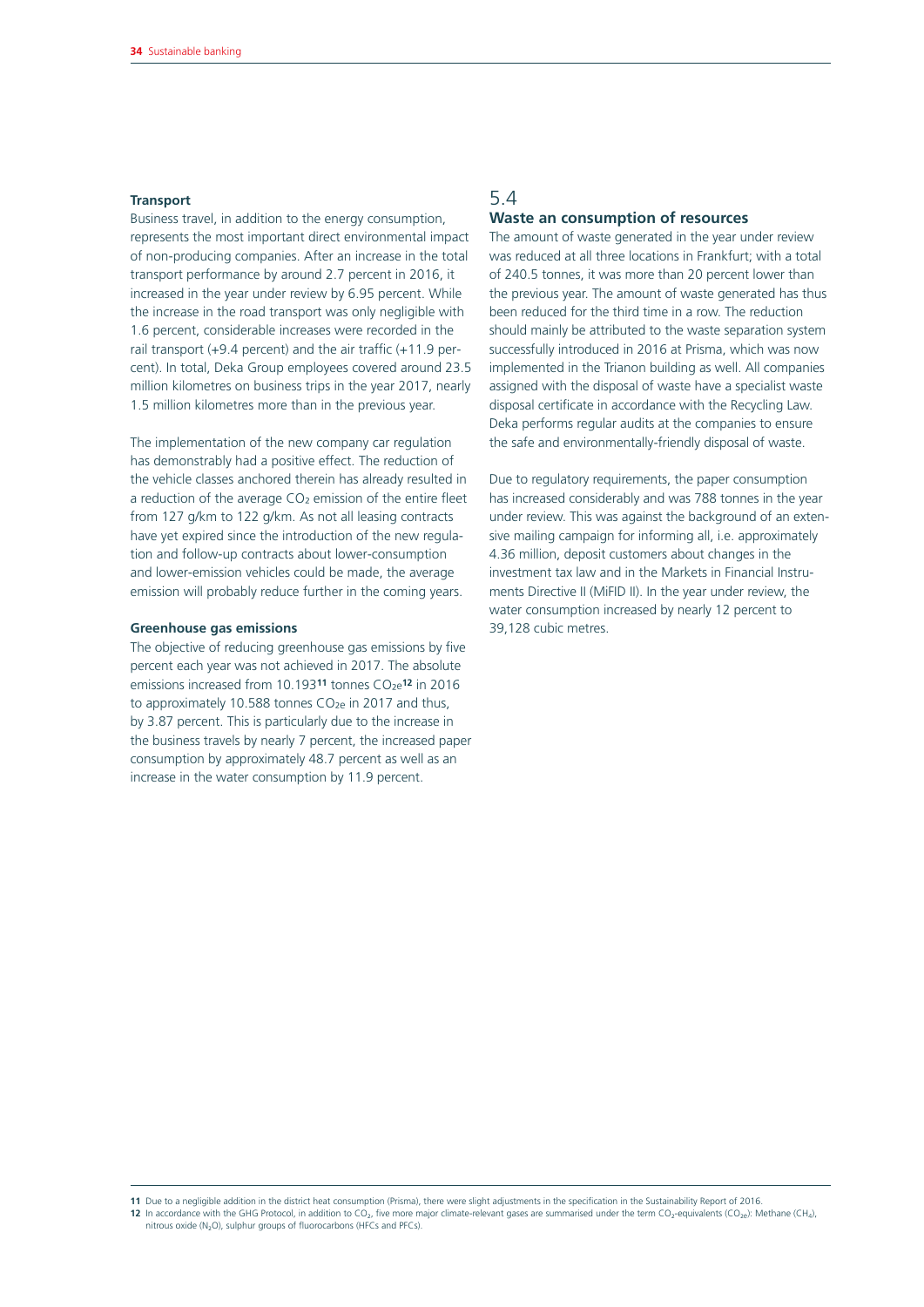# ENVIRONMENTAL INDICATORS 2017\*

#### GREENHOUSE GAS EMISSIONS (TABLE 12)

|      | <b>Direct emissions</b><br>(Scope 1) $kg CO_{2e}$ | Indirect emissions<br>(Scope 2) $kg CO_{2e}$ | other indirect emissions<br>(Scope 3) $kq$ CO <sub>2e</sub> | <b>Total</b> |
|------|---------------------------------------------------|----------------------------------------------|-------------------------------------------------------------|--------------|
| 2014 | 1,813,279                                         | 6,652,422                                    | 3,127,244                                                   | 11,592,946   |
| 2015 | 1,859,778                                         | 7,183,277                                    | 3,364,716                                                   | 12,407,771   |
| 2016 | 1,815,069                                         | 5.016.864                                    | 3.361.295                                                   | 10,193,228   |
| 2017 | 844,898,                                          | 4,844,680                                    | 3,898,611                                                   | 10,588,189   |

#### ENERGY CONSUMPTION BY ENERGY SOURCE IN 2017

|                                       | Trianon ML16 in kWh | Prisma HS55 in kWh | Skyper TA 1 in kWh |
|---------------------------------------|---------------------|--------------------|--------------------|
| <b>Electricity</b>                    | 5.813.943           | 4,315,752          | 1,327,464          |
| Diesel for emer-<br>gency electricity | 11,333              | 9.029              | 595                |
| <b>District heating</b>               | 4.382.651           | 2,632,338          | 298,333            |
| <b>Total</b>                          | 10,207,927          | 6,957,119          | 1,626,392          |

#### DEVELOPMENT OF TOTAL ENERGY CONSUMPTION

|                     | 2014<br>in kWh | Tolerance<br>to 2013 | 2015<br>in kWh           | Tolerance<br>to 2014 | 2016<br>in kWh           | Tolerance<br>to 2015     | 2017<br>in kWh | Tolerance<br>to 2016 |
|---------------------|----------------|----------------------|--------------------------|----------------------|--------------------------|--------------------------|----------------|----------------------|
| <b>Trianon ML16</b> | 10,534,449     | $-7.4%$              | 11.227.097               | 6.6%                 | 11.520.019               | 2.6%                     | 10.207.927     | $-11.4%$             |
| Prisma HS55         | 6.427.437      | $-11.3%$             | 6.792.819                | 5.7%                 | 7.027.406                | 3.5%                     | 6.957.119      | $-1.0%$              |
| <b>TA 10</b>        | .988.699       | $-28.3%$             | $\overline{\phantom{0}}$ | $-100.0\%$           | $\overline{\phantom{a}}$ | $\overline{\phantom{a}}$ | -              |                      |
| Skyper TA 1         | .385.934       | $-6.3%$              | .491.233                 | 7.6%                 | .509.469                 | 1.2%                     | .626.392       | $7.7\%$              |
| <b>Total</b>        | 20,336,518     | $-11.1%$             | 19,511,149               | $-4.1%$              | 20.056.894               | 2.8%                     | 18,791,438     | $-6.3%$              |

#### DEVELOPMENT OF ABSOLUTE BUSINESS TRAVEL ACCORDING TO MODE OF TRANSPORT

|                       | 2014<br>in km | <b>Tolerance</b><br>to 2013 | 2015<br>in km | <b>Tolerance</b><br>to 2014 | 2016<br>in km | <b>Tolerance</b><br>to 2015 | 2017<br>in km | <b>Tolerance</b><br>to 2016 |
|-----------------------|---------------|-----------------------------|---------------|-----------------------------|---------------|-----------------------------|---------------|-----------------------------|
| <b>Rail transport</b> | 2.669.702     | 6.3%                        | 2.742.944     | 2.7%                        | 3.133.884     | 14.3%                       | 3.427.671     | 9.4%                        |
| <b>Road transport</b> | 9.428.358     | 22.1%                       | 10.105.359    | 7.2%                        | 9.829.064     | $-2.7%$                     | 9.987.789     | 1.6%                        |
| Air transport         | 9.715.643     | 15.3%                       | 8.617.947     | $-11.3%$                    | 9.034.886     | 4.8%                        | 10.106.491    | 11.9%                       |
| <b>Total</b>          | 21,813,703    | 16.9%                       | 21,466,250    | $-1.6%$                     | 21,997,834    | 2.5%                        | 23,521,951    | 7.0%                        |

# DEVELOPMENT OF ABSOLUTE DRINKING WATER CONSUMPTION

|                     | 2014<br>in m <sup>3</sup> | <b>Tolerance</b><br>to 2013 | 2015<br>in m <sup>3</sup> | <b>Tolerance</b><br>to 2014 | 2016<br>$\mathsf{in} \ \mathsf{m}^3$ | <b>Tolerance</b><br>to 2015 | 2017<br>in m <sup>3</sup> | <b>Tolerance</b><br>to 2016 |
|---------------------|---------------------------|-----------------------------|---------------------------|-----------------------------|--------------------------------------|-----------------------------|---------------------------|-----------------------------|
| <b>Trianon ML16</b> | 16.984                    | $-8.9%$                     | 18.051                    | 6.3%                        | 18.691                               | 3.5%                        | 19,238                    | 2.9%                        |
| Prisma HS55         | 19.024                    | 18.1%                       | 15,888                    | $-16.5%$                    | 13,850                               | $-12.8%$                    | 17.263                    | 24.6%                       |
| <b>TA 10</b>        | 1.345                     | 60.1%                       | $-$                       | $-100.0\%$                  | -                                    | $\qquad \qquad -$           | $\overline{\phantom{a}}$  |                             |
| <b>Skyper TA 1</b>  | 2.126                     | $-6.8%$                     | 2.391                     | 12.5%                       | 2.413                                | 0.9%                        | 2.627                     | 8.8%                        |
| <b>Total</b>        | 39,479                    | 4.2%                        | 36,330                    | $-8.0%$                     | 34,954                               | $-3.8%$                     | 39,128                    | 11.9%                       |

#### DEVELOPMENT OF ABSOLUTE WASTE PRODUCTION

|                     | 2014<br>in t | <b>Tolerance</b><br>to 2013 | 2015<br>in t | <b>Tolerance</b><br>to 2014 | 2016<br>in t             | <b>Tolerance</b><br>to 2015 | 2017<br>in t | <b>Tolerance</b><br>to 2016 |
|---------------------|--------------|-----------------------------|--------------|-----------------------------|--------------------------|-----------------------------|--------------|-----------------------------|
| <b>Trianon ML16</b> | 157.0        | 42.4%                       | 172.8        | 10.0%                       | 154.2                    | $-10.7%$                    | 105.8        | $-31.4%$                    |
| Prisma HS55         | 106.7        | $-0.6%$                     | 108.6        | 1.8%                        | 104.1                    | $-4.1%$                     | 93.6         | $-10.1%$                    |
| <b>TA 10</b>        | 48.7         | 852.1%                      | $-$          | $-100.0\%$                  | $\overline{\phantom{a}}$ | $\overline{\phantom{a}}$    | -            |                             |
| Skyper TA 1         | 40.2         | 23.1%                       | 44.3         | 10.2%                       | 43.6                     | $-1.6%$                     | 41.0         | $-5.9%$                     |
| <b>Total</b>        | 352.6        | 38.1%                       | 325.6        | $-7.7%$                     | 301.9                    | $-7.3%$                     | 240.5        | $-20.4%$                    |

\* data basis for energy / resource consumption and emissions:

– The data relate to the three DekaBank buildings in Frankfurt am Main (Trianon, Prisma and Skyper), the building TA 10 was demolished in the meantime.

– In addition, the following exceptions should apply for the data basis: Information on business trips is available throughout the company for the Deka Group. Here, the location in Luxembourg is included along with the locations in Germany. The branch in Switzerland was closed in 2015 for business reasons. Before 2015, 25 per cent of electricity demand was covered by green energy and 100 per cent in Luxembourg,

from 2016 the share in Frankfurt has been increased to 75 per cent. This green power was, however, not included in the calculation with zero CO<sub>2</sub> emission factors, but in accordance with the origin, in Frankfurt with the factors, and in Luxembourg with the factors for wind and water power (50 per cent each). We obtained the emissions factor from the supplier for power consumption.

– The Leipzig branch is not yet included in the coverage of energy consumption, water and waste.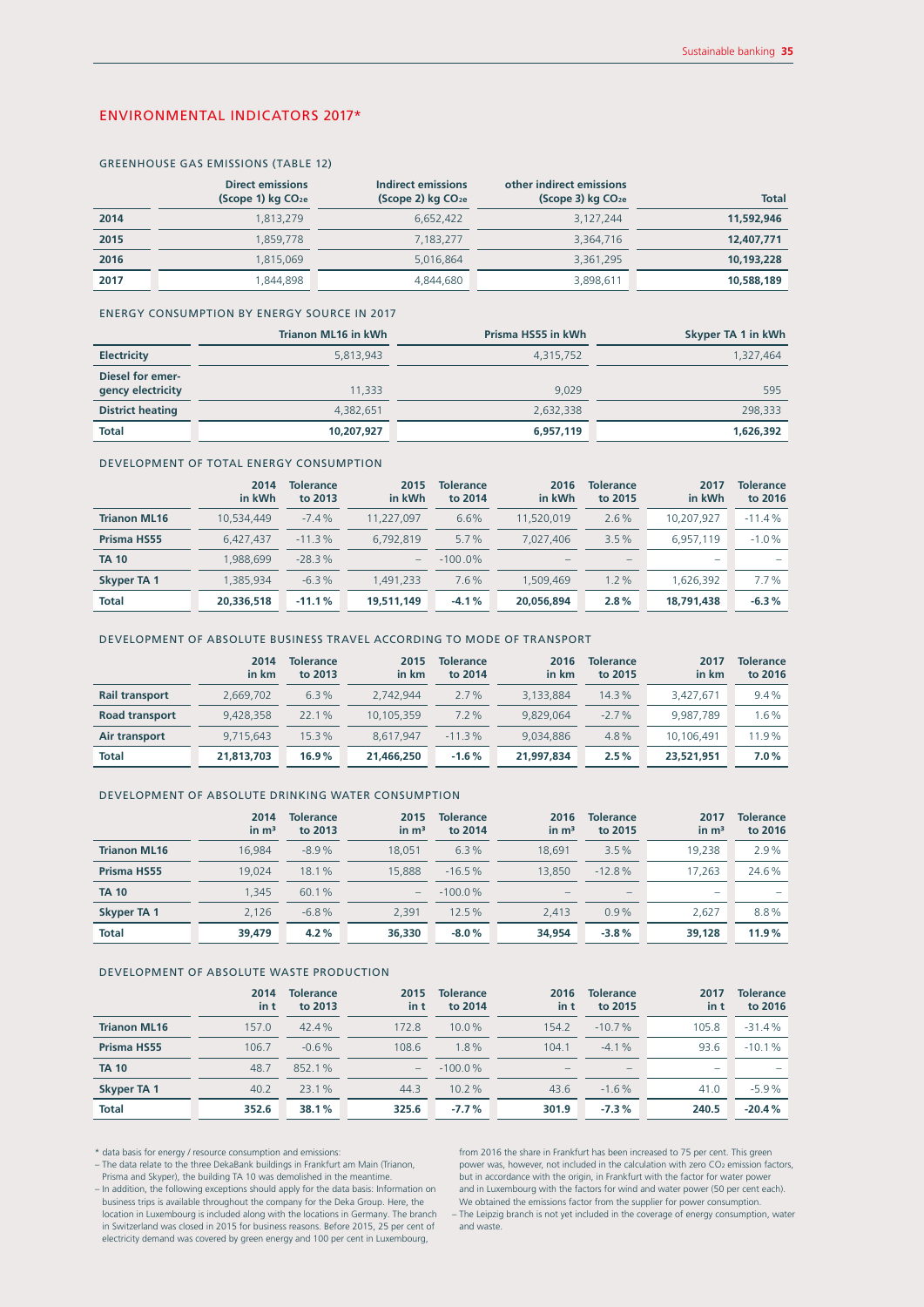# 6. Corporate citizenship

Supporting not-for-profit institutions and bodies lies at the core of the Sparkassen Finanzgruppe brand. In order to achieve lasting effects, DekaBank focuses on medium and long-term cooperation, which is invested in addition to the commitment of the Sparkassen Finanzgruppe. The main focuses of DekaBank's corporate citizenship include the promotion of education and science, contemporary art and architecture as well as social projects and sports. Measures with both national and international appeal are supported, particularly in the social field, but also local projects and initiatives at the locations.

### 6.1

#### **Social engagement Support for the integration of refugees**

DekaBank continued the emergency programme initiated in 2015 for this purpose also in 2017. Associations, in which employees work voluntarily for refugees, could apply for a total of 100 donations of 1,000 euros. After emergency measures and initial care of refugees were the main focus in 2015, the public authorities, associations and voluntary helpers committed themselves more intensely to the integration of people in society and professional life in 2016. DekaBank's support measures took this development into account: In 2017, employees, whose project was already supported by the emergency programme, could make confirmatory applications for these already supported initiatives in order to stabilise their goals and results and to support the integration of refugees more intensely. From 2015 to 2017, 100 associations were supported in their work and the budget of the support programme was thus exhausted.

In the year under review, the first vocational trainees with recognised refugee status successfully completed their twelve-month traineeship at Deka. In close cooperation with the Jobcenter Frankfurt, Deka had provided around 40 additional traineeships in the years 2016 to 2017 within the scope of the programme for professional integration of refugees.

#### **Christliches Kinder- und Jugendhilfswerk Arche e.V.**

Since 2008, DekaBank supports "Freundeskreis Arche Frankfurt e.V." with an annual donation. The current agreement stipulates to continue this cooperation up to 2019. The "Arche" cares for children from all social backgrounds, including refugee children and their families. As a measure of the emergency programme for refugees, Deka has made a donation of 500,000 euros available to "Freundeskreis Arche e.V." at the end of 2015, which was earmarked for the construction of a youth facility in Griesheim. This meant that the overall financing for the new facility could be guaranteed for three years. Through the youth facility, the child facility at the neighbouring Berthold-Otto primary school is extended to young people of 12 to 17 years of

age. After a construction period of only seven months, which was supported by experts from Deka Immobilien GmbH, the youth facility was inaugurated in June 2017 in the presence of the Hessian Social Minister Stefan Grüttner (CDU) and the Mayor of Frankfurt, Peter Feldmann (SPD). The youth facility is the fourth facility of the "Arche" children's project in Frankfurt am Main.

#### **Deutsche Krebshilfe e.V.**

DekaBank has been a reliable partner in the annual national golf benefit tournaments in aid of "Deutsche Krebshilfe e. V." (DKH, German Cancer Aid) since 2006. Around 7,500 golfers took part in the biggest benefit golf tournament in Europe in 2017 and combined sporting activity with help for people with cancer. As a general sponsor, DekaBank supports this event by providing winners' prizes for the entire tournament series. In total, 280,000 euros were raised for this good cause in 2017.

### 6.2

#### **Education and science Goethe University Frankfurt am Main**

Since 2016, DekaBank supports two endowed chairs at the House of Finance of Goethe University. The "House of Finance Professorship for Sustainable Asset Management" was occupied by Dr. Alexander Hillert in July 2016. The procedure for the "House of Finance Qualification Professorship for Sustainable Banking" was completed in 2017. The presidium of the Goethe University appointed Özlem Dursun-de Neef (Ph. D).

### **Private Institute for Quantitative Capital Market Research (IQ-KAP)**

The Private Institute for Quantitative Capital Market Research (IQ-KAP), founded by DekaBank in 2013 is a science-based research institute having the objective of improving the knowledge transfer between practice and academic research. The main task of the IQ-KAP is the quantitative research in the field of capital markets and the preparation of scientific papers in cooperation with universities and partners. The scientific advisory board includes Professors Frank Bulthaupt, Ulrich Klüh and Ulrich Schollwöck since 2013. Since a mandate in the advisory board is stipulated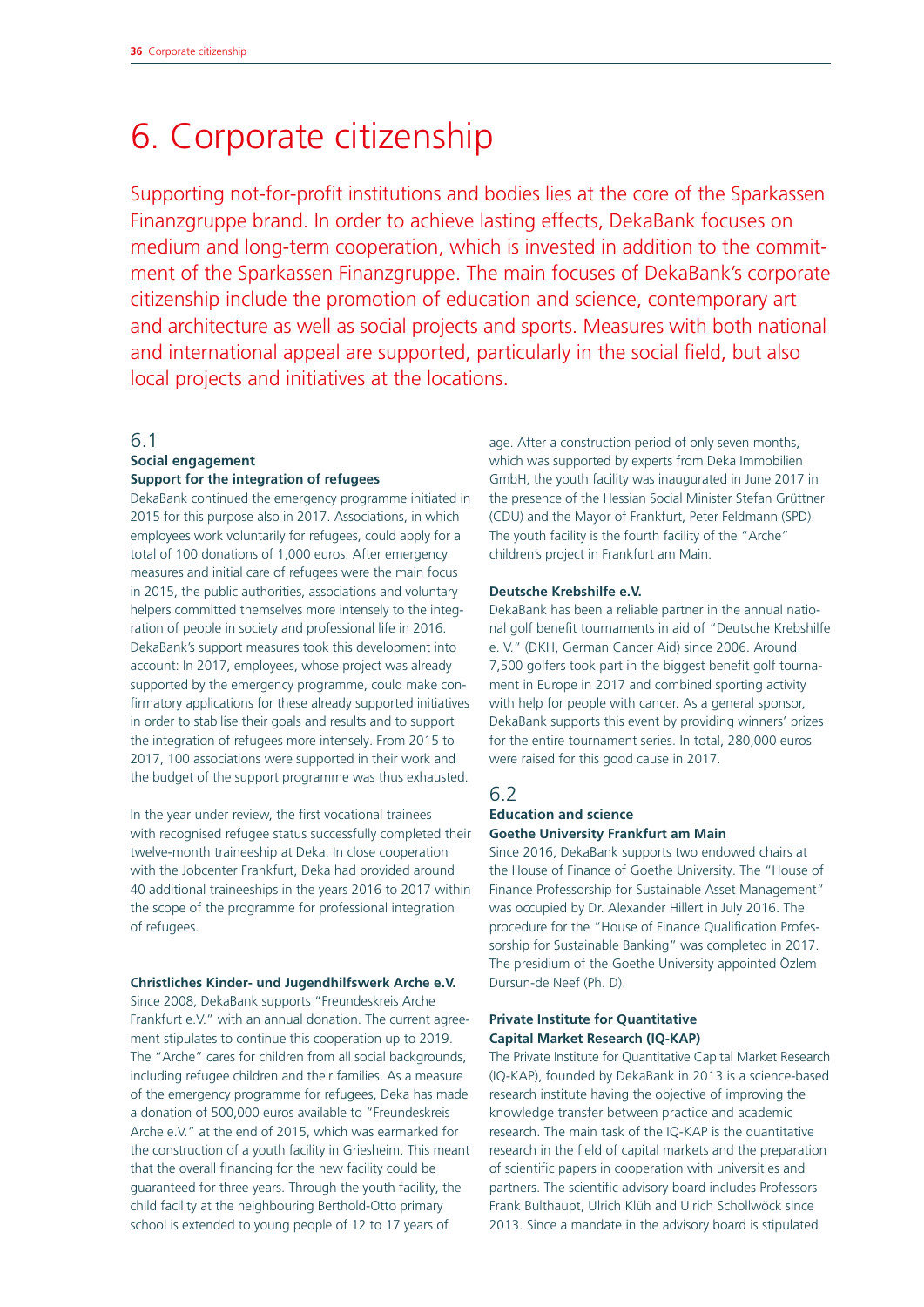for the respective Professor, the endowed chair of Deka-Bank at the House of Finance (HoF) of Goethe University, Prof. Dr. Alexander Hillert strengthens the advisory board since 2017. In the year under review, the committee was also expanded by Prof. Dr. Wolfgang Bessler (Justus Liebig University of Giessen).

# 6.3

# **Art and culture**

**MMK Museum for Modern Art, Frankfurt am Main** Since 2002, DekaBank has supported the MMK Museum for Modern Art in Frankfurt am Main in expanding the museum collection, which comprises over 5,000 works of international art from the 1960's up to the present day. Since November 2015, Manuela Better, Director of Risk Management at DekaBank, has worked on the board of trustees of the Friends of the Museum for Modern Art, Frankfurt am Main for the needs and further development of the MMK. DekaBank is a founding partner of the museum building in the Taunus tower, the MMK2, and is supporting the exhibition until 2018 together with other partners. The exclusively private financing of MMK2 by foundations and companies is an example of an innovative and economically unique model of museum expansion.

#### **documenta 14**

Since 1997, the Sparkassen-Finanzgruppe is the main sponsor of documenta taking place in Kassel every five years, the world's largest exhibition of contemporary art. The commitment for documenta 14, which took place in Kassel from 10th June to 17th September 2017, was borne jointly by DekaBank, Kasseler Sparkasse, Sparkassen- und Giroverband Hessen-Thüringen and Sparkassen-Kulturstiftung Hessen-Thüringen, SV Sparkassen-Versicherung, Helaba, Finanz Informatik as well as Sparkassen-Kulturfonds of DSGV.

#### **Dresden State Art Collections**

Since 2006, DekaBank has been one of the main sponsors of the Dresden State Art Collections (SKD). In 2017, two new permanent exhibitions in the armoury, "On the Way to Electoral Power" and "Electoral Wardrobe" were supported. In the year under review, the cooperation between the Sparkassen-Finanzgruppe, with involvement of DekaBank, and SKD was extended by three more years.

### **Foundation for Photography and Media Art with Michael Schmidt Archive**

The Foundation for Photography and Media Art with Michael Schmidt Archive was launched in 2003. Its goal is to preserve the work of the artist Michael Schmidt, who died in 2014. From 2015 to 2019, DekaBank will support the Foundation with an annual amount to implement a retrospective, which is planned for 2020, on the occasion of the 75th anniversary of Michael Schmidt's birth in the New National Gallery in Berlin.

#### **National Youth Orchestra**

In December 2017, DekaBank and the supporters of the National Youth Orchestra, Stiftung Bundesjugendorchester and Deutsche Musikrat, have agreed to collaborate up to 2020. The support will include the new procurement of music instruments and financial support services for needy members of the orchestra.

The National Youth Orchestra, which was founded in 1969 by the Deutsche Musikrat, is the national youth orchestra of the Federal Republic of Germany. Its work is focussed on supporting the participating musicians, who are between 14 and 19 years old. The orchestra annually performs about 25 concerts in Germany and abroad and also accompanies the Federal President on special foreign trips. The National Youth Orchestra will also perform in the ceremony of the 100-year anniversary of Deka on 1 February 2018 as well as in the employee event on the next day.

#### **DekaBank art collection**

DekaBank has been building up its collection of 21st Century art since 2003. The internationally oriented collection now includes over 1,400 works and reflects the diversity of artistic expression in the 21st Century. It focuses on works, which address relevant social issues and stimulate debate about the current definition of art. The structure of the collection gives particular weight to the new generation of artists. Guided tours are held regularly for DekaBank's business partners and employees. DekaBank participated in "Kunst privat! Hessische Unternehmen zeigen Ihre Kunstsammlungen" ("Private art! Hessian companies show their art collections") for the thirteenth time in 2017 and opened the doors of the exhibition to interested visitors.

Selected works from the DekaBank art collection were presented at an extensive exhibition outside Frankfurt in the year under review for the first time in the collection's history. Upon invitation of Stiftung Schloss Neuhardenberg, a top-class selection of works of established artists as well as young, emerging positions could be seen in the exhibition hall of Schloss Neuhardenberg from 22nd October to 3rd December 2017 under the title "Kunst als Spiegel der Gesellschaft". Claus Richter, who is also represented in the DekaBank art collection with his works, developed a striding spatial installation especially for this exhibition. The exhibition was sponsored by Sparkassen-Kulturfonds.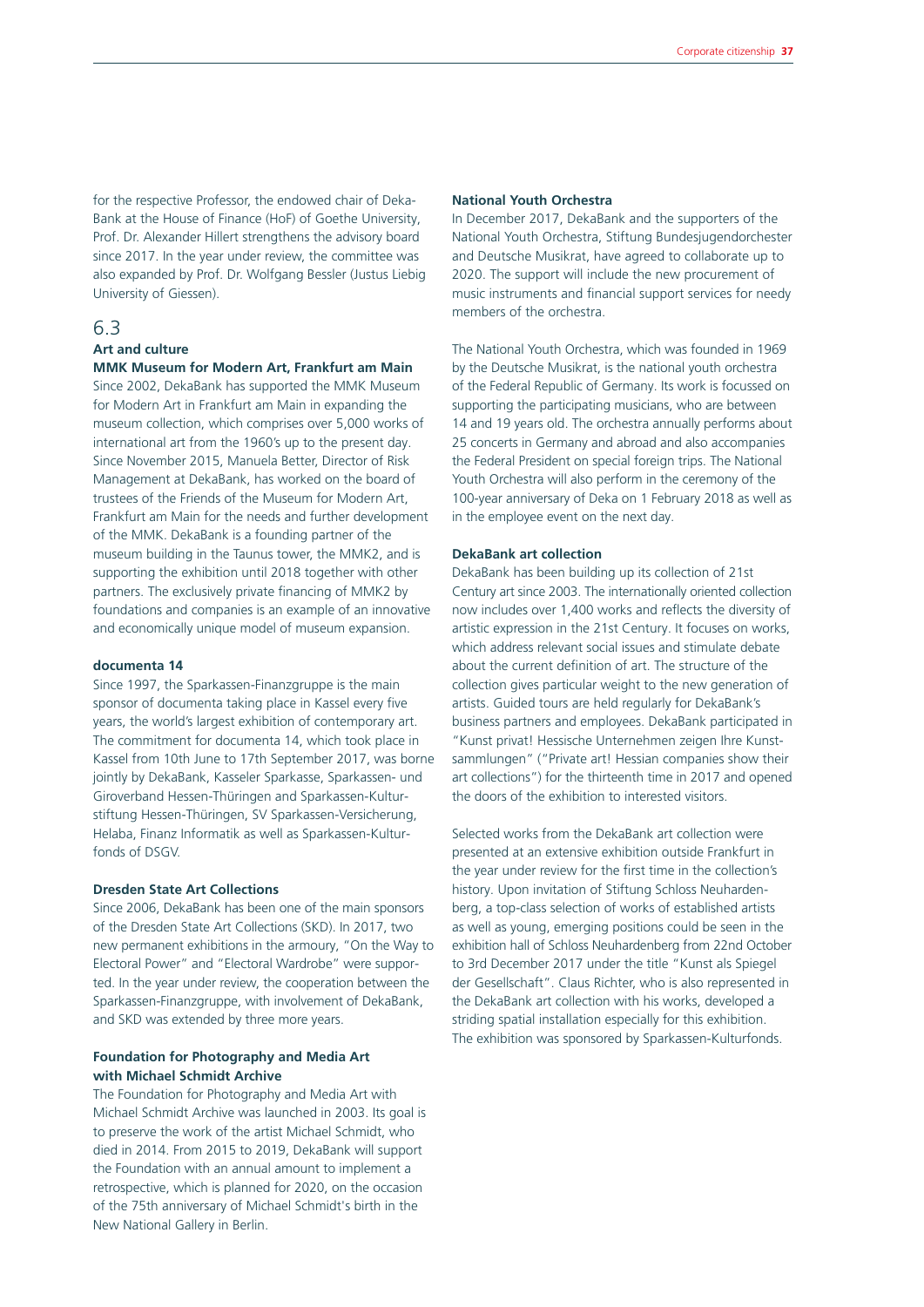# 6.4 **Sport**

# **German Olympic Sports Confederation (DOSB)**

Since January 2008, the German Savings Banks and Giro Association has been an Olympic partner of the German Olympic Sports Confederation (DOSB) with the participation of DekaBank and other affiliated companies. It is important for the sponsors to support both popular and specialised sports. In addition to our commitment as a partner of Germany's Olympic team and as a national sponsor of the German Disabled Sports Association (Deutscher Behindertensportsverband), we are also supporting the German Sports Badge (Deutscher Sportabzeichen) and elite sports schools. Cooperation with the DOSB was extended at the end of 2016 by a further four years to 2020.

# 6.5

#### **Historical archive and Dekarium**

In the historical archive of DekaBank, all historically relevant documents of the company history are stored and archived under the guiding principle "There is no future without a past". The collection presently comprises around 3,800 files, 1,500 pictures, 900 data carriers with over 7,000 minutes of footage and 15 objects.

In the year under review, the "Dekarium" was set up as a "lively presentation of history" for the 100-year anniversary of Deka in 2018. For this, the contents of the historical archive were prepared for a vivid and interactive exhibition with the help of modern technology. The exhibition is structured such that the three areas "German history", "Sparkassen history" and "DGZ-/Deka history" are presented simultaneously. In the "Gallery of contemporary witnesses", contemporary witnesses such as the former DSGV President and long-standing Chairman of the Board of Management Dr. Helmut Geiger get a chance to speak; they give a firsthand-account of special events from the history of Deka.

The "Dekarium" will be inaugurated at the beginning of 2018 and will be open to employees and guests of Deka-Bank as well as to the interested public.

# 6.6 **Donations**

In the year under review, Deka donated a total of 874,166.05 euros. The largest of the total 124 single donations went to the Goethe University and the Christliches Kinder- und Jugendhilfswerk Arche e.V. in Frankfurt am Main. Other local donations were made in the framework of the special refugee aid as well as the

#### INDICATORS OF SOCIAL COMMITMENT



473,968 **EUROS** Deka funds for **education and science** in 2017



522,500 **EUROS** Deka funds for **art and culture** in 2017

| <b>TOTAL COMMITMENT (Euros)</b> | 2013         | 2014         | 2015         | 2016         | 2017         |
|---------------------------------|--------------|--------------|--------------|--------------|--------------|
| Social affairs                  | 603,079.91   | 311,900.41   | 763,955,93   | 220,748.97   | 265,940.91   |
| Education and science           | 507,154.00   | 676,885.59   | 470,916,00   | 498,689.84   | 473,968.00   |
| Art and culture                 | 603,335.00   | 719,337.00   | 413,900.00   | 421,839.00   | 522,500.00   |
| Sport                           | 154,700.00   | 223,900,00   | 160,800.00   | 191,840.00   | 159,350.00   |
| <b>Miscellaneous</b>            | 37,449.87    | 10.255.00    | 115,382.00   | 29,500.00    | 106,260.84   |
| <b>Total</b>                    | 1,905,718.78 | 1,942,278.00 | 1,924,953,93 | 1,362,617.81 | 1,528,019.70 |

#### STRUCTURE OF FUNDING (Euros)

| <b>Donations</b> | .380.549.87 | 904.901.00 | 1,327,748,00 | 789,646,84 | 874.166.05 |
|------------------|-------------|------------|--------------|------------|------------|
| Sponsoring       | 525,168.91  | 037.377.04 | 597.205.93   | 572,970.97 | 653,853,70 |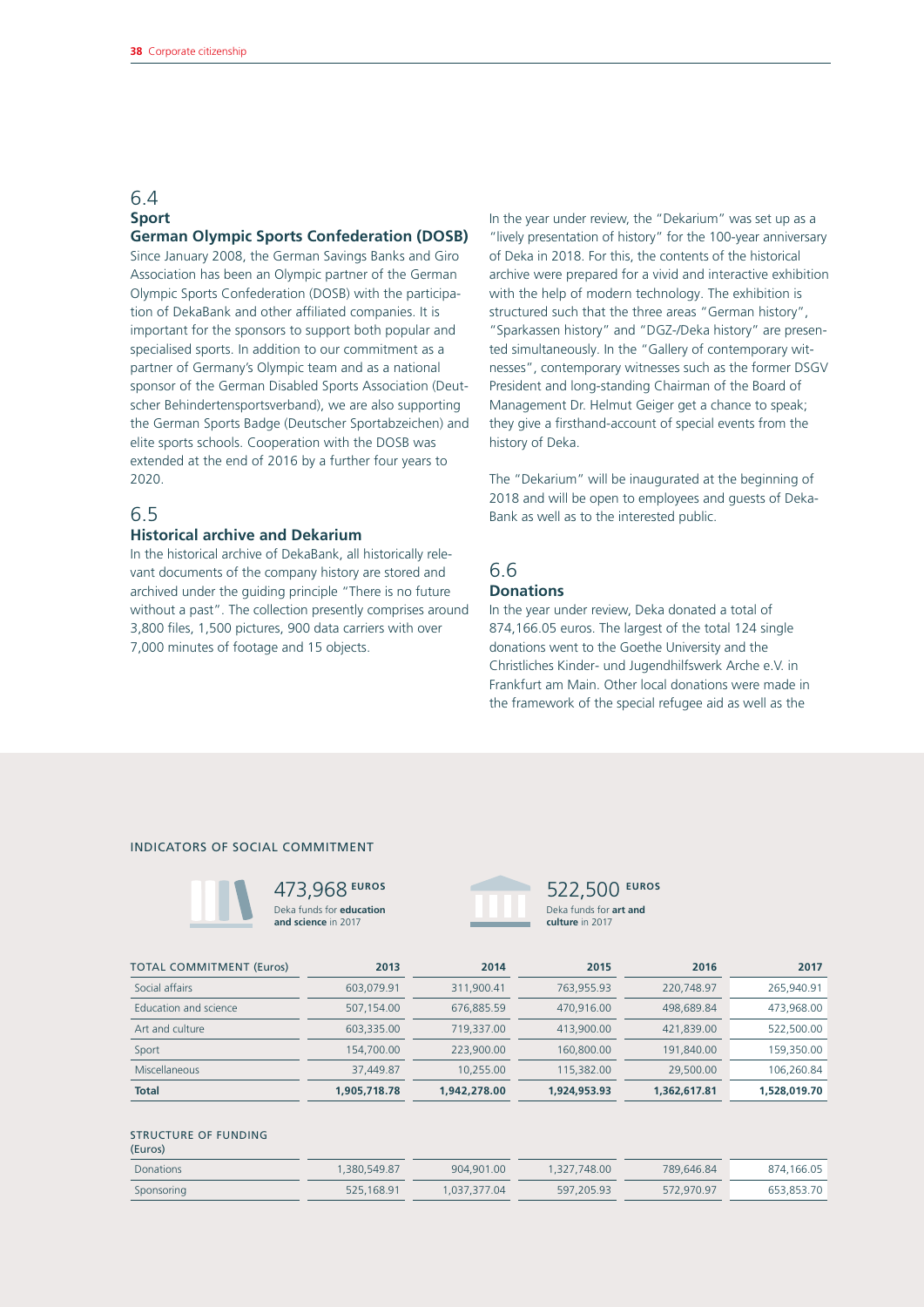"Deka – making a local commitment!" campaign. Each year, 25 facilities, which are close to the hearts of employees or in which they are involved themselves, are supported with 1,000 euros each. In 2017, there were 316 project submissions.

In the year under review too, the Restcent scheme took place, in which DekaBank employees can donate the cent amounts of their monthly salaries. In the run-up, the employees were able to select the 2017 donation recipient from a wide range of eligible institutions ("Deutsche Stiftung für junge Erwachsene mit Krebs"). 1,174 employees took part in the scheme in 2017. Thanks to their commitment, a donation amount of 6,720.20 euros was achieved, which was rounded to 7,500 euros.

Deka awards donations to institutions, which serve exclusively and directly for the promotion of charitable, church and benevolent purposes and are entitled to issue tax donation certificates. Donation requests, which are in general addressed to the Deka Group, are processed by the Board Staff & Communication unit. The Department of Sustainability Management maintains the central donation register of the bank, in which all donations are documented, and regularly informs the Board of Management about the donations made. The divisions of Compliance and Taxes can any time check the donation register for control purposes. The competence regulation of the Deka Group about donations stipulates that up to 500 euros, the respective units can decide about the allocation. Up to 5,000 euros it is the decision of the specialist division, up to 10,000 euros the decision of the responsible department head in the Board and above 10,000 euros the decision of the entire Board of Management.

Donations to political parties, political foundations, employer associations or unions are excluded. In the year under review, no such payment had been made.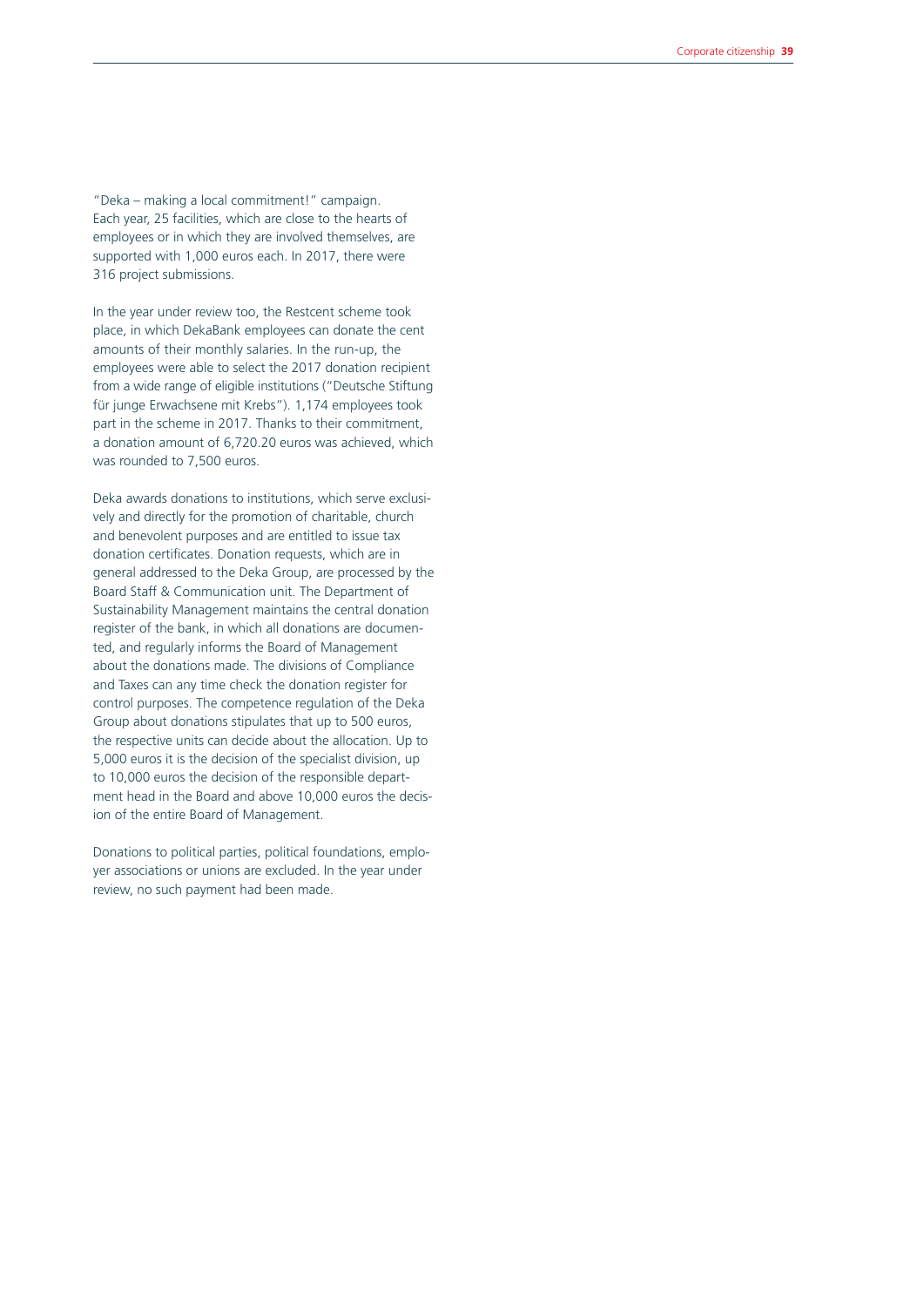# Audit certificate about the implementation of the CSR Guideline Implementation Act

DekaBank engaged AGIMUS GmbH Umweltgutachterorganisation und Beratungsgesellschaft to perform a review of its 2017 Sustainability Report in terms of materiality, transparency and comparability. It is the responsibility of the Board of Management to ensure that key indicators on sustainability performance are appropriately determined and presented in accordance with the reporting criteria including the appropriate identification of significant issues. Our responsibility is to verify that the statements made in the Sustainability Report are transparent as well as complete and correct according to the requirements of the Act for strengthening the non-financial reporting of the companies in their management and group management reports (CSR Guideline Implementation Act) as well as the GRI-Standard G4.

# **Independence and quality assurance of the environmental verification provider**

We observed the requirements for the independence of environmental verification providers as well as further professional ethical requirements for third party reviews and conducted our review of the Sustainability Report in line with the procedures for the certification of the environmental management system set out in ISO 14001. In addition, the correctness of the information in the Sustainability Report was verified through an on-site check in Frankfurt.

#### **Audit task and audit activities**

It is our responsibility, based on the procedures that we have performed, to express an opinion as to whether any matters have come to our attention that cause us to assume that the information in DekaBank's Sustainability Report for the 2017 financial year has not, in material respects, been prepared in accordance with the criteria of the CSR Guideline Implementation Act or the Sustainability Reporting Guidelines Vol. G4 of the GRI. We were also engaged to make recommendations for the further development of the environmental management and sustainability reporting, based on the results of our environmental verification review.

When conducting our review, we observed the professional practice guidelines for environmental verification providers. In doing so, we planned and performed our engagement with due regard to the principle of materiality, in order to express our opinion with reasonable assurance.

The selection of verification procedures is at the due discretion of the environmental verifier and was made in connection with the verification procedures for the ISO 14001 certification, both technically and in terms of content.

Within the scope of our environmental verification review, we conducted the following procedures, among others:

- Interviewed employees from the departments responsible for the preparation of the report about the process for preparing the report and on the internal controls in place around this process;
- $\blacksquare$  Inspected documents regarding the sustainability strategy and gained an understanding of the environmental and sustainability management structure, the stakeholder dialogue and the development process for the company's environment and sustainability programme;
- $\blacksquare$  Intensively interviewed employees in the specialist departments responsible for individual sections of the report;
- Recorded the procedures and documentation of the systems and processes for the collection of data and information;
- Aggregated selected data; performed an analytical review of data included in the report;
- $\blacksquare$  Plausibility check and aggregation of the sustainability data as well as its verification;
- Conducted an audit and site inspections at the Frankfurt am Main office;
- Obtained further evidence for the information in the report through intensive inspection of internal documents as well as reports and records from external service providers.

We have had the errors found in the report draft corrected: missing information to a smaller extent was incorporated.

#### **Opinion**

On the basis of the audit activities performed and the audit evidence obtained, no matters have come to our attention that lead us to conclude that the information in the nonfinancial statement in the independent Sustainability Report of the Deka Group for the period from 1st January 2017 to 31st December 2017 has not, in all material respects, been prepared in accordance with the regulations of the CSR Guideline Implementation Act and the Sustainability Reporting Guidelines Vol. G4 of the GRI.

Braunschweig, 9th February 2018

Dr. Ralf Utermöhlen (Environmental Verifier, DE-V-0080)

Dr. Julia Norden, AGIMUS GmbH



AGIMUS GmbH Umweltgutachterorganisation & Beratungsgesellschaft (DE-V-0003) Am Alten Bahnhof 6 38122 Braunschweig